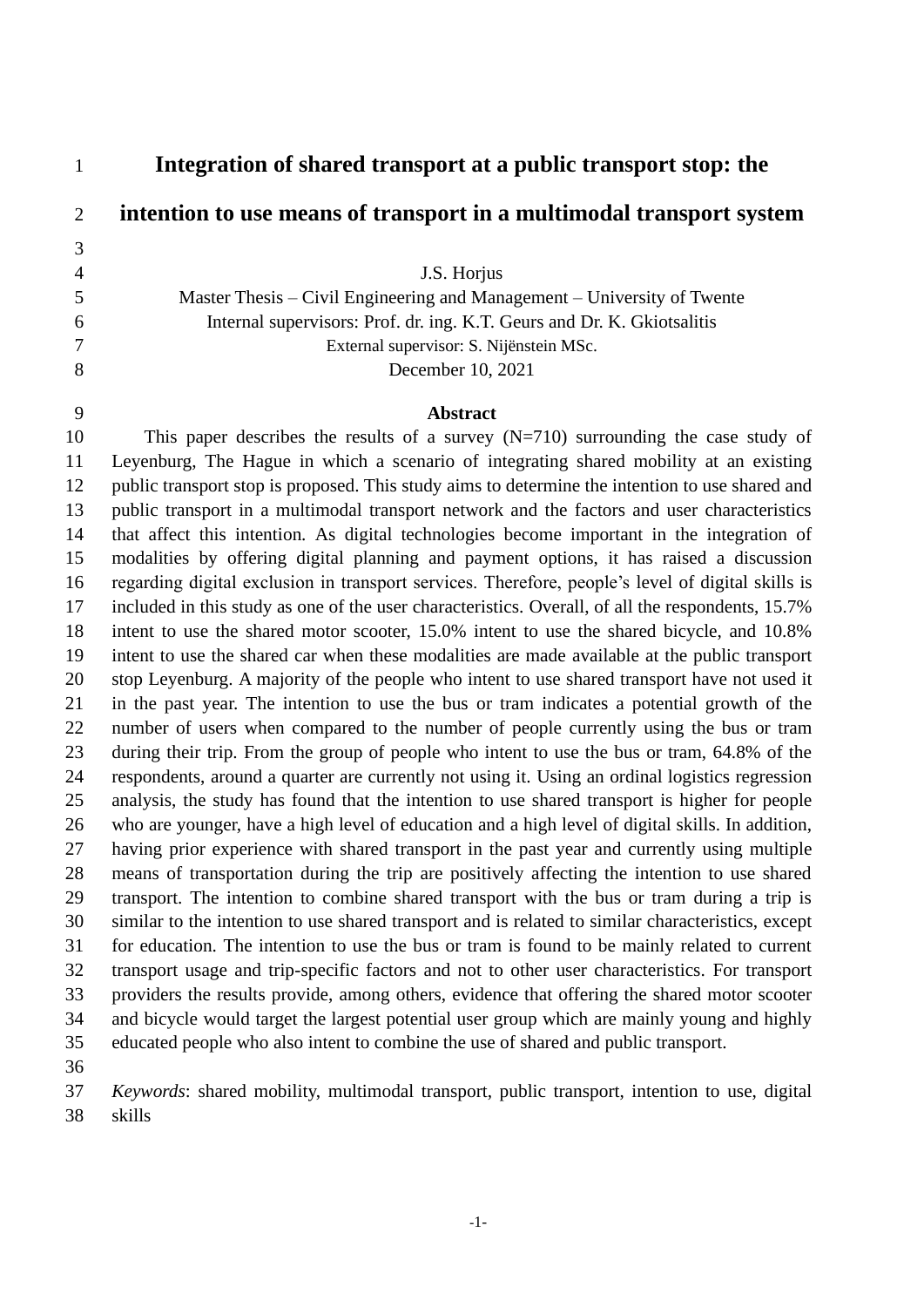#### **1. Introduction**

 The current growth of mobility in urban areas combined with the climate crisis has led to an increase in attention for sustainable transport in Europe and its development. Consequences of this growth are, for example, an increase of congestion, air pollution, noise pollution and stress for traffic safety (European Commission, 2017) (Hannon, McKerracher, Orlandi, & Ramkumar, 2016). These have led to sustainable transport related objectives in the European Commission's Green Deal document (European Commission, 2019). However, the increase of private car use is one of the main social transformations that has contributed to the growth of urban mobility and this also affects issues such as social development, social exclusion, and accessibility for people with reduced mobility (European Commission, 2017) (Schipper, Emanuel, & Oldenziel, 2020). In addition to traffic congestions, private car ownership also creates an increasingly difficult challenge for spatial development in dense urban areas. In the Netherlands, developers and municipalities are considering measures to reduce the parking need and thereby the space needed for parking (CROW, 2021). Hence, to address all these issues and improve transport sustainability, policies should expand beyond 16 the common focus of reducing air pollution caused by cars.

 The Green Deal document focusses not only on alternative fuels and clean vehicles, such as electric cars, but also on multimodal mobility systems as part of the sustainable solutions to the mobility issues described above, particularly in urban environments (European Commission, 2019). A multimodal mobility system is mostly used to describe the offering of multiple modes of public and shared transport in an integrated system. Here, shared mobility can be defined as the short-term access to shared vehicles according to the user's needs and convenience instead of owning a vehicle (Shaheen, Chan, Bansal, & Cohen, 2015).

 The promotion of public transportation in its current form is seen as a way to address the sustainability impacts that are caused by high levels of private car ownership (Miller, de Barros, Kattan, & Wirasinghe, 2016). In addition, shared mobility is considered to be a promising new mobility system in the development towards sustainable transport, especially 28 as it is able to address traffic congestion and  $CO<sub>2</sub>$  emissions (Rabbitt & Ghosh, 2016) (Taylor, et al., 2016). Furthermore, it is one of the measures proposed to reduce the parking need in urban areas (CROW, 2021) (Jorritsma, Witte, Alonso González, & Hamersma, 2021). Overall, developing and promoting public and shared transportation systems is considered as a way to address the issues regarding the ownership and usage of private cars.

 However, attempts to promote a more frequent use of public transportation have only seldomly been successful (Spickermann, Grienitz, & von der Gracht, 2014). In addition, extracting the potential sustainability benefits of shared mobility requires an understanding on how to integrate shared mobility into the existing urban transportation system and improve its efficiency from social, environmental, and economic perspectives (Machado, De Salles Hue, Berssaneti, & Quintanilha, 2018)**.** Nevertheless, combining the offering and promotion of shared mobility services with public transportation is seen as a way to address the growing pressure on urban transport systems as the various transport modes can together serve as a substitute to the private vehicles (Kamargianni, Li, Matyas, & Schäfer, 2016). Such an integrated system should offer more variety of transport by adding shared modalities while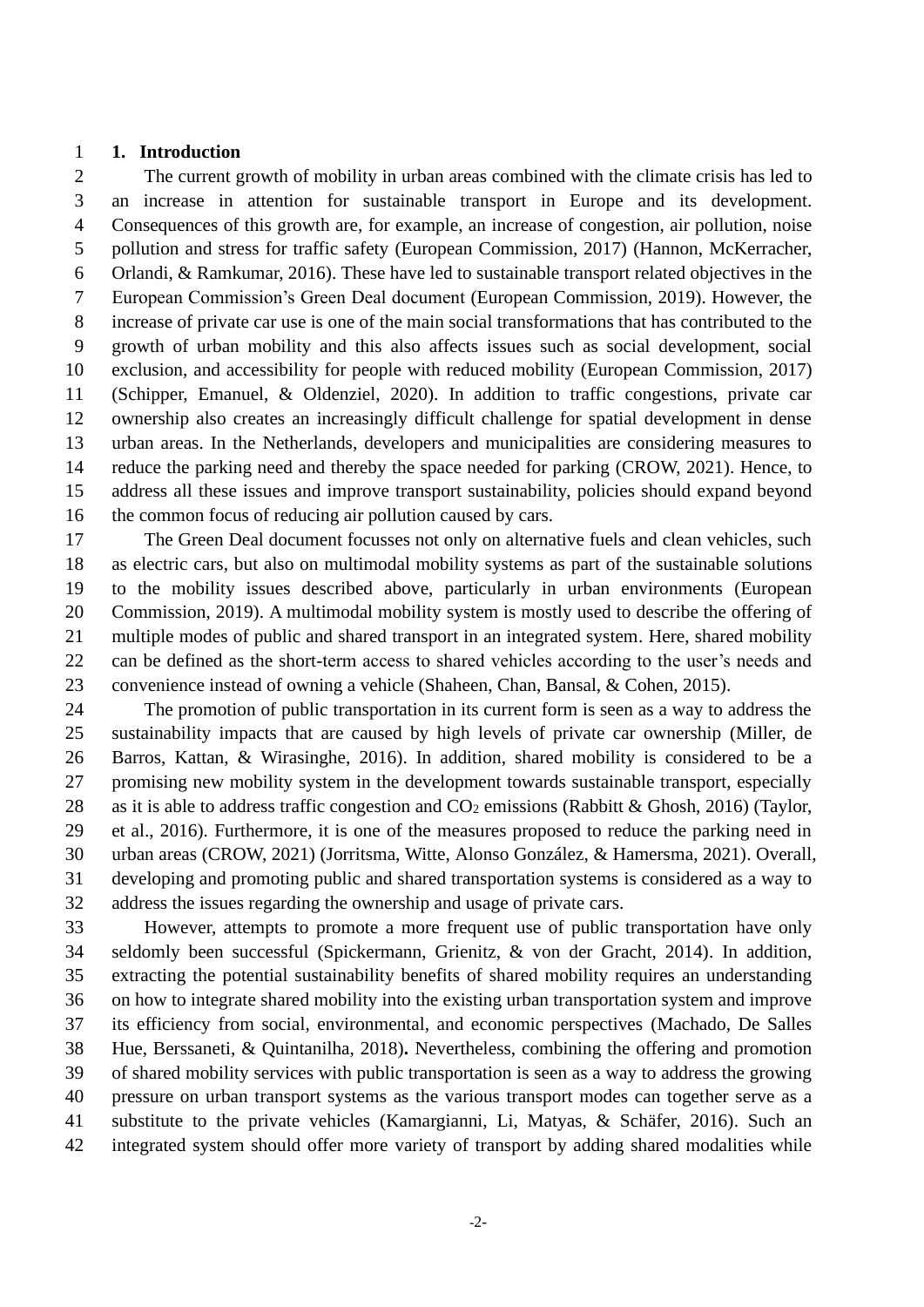being better able to integrate them within the existing urban transportation by building upon the foundations of public transport. However, other studies have shown that shared modalities compete with public transport, walking, and cycling without reducing the use of the private car. For car sharing, the study of Ruhrort (2020) showed that station-based services lead to a net reduction of car ownership. Shaheen, Cohen and Zohdy (2016) found that free-floating services contribute to a reduction of cars on the road, while Hülsmann et al. (2018) found that free floating car sharing does not negatively affect public transport use, but also does not 8 reduce user's car ownership or transport-related  $CO<sub>2</sub>$  emissions. Two studies regarding bicycle sharing in the Netherlands showed that shared bicycles are often used as substitute for the bus, tram, metro, walking, using a private bicycle (Jorritsma, Witte, Alonso González, & Hamersma, 2021) or even the car (Ma, Yuan, Van Oort, & Hoogendoorn, 2020). Hence, it is important to ensure that shared and public transport complement each other in order to serve as an attractive alternative to private vehicles.

 The integration of multiple transport modalities can be divided into a digital and a physical component (Zeng, Hidalgo, Mackie, & Schleeter, 2014). The digital integration encompasses the building blocks of information and fare integration, which are often aimed to be manageable by both service providers and passengers via digital information system on a real-time basis. The integration of infrastructure and operations of public transport and shared modalities is referred to as the physical integration (Zeng, Hidalgo, Mackie, & Schleeter, 2014). A physical location which enables, at a minimum, the physical integration of different means of transport is often described as a mobility hub. One of the general definitions of mobility hubs is: "recognisable places with an offer of different connected transport modes supplemented with enhanced facilities and information features to both attract and benefit the traveller" (CoMoUK, 2019). Creating hubs will require space, which as previously mentioned is already limited in urban areas. However, the availability of alternative transport at mobility hubs is expected to lead to the reduction of privately owned vehicles which will offset the initial space it costs to create a hub (Witte, Alonso-González, & Rongen, 2021).

 In addition to the technical and organisational difficulties of digital and physical integration, this paper will consider the user-perspective as it requires a significant shift in people's behaviour to start using new or different means of transport. Hence, an understanding of what drives people in deciding whether to use the integrated transport system would improve the ability to develop an integrated transport system which is able to compete with private vehicles. To be a viable alternative, existing public transport users should value the integration of modalities, while it should also attract existing car and other private vehicle users to such a degree that they will reduce the use of these vehicles. The ambition is that the integration of public and shared mobility services can make both services more accessible and useful to a larger user group. However, literature published on this topic note that this can only be achieved if the barriers of making an effective scheme of shared mobility are accounted for during the integration process. Some of the important factors in addressing these barriers are inclusiveness, accessibility regardless of levels of ability, equity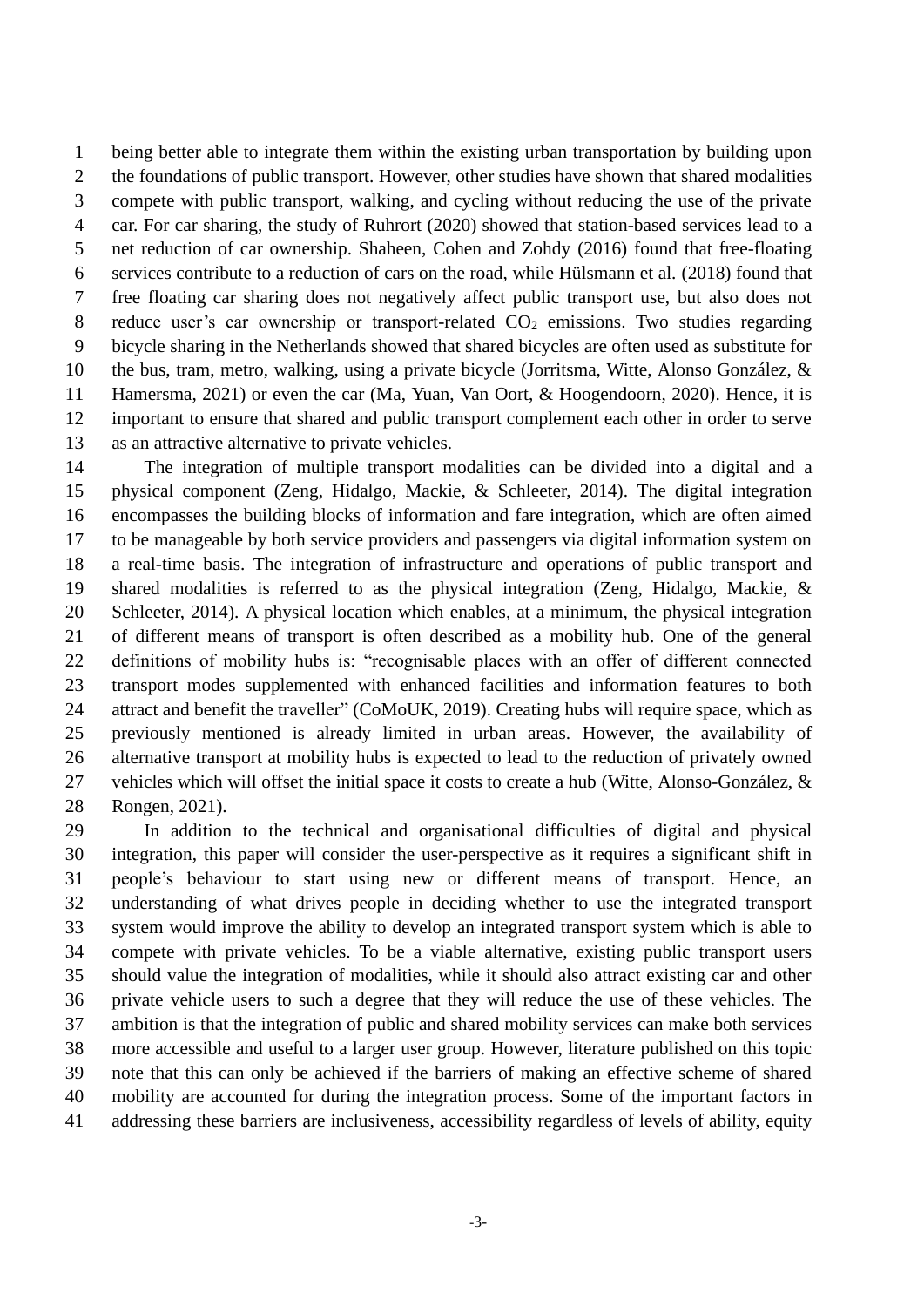in terms of fair distribution of cost, and a citizen-oriented approach where the users' needs are central (Machado, De Salles Hue, Berssaneti, & Quintanilha, 2018).

 Various studies have recently attempted to determine factors that relate to people's decisions to use various modalities (see Chapter 2). These factors include user characteristics, such as age and education, and transport system characteristics, such as performance and the required effort to use it (Jahanshahi, Tabibi, & van Wee, 2020). The relationship between user characteristics and people's intention to use means of transport will contribute to understanding the potential of the various means of transport at a mobility hub and help identify possible limits of the systems in terms of, for example, inclusivity. Regarding inclusivity, people's digital skills can be an important user characteristic to consider as it describes people's ability and willingness to operate connected devices, regardless of their access to these devices (Durand & Zijlstra, 2020). Differences in the level of digital skills will especially be an apparent issue for accessibility and inclusivity of multimodal transport systems when the digital integration component becomes more important in the development of these systems (Shaheen & Cohen, 2018).

 This study aims to determine the intention of potential users to use shared mobility and public transport when offered in an integrated transport system and differentiate this intention for various user segments. With this aim, the study contributes to both policy makers' and transport providers' attempts to create integrated transport systems that increase the use of shared and public transport. The research questions are defined as follows:

- 21 What is people's intention to use the shared car, shared bike, and shared motor scooter when they are offered at a mobility hub together with the public transportation of bus and tram and how does this compare to the existing transport usage?
- 24 Which user- and transport characteristics are related to people's intention to use any of the transportation offered at the mobility hub and affect the potential uptake of the multimodal transport system?

 This paper addresses these questions by means of a case study concerning the existing public transport stop Leyenburg in the Dutch city of The Hague. A survey is conducted within the area of this case study in collaboration with the city's public transport company HTM. Chapter 2 contains a literature review on determining people's intention to use a mean of transport and the factors that can be related to this intention. Hereafter, Chapter 3 will provide more details about the methodology, including the case study, survey, and data analysis. In Chapter 4, the representativeness of the analysis will be discussed, and the study's results will be presented. Finally, Chapter 5 and 6 will contain the discussion and conclusion, respectively.

# **2. Literature review**

 The concept of shared mobility and its effect on existing transportation has increasingly been addressed in academic literature. The integration of public transport with shared transport in a multimodal system has also received growing attention, especially concerning the concepts of mobility hubs and digital integration of transport. Regarding this study's aim, a review will be provided of the literature in these domains covering the understanding of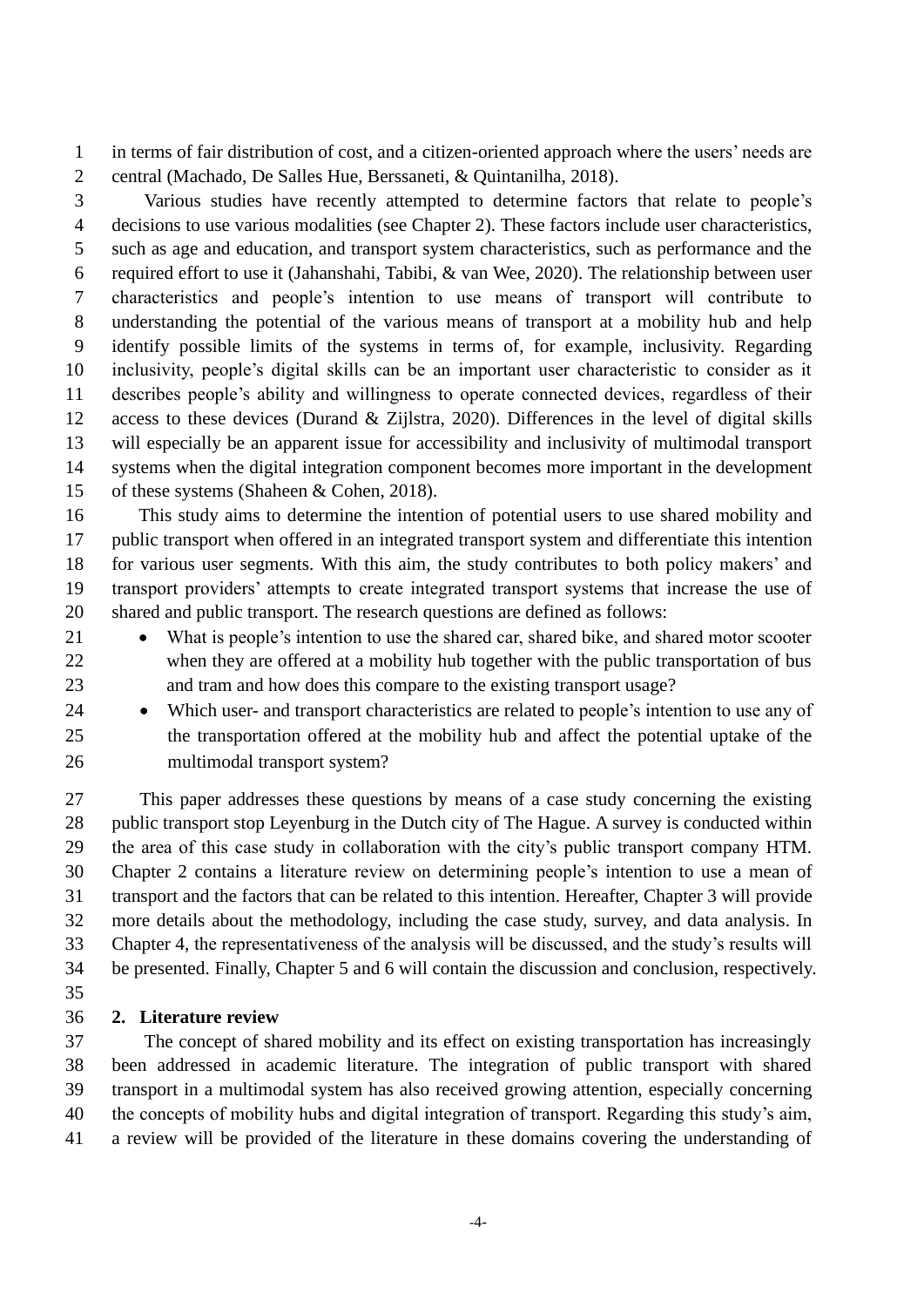people's intention to use a mean of transport and the characteristics of these potential transport users.

### **2.1. Intention to use a new transport system and the related factors**

 Determining the potential uptake of the multimodal transport system requires an understanding of the public's acceptance or rejection of this system as, according to Jahanshahi, Tabibi and van Wee (2020), "it has important implications on the success of attempts to persuade behaviour modification". In the case of this study, the desired behaviour modification is to get people to use one of the multiple means of transport at the hub for a trip or to conduct trips that combine multiple modalities. To understand what makes people modify their current behaviour, different researchers have studied theories and tried to develop models that could describe people's acceptance or rejection of ideas (Jahanshahi, Tabibi, & van Wee, 2020). In recent years, the Unified Theory of Acceptance and Use of Technology (UTAUT) model developed by Venkatesh, Morris, Davis and Davis (2003), Venkatesh, Brown, Maruping and Bala (2008), and Venkatesh, Thong and Xu (2012) is adapted and applied in the transportation research domain. The models contain various factors that are considered to influence people's intention to use a system.

 Adapting from these original models and the methodology of Jahanshahi, Tabibi & van Wee (2020), as this is one of the most recent studies to apply the UTAUT model in a transportation context, the theoretical framework in Figure 1 presents, among others, these factors. Appendix 2A contains an overview of the original UTAUT constructs and provides studies that have used and proven the relation of these variables to the intention to use, for example, a mean of transport. The theoretical framework contains adaptations of the original UTAUT constructs of *Performance Expectancy, Effort Expectancy*, *Social Influence, Facilitating Conditions*, *Price Value*, and *Perceived Safety* to suit the purpose of this study. They are referred to as the general barriers to use transport. As such, the relation between the transport barriers and the intended use behaviour can be evaluated in this study. Travel time and number of transfers are used as transport barriers adapted from the UTAUT construct of *Performance Expectancy*. From the *Effort Expectancy,* multiple payment methods and ease of use are considered as factors. The remaining UTAUT constructs are adapted to, in respective order, the transport barriers of the opinion of others, facilities at public transport stops, travel costs, and feeling safe.

 In addition, various user characteristics are considered in UTAUT models for transport such as age, gender, income, and education (Jahanshahi, Tabibi, & van Wee, 2020) (Venkatesh, Morris, Davis, & Davis, 2003) (Venkatesh, Thong, & Xu, 2012). Travel behaviour is added in this study as an adaptation of the experience variable found in the original UTAUT models. It encompasses the experience with transport such as cars, public transport, and existing shared means of transport. Finally, based on the importance of an individual's capabilities to being able to access transport systems, two additional user- characteristics are considered. Physical abilities are included as people with limited physical abilities can experience certain types of transport as less accessible and inclusive than others,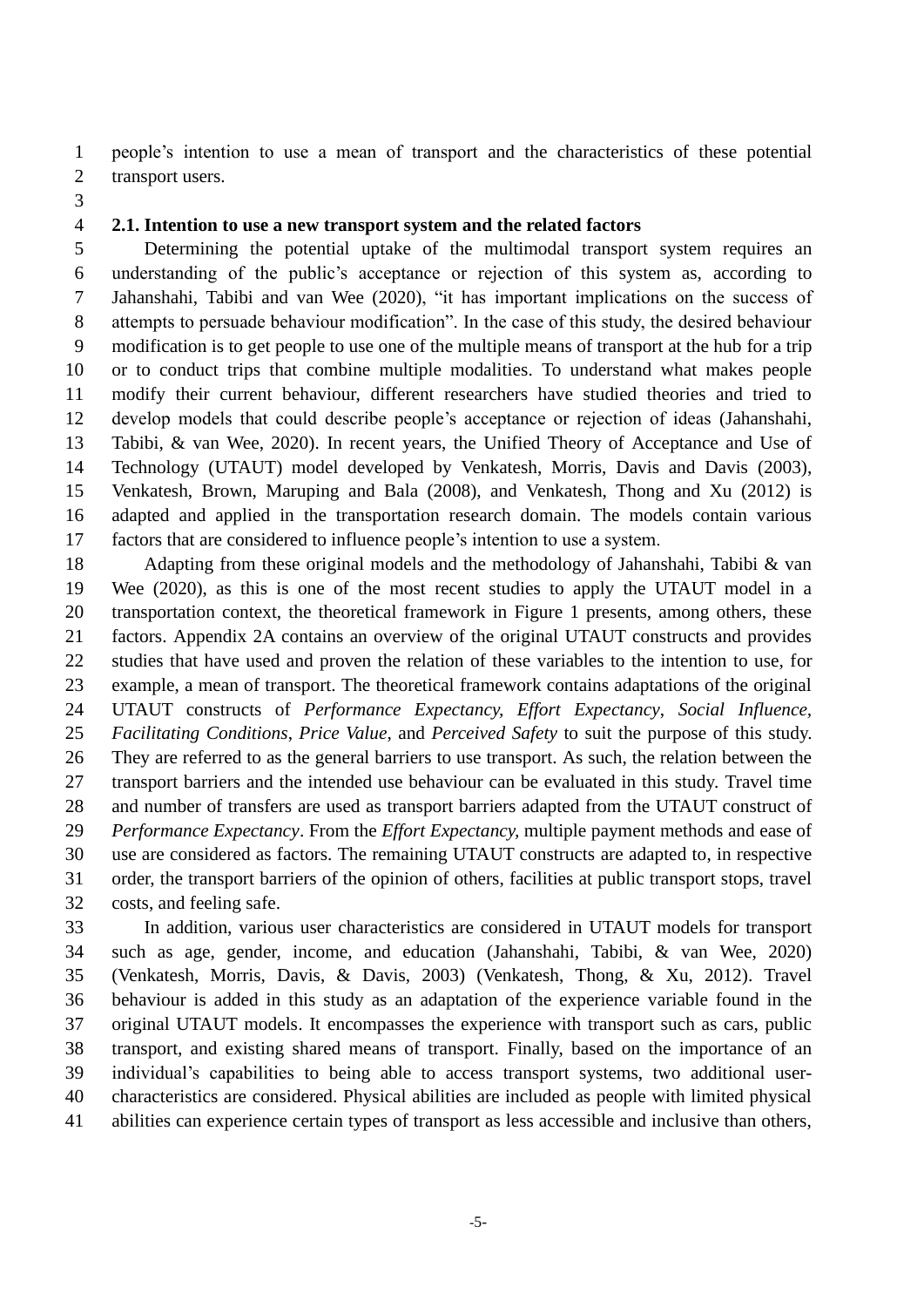- compared to people without these limitations (Kett, Cole, & Turner, 2020). The final variable
- is that of personal digital skills of which the current literature will be reviewed in section 2.3.



Figure 1 – Theoretical framework adapted from the UTAUT model (Venkatesh, Morris, Davis,

& Davis, 2003) (Venkatesh, Thong, & Xu, 2012) and its recent application to the transport

domain by Jahanshahi, Tabibi & van Wee (2020).

## **2.2. User characteristics of shared transport users**

 Following the user characteristics from section 2.1, literature is reviewed that has tried to determine their effect and relation in the domain of shared and multimodal transport systems. The success of new modalities and transport systems is influenced by the usage of the systems, which has led to a significant number of research aiming to characterise the users. Studies on bicycle sharing in five cities across the United States, Canada, and Mexico City in 2012 and 2013, showed that, in comparison with the general population, people that use shared bicycles tend to be wealthier, higher educated, younger and more often male (Shaheen, Martin, Chan, Cohen, & Pogodzinski, 2014) (Shaheen, Cohen, & Zohdy, 2016). A more recent study in The Netherlands, looked at the impacts on modal shift by comparing station- based and free-floating bicycle sharing systems (Ma, Yuan, Van Oort, & Hoogendoorn, 2020). It showed, for example, that male and multimodal commuters are more likely to use free- floating bicycle sharing. Another study in the Netherlands showed more than half of the Dutch car sharers is between 31 and 50 years old and slightly less than one-third is younger than 30 (Jorritsma, Witte, Alonso González, & Hamersma, 2021). It also found a relation between a higher shared car usage and single person households or households without children. In addition, the study found that primarily young people, males, and highly educated people use the shared bicycle.

 Besides characterising users of these shared modalities, people that use multiple modalities during a single trip are also characterised in studies. Based on data from 2015 till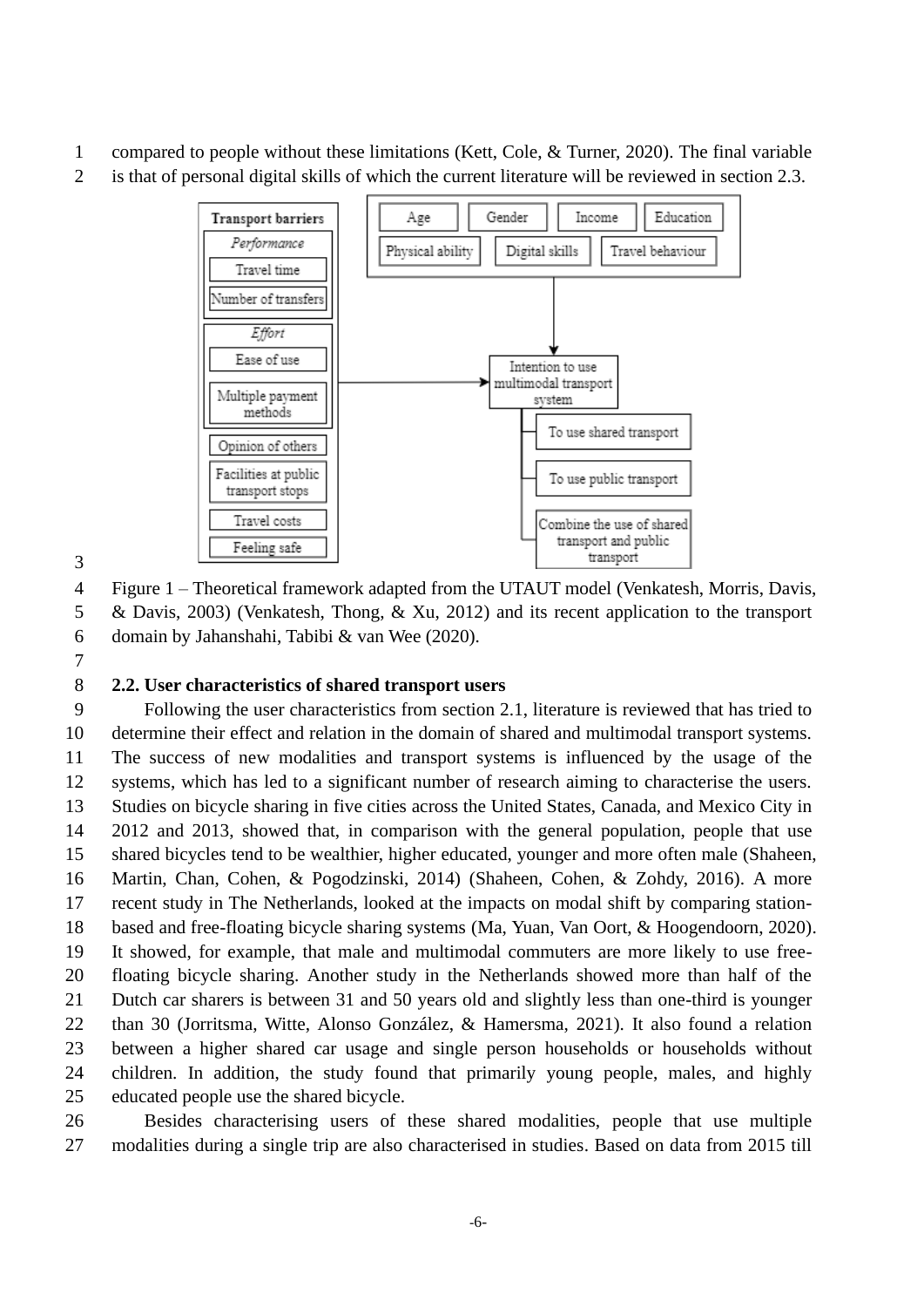2017, research of KiM (2019) in the Netherlands determined that the use of multiple modalities in a single trip is higher for people aged between 18 and 30 years, with a higher income, with higher education, and for people that face a lower car availability. In addition, the level of urbanisation and trip motive affect people's decision of using multiple modalities in a single trip rather than one (KiM, 2019).

## **2.3. Digital skill as user characteristic affecting travel behaviour**

 The digitalisation in transport services, among which the mentioned aspects of digital fare and information integration, provides various advantages to multiple parties (Durand & Zijlstra, 2020). For travellers, the digitalisation in transport means instant access to travel information, and increased levels of customisation and flexibility. However, at the same time, the increased use of such digital technologies creates new rules which impose new requirements on (potential) users. Examples of such rules are the smart public transport cards (OV-chipkaart in the Netherlands) and the central role the smartphone has taken in the last decade (Durand & Zijlstra, 2020). Not everyone can or wants to follow the pace of these digital developments in transport services. From a literature review, Durand and Zijlstra (2020) show that this digital inequality is a complex and gradual process in transport services. Besides the access people have to electronic devices and an internet connection, the range of what they are able and willing to do with them also matters and is not directly dictated by their material access (Zhang, Zhao, & Qiao, 2020).

 Online travel information makes it easier to access and possibly understand information that was previously unavailable or hard to find (Durand A. , Zijlstra, van Oort, Hoogendoorn- Lanser, & Hoogendoorn, 2021). With this reasoning, digital services can reduce the resistance to use transport services, especially for inexperienced users. However, people with a lack of knowledge on how to operate a smartphone and use features applied in online travel information services have, in general, a higher likelihood of having restricted access to this travel information (Zhang, Zhao, & Qiao, 2020).

 The digital skills that are needed in transport services can be described as two types: medium- and content-related skills. Medium-related skills are the skills that relate to operating a digital medium. They are required to successfully develop content-related skills (Van Dijk & Van Deursen, 2014). Content-related skills relate to skills such as searching, finding, processing, and critically assessing information (Van Dijk & Van Deursen, 2014). In transport, if the experienced difficulty of selecting the right piece of travel information is too high it can result in people abandoning their journey (Lamont, Kenyon, & Lyons, 2013).

 The digitalisation that is linked to the integration of shared and public transport will increase the necessity of digital skills to be able to use these types of transportation. Therefore, having a low level of digital skill becomes an additional barrier to transport and people with reduced digital skills might see their mobility options remain the same or even shrinking (Durand & Zijlstra, 2020). Following this trend, there is a risk of polarisation due to the digitalisation in transport services, which could result in transport-related social exclusion

(Durand & Zijlstra, 2020).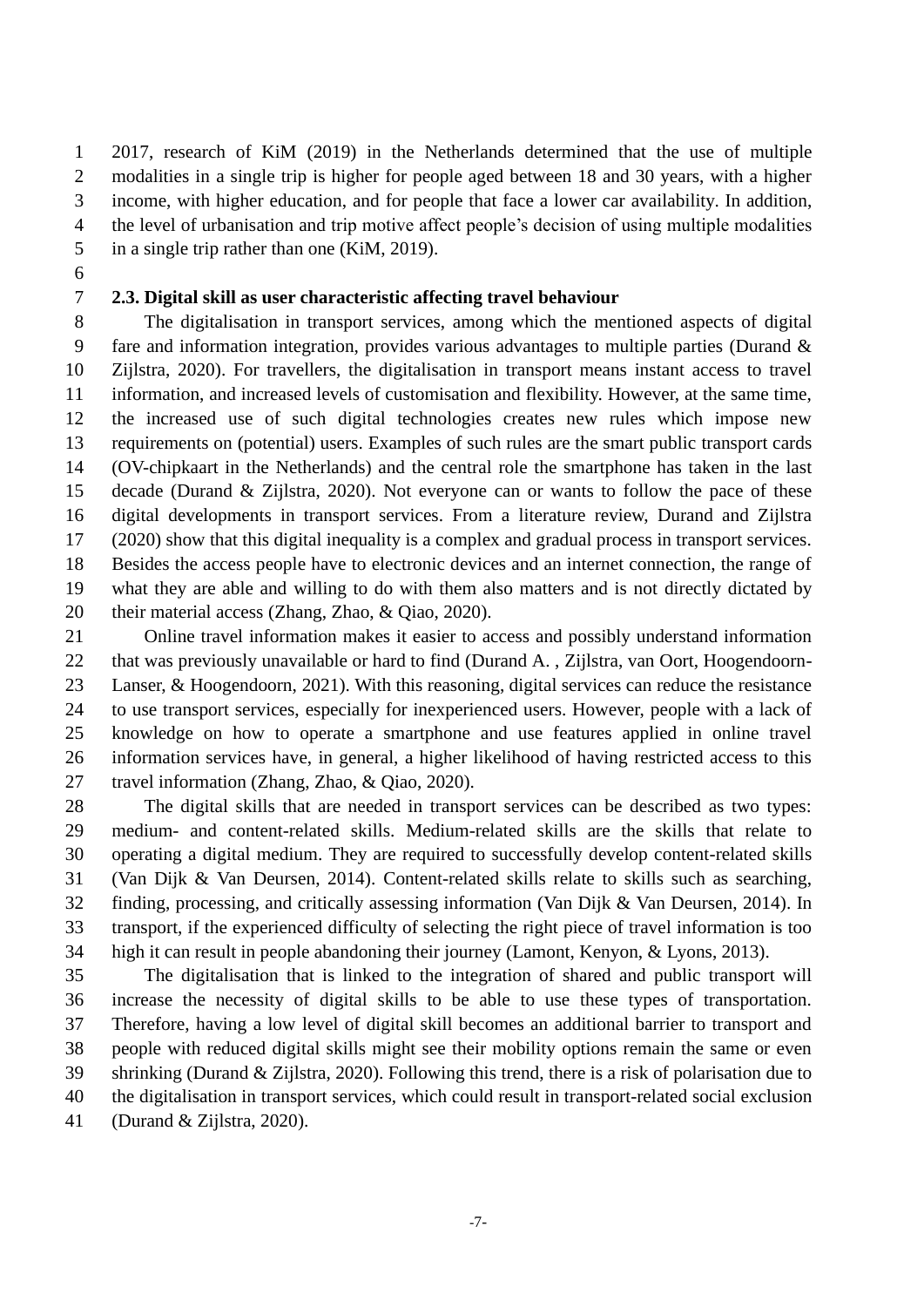Even for general purposes, Non, Dinkova & Dahmen (2021) concluded that around 23 percent of the Dutch respondents do not possess basic level of digital skills based on a survey of the OECD (2013). This survey used a computer-based skill test in which the digital skills, focussed around problem-solving in the technology-rich environments domain, were measured by letting respondents perform several tasks using mock-up websites and spreadsheets (Non, Dinkova, & Dahmen, 2021) (OECD, 2016). Based on Eurostat measurements collected from self-reported measures of the ability to perform tasks, around 20 percent of respondents aged 16 to 74 years in the Netherlands did not possess at least the basic level of digital skills in 2019 (Eurostat, 2021). From the same data, however, around half of the respondents from the Netherlands did possess an "above basic" level of digital skills in 2019, compared to the 33 percent average in the European Union (CBS, 2020a).

 In addition to measuring the level of digital skills, studies have tried to link digital skills to certain demographic variables. The study of Non, Dinkova and Dahmen (2021), using the data of the OECD (2013), shows that regarding people on the Dutch labour market, the individuals with low digital skills are generally older, lower educated and more often female. Additionally, based on a literature study, Durand, Zijlstra, van Oort, Hoogendoorn-Lanser and Hoogendoorn (2021) conclude, in general, older people with lower income and education, and those who are part of minority groups are more vulnerable to digital exclusion from transport services.

### **2.4. Research gap and contribution of paper**

 From the literature above, most studies have focussed on understanding the modal shift caused by shared transport and the characteristics of the users of these new shared mobility systems. A study of KiM (2019) has found characteristics of people that use multiple modalities during a trip, but this characterisation is not linked to specific modalities. To understand the benefits of integrating shared and public transport, both physically and digitally, this paper focusses on understanding which factors influence the intention to use modalities in the system, including public transport, and how these factors compare for the various modalities.

 In addition, with the development of shared transport, the digital component in transport is growing as some of the shared mobility systems offer only digital options to plan and pay a trip with a vehicle (Durand & Zijlstra, 2020). However, as seen in the literature above, various levels of digital skills exist, and a lack of these skills can result in transport-related social exclusion. Hence, this paper will study if digital skills affect people's intended use behaviour of transport modalities to get a better understanding of the possible extent of this transport-related social exclusion. In addition, the digital skill measures found in literature would only partly represent the presence of skills needed to operate the developing digital platforms for transport services. Hence, this study will develop a digital skill measure that reflects one's ability to perform tasks that are inherent to the digital services seen in the transport sector. This measure allows to evaluate the potential digital exclusion that can be caused by the digitalisation in transport, as seen in multimodal transport systems.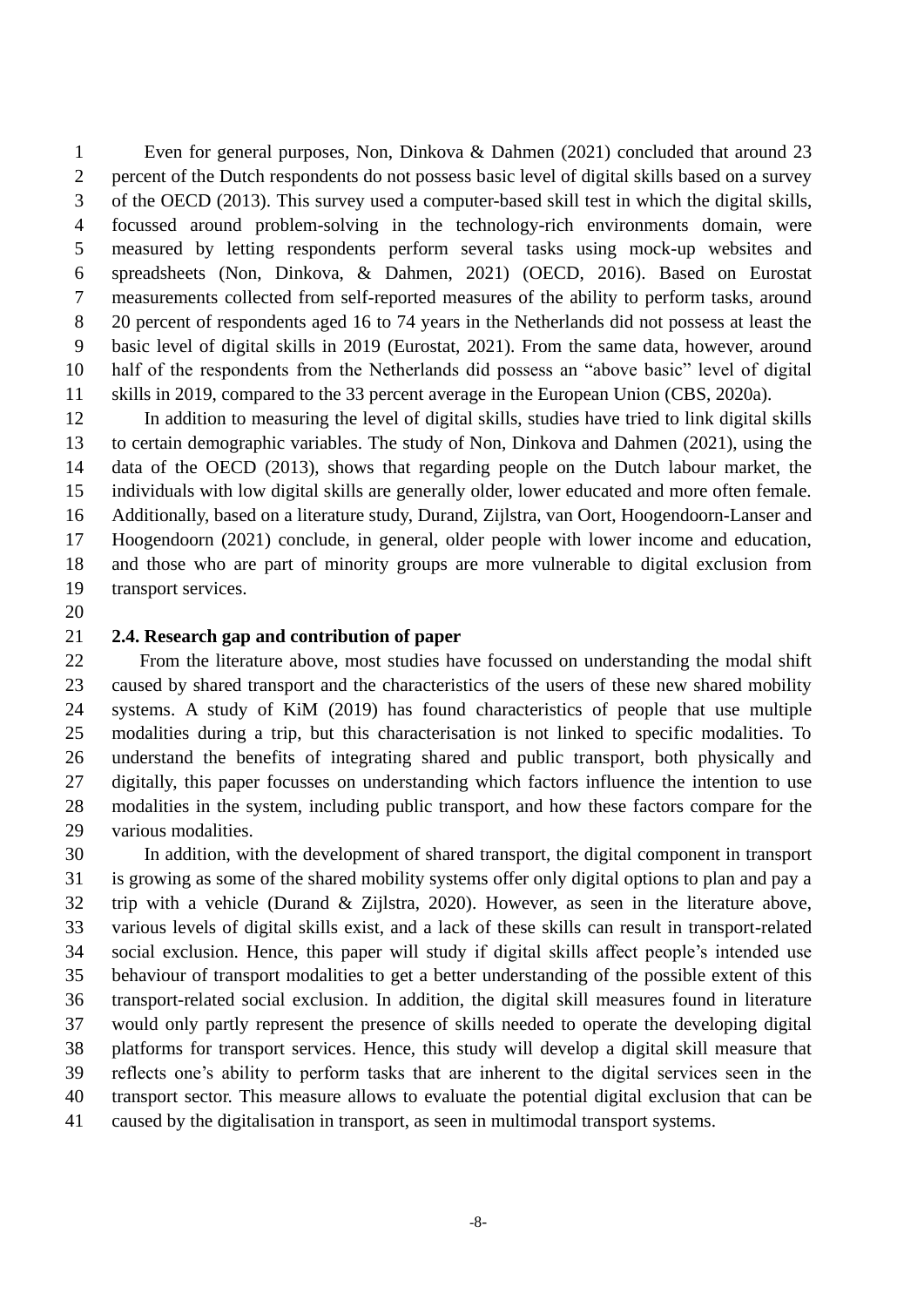### **3. Methodology**

 To study this intention to use shared transport modes at a mobility hub a survey is conducted concerning a theoretical mobility hub based on an existing public transport stop. The mobility hub is defined as a location that combines the offering of the bus and tram together with the transport means of shared car, shared bicycle, and shared motor scooter. To understand the context of the results that will be presented in Chapter 4, the methods of this study will be stated below.

## **3.1. Case study**

 To conduct this survey, a case study has been developed in collaboration with HTM, a public transport company in the city of The Hague. The case study concerns the public transport stop Leyenburg in The Hague. This stop includes the transport modes of bus, tram, and HTM's 'HagaShuttle', a self-driving minibus. It is also located in a drop zone for the 'HTM fiets' and shared motor scooters from various providers can be used in the area surrounding the stop. The 'HTM fiets' is a bicycle sharing system using 65 designated drop zones where the bicycles (in total around 500) can be picked-up or returned. The use of these bikes is facilitated purely by the means of a separate app. Currently, a significant amount of these drop zones is located close to or at public transport stops (van Marsbergen, 2020).

 For HTM, the average number of passengers getting into a bus or tram at Leyenburg on a working day pre-COVID-19 was 5,021 in October 2019. During the COVID-19 pandemic the number of passengers was 3,002 in September 2020 and 2,263 in March 2021. Overall, this classifies the stop Leyenburg as among one of the 20 busiest stops for HTM (HTM, 2021a). The public transport stop serves as a connection to the public transport network for people living in surrounding neighbourhoods and the people travelling to or from the hospital 'het HagaZiekenhuis'. In addition, it is used by travellers to switch between different vehicles in the public transport network, for example from bus to tram. In the summer of 2019, HTM started operating the self-driving minibus the HagaShuttle between the stop het the main entrance of the hospital as a last-mile connection (HTM, 2021b). However, during this research, the HagaShuttle was out of service. Overall, this variety of characteristics, such as being an important public transport connection for a neighbourhood, facilitating transfers between public transport modes, while also serving an important destination in the form of a hospital make this stop a suitable case to include people with a variety of travel behaviour in this study.

## **3.2. Survey**

 To collect the data required to address the paper's research questions, a survey has been developed that targets the following three groups of either current or potential users of the public transport stop:

- The public transport users currently travelling from, to, or via the stop Leyenburg.
- The visitors of 'HagaZiekenhuis'.
- People living in the vicinity of the stop Leyenburg.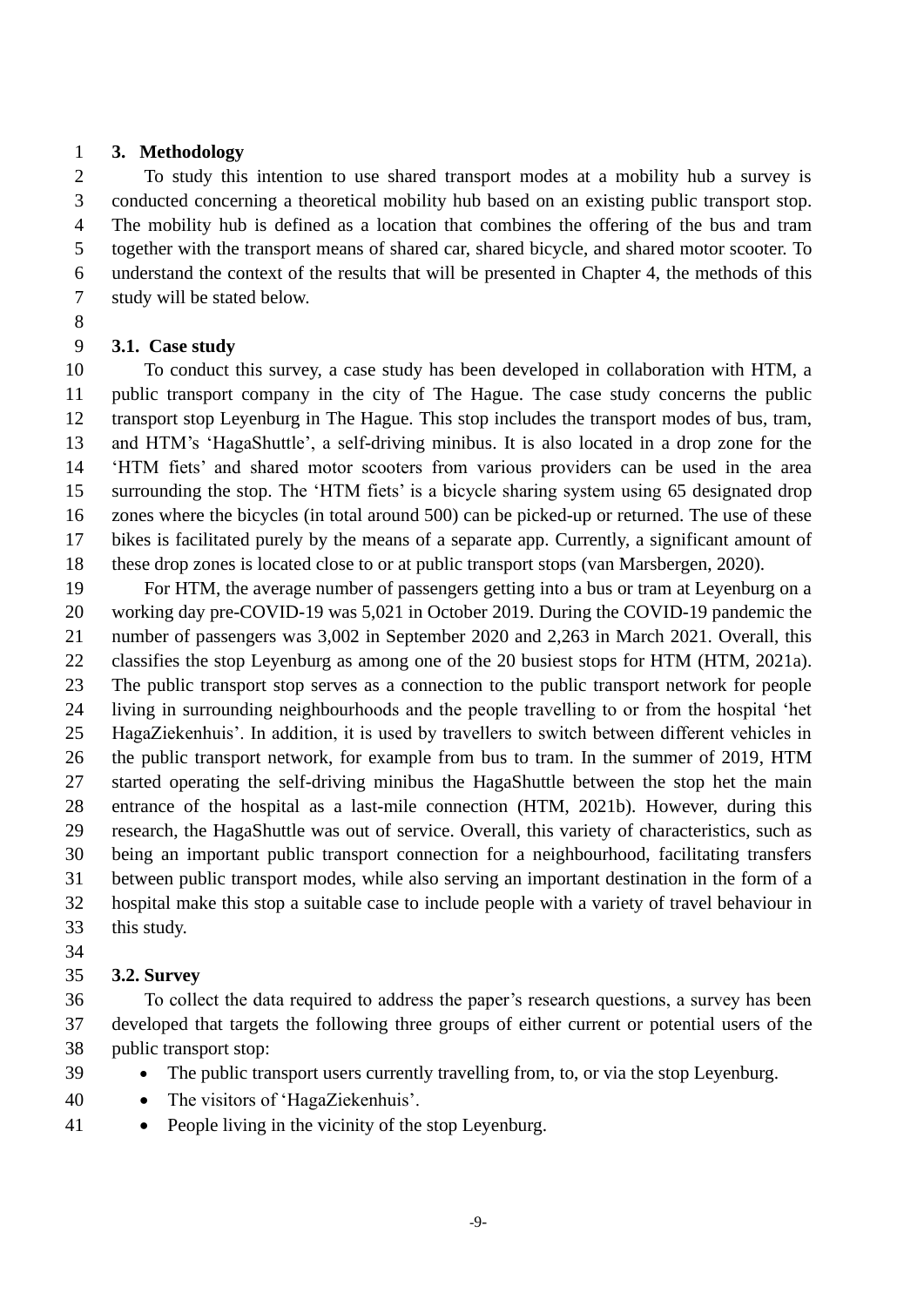Among the latter two groups is a mix of public transport users and non-public transport users which allows for an appropriate reflection on the views that both predominantly car and public transport users have on the potential mobility hub with integrated shared mobility. Both a paper and a digital version of the questionnaire were used to reach the three target groups. A flyer was created with a QR-code and a weblink that both direct to the digital questionnaire made using Qualtrics software (Qualtrics, 2021). The flyer is depicted in Appendix 3A. The paper-version of the questionnaire, see Appendix 3B, consists of four pages and was offered together with a return-envelope addressed to HTM. In an attempt to increase the response rate an incentive of a chance to win one of five gift cards worth 20 euros each was added.

The digital questionnaire was open from June  $21^{st}$ ,  $2021$ , to August  $1^{st}$ ,  $2021$ . During a 12 period of two weeks, starting at June  $21<sup>st</sup>$ , flyers and the paper version of the questionnaire were distributed among the three target groups. In addition, during the time of this distribution, a sandwich board was placed at the public transport stop containing the same information as the flyer. Finally, the digital version of the questionnaire was also shared on the website and social media page of HTM and on the internal platform for employees of the hospital.

 In total around 4290 flyers have been distributed of which 2910 flyers were received by households in either their mailbox or by handing it to them in person (103 of the 2910 flyers) in the area surrounding the Leyenburg stop. The remaining flyers were distributed to people at the public transport stop and outside of the HagaZiekenhuis. The digital response rate because of the flyers is 8.11% (N=348). In addition, 146 paper questionnaires have been handed to people that indicated they preferred the paper version of which 131 were handed out at the public transport stop of in front of the HagaZiekenhuis. The other 15 were handed to people from households that were approached in person in a selected area in the neighbourhood based on the characteristics of age, income, and type of housing obtained from a CBS data set of 2017 (CBS, 2017). Overall, 48 responses were received on paper, resulting in a response rate of 32.88%.

 Both the digital and paper version of the questionnaire were available in English and Dutch (see Appendix 3B and 3C, respectively). An English translation was offered to give more people the opportunity to participate, as a majority of citizens in The Hague have a migrant background (55.7%) and Dutch might not be their preferred language (Den Haag, 2020). A person with a migrant background is someone of which at least one of the parents is born outside the Netherlands (CBS, 2021). In addition, in literature, a relation is noted between ethnicity and digital skills (Durand A. , Zijlstra, van Oort, Hoogendoorn-Lanser, & Hoogendoorn, 2021) and therefore it is tried to make the questionnaire more accessible by offering another language besides Dutch. During the development of the questionnaire, it was tested and read in advance by 10 people, consisting of friends, family, employees of HTM and researchers from the University of Twente.

The content of questionnaire consists of four parts:

• 1 - Personal experience in travelling and digital activities in the past year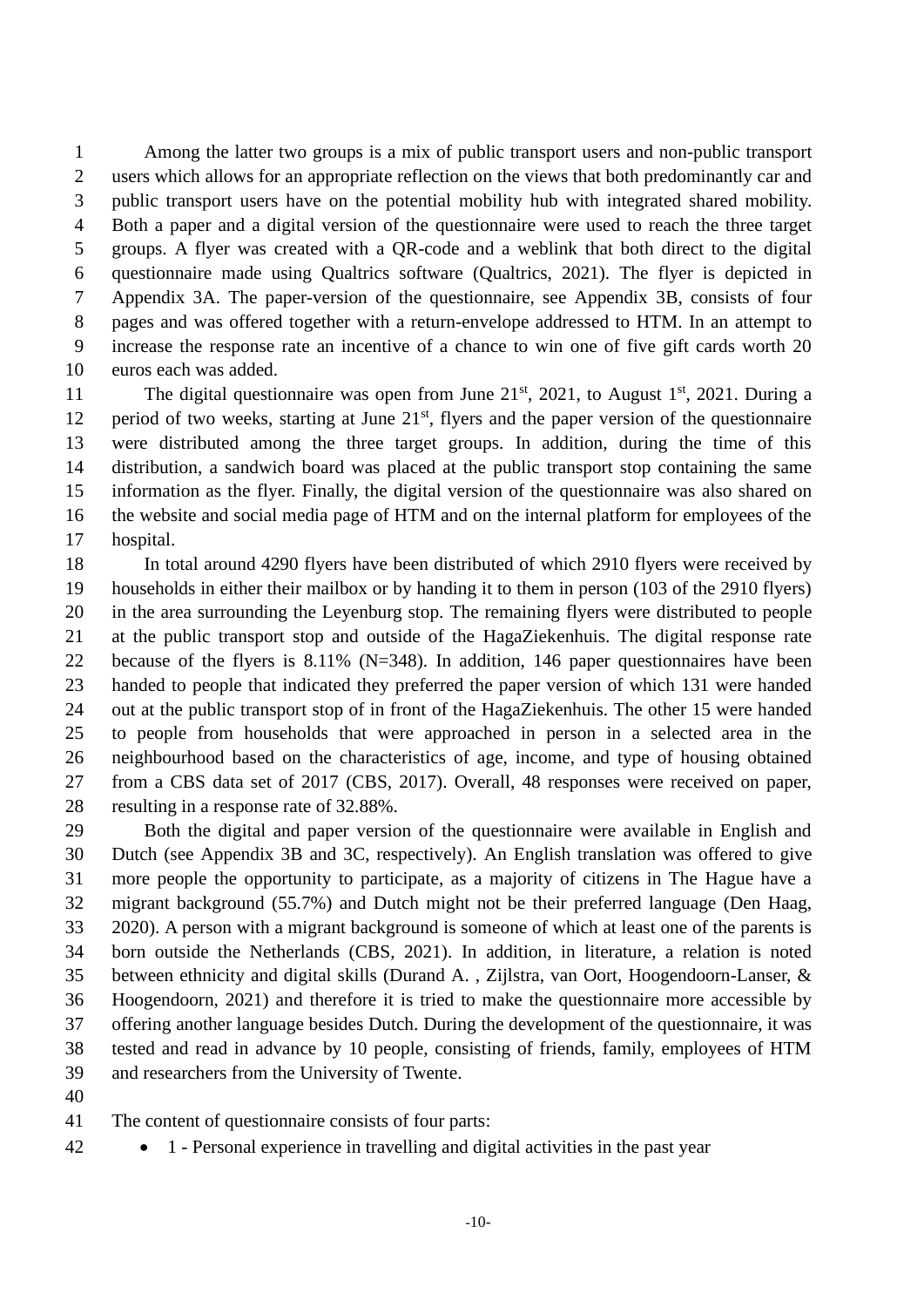- 2 Importance of the transport barriers
- 2 3 Travelling to/from Levenburg and the intention to use transport in the mobility hub scenario
- 4 Personal information
- 

 Parts 1,2, and 4 contain questions concerning the factors and user characteristics included in the theoretical framework that might be related to people's intention to use certain means of transport in the multimodal transport system at the hub. For the digital activities, the questions ask about the frequency of performing activities that relate to the components of information/planning and payments on a smartphone. These two components were found to be key in the digital integration of multiple means of transport, as mentioned in Chapter 1.

 These digital activities are used to measure people's level of digital skill relevant for app- based transport services based on the following self-constructed scale. Except for the first category, which will represent person's with no relevant digital skills at all, the categories will represent different levels of content-related skills that, as discussed in section 2.3, relate to, among others, searching, finding, processing and critically assessing information (Van Dijk & Van Deursen, 2014). The two questions related to the frequency of using an app to plan a trip with either public transport or one's own transport are evaluated together as a measure of the planning component. Only one of the two activities has to meet the requirement of the scale for it to qualify for that level. Hence, the experience of planning a trip via an app is included in the scale, irrespective of their preferred type of transport. The digital payment component for digital skills is included by considering the activity of using an app to transfer money to someone. The activity of using tap-to-pay is asked in the questionnaire but ultimately not included in the digital skill scale as the access to this feature is not equally shared among all people because not all banks support this feature. Moreover, due to correlation with someone's prior experience of using a shared means of transport, the activity related to the experience of reserving a mean of transport is not incorporated in the digital skill scale. This is done to prevent making it impossible to interpret the influence of digital skills on the intention to use a certain mean of transport. Nevertheless, the frequency of performing activities related to the components of planning and digital payment are used in the digital skill scale consisting of four categories with the following labels:

 • Level 0 – No skills at all – No access to a smartphone, so not even general medium or content-related skills have been developed.

A person in this level has not had any access to a smartphone in the past year.

- Level 1 Low level of skills used a smartphone but not frequently performed planning activities via an app.
- 

A person in this level has used a smartphone in the past year.

- Level 2 Medium level of skills used to plan a trip using an app but less used to do digital payment activities via an app.
- A person in this level has also, in addition to the above, planned a trip with either their own transportation or PT using an app at least *often*.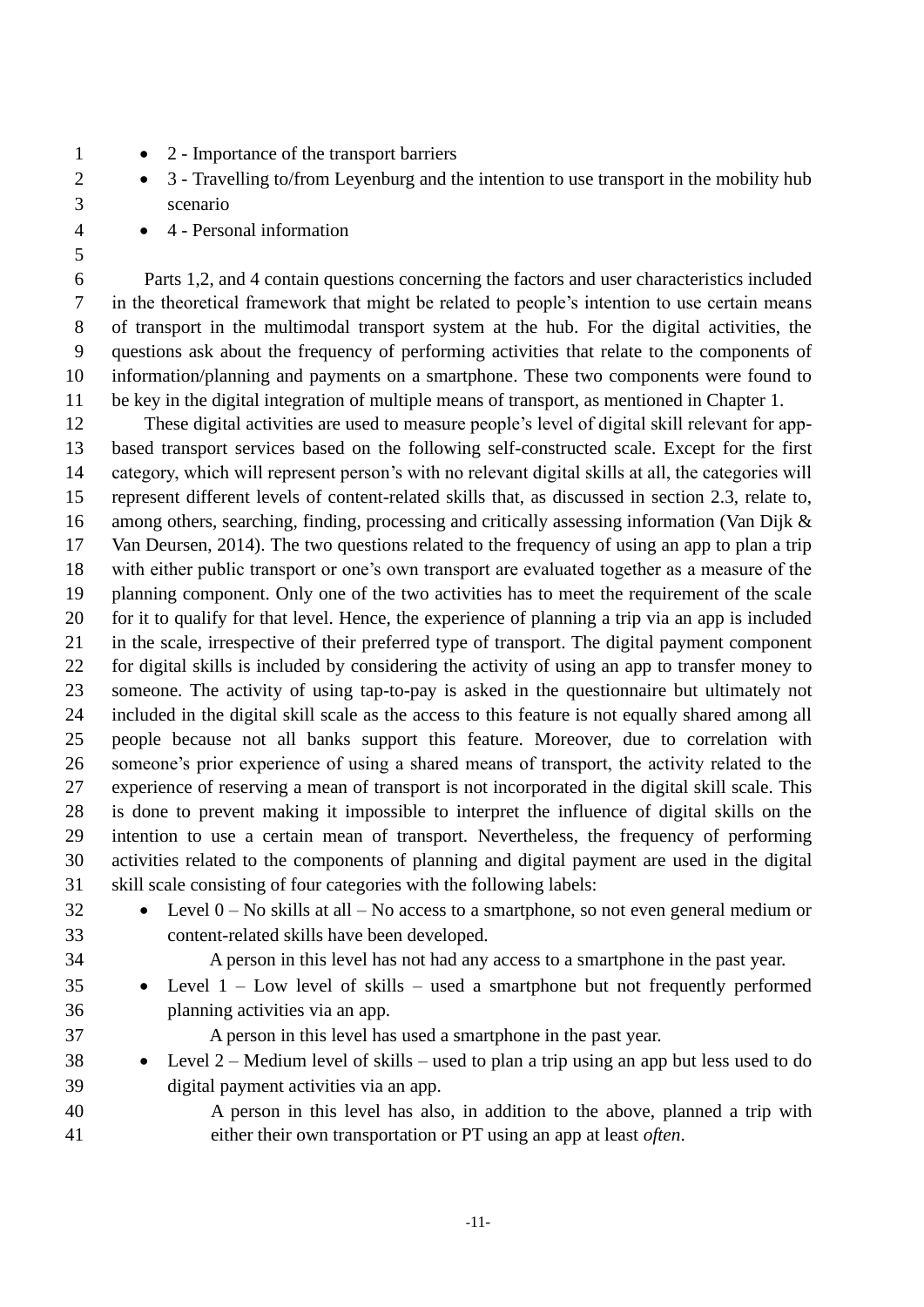• Level 3 – High level of skills – used to do both planning and payment/reserving related activities via an app.

 A person in this level has also, in addition to the above, used an app to transfer money to someone at least *often*.

 Part 3 of the questionnaire covers people's intention to use the various means of transport. The respondents are asked about this intention by sketching a scenario in which they would repeat a previously executed trip when shared mobility would be present together with the existing public transport near the origin of their trip. If they started their trip in the vicinity of the public transport stop Leyenburg, this was specifically mentioned as the location where the shared car, bicycle, and motor scooter would become permanently available at a fixed location close to the existing public transport (bus and tram). As the choice of mean of transport is often determined at the origin of the trip, people that indicated the area of Leyenburg to be the destination of their trip were provided a slightly different scenario. Here, the created scenario described the situation where the shared modalities would be permanently available at a public transport stop near their home. The statements related to the intention to use transport were asked for a future trip from the respondent's home to their destination in the area of Leyenburg. Regarding the digital integration of the modes, it was stated that trip could be planned, reserved, and booked using an app on a smartphone. The complete scenario description can be found in the questionnaire itself in Appendix 3B. Finally, part 3 of the questionnaire contained a few questions to control for the circumstances of the specific trip for which the statements about the 'intention to use' were answered.

### **3.3. Data analysis**

 The survey resulted in N=710 usable responses for the analysis after removing the empty responses and the responses of people indicating to be younger than 18. Using these responses, various descriptive statistics are obtained for the variables that contribute to the understanding of the respondent's user characteristics, including digital skills, and the intention to use shared and public transport. To analyse the relation between variables of intention to use a certain means of transport and the factors like the transport barriers and the user characteristics, a subset of responses is used containing N=538 cases. These cases are retained because they contained answers to at least one of the questions related to the intention to use means of transport. The study's main result will originate from an ordinal logistic regression analysis aimed to determine the influence of the independent variables of user characteristics, transport barriers, and other trip-specific factors on the dependent variables of intention to use types of transport in the multimodal transport system. For a more detailed definition of an ordinal logistics regression analysis and the statistics involved in the analysis, see Appendix 3D.

 The analyses were executed using the software SPSS statistics. For the ordinal logistics regression analyses, the assumption of proportional odds is considered by using the test of parallel lines, where the assumption is upheld if the test is not significant (Liu, 2009). Additionally, the collinearity diagnostics of SPSS Statistics are used to check that there is no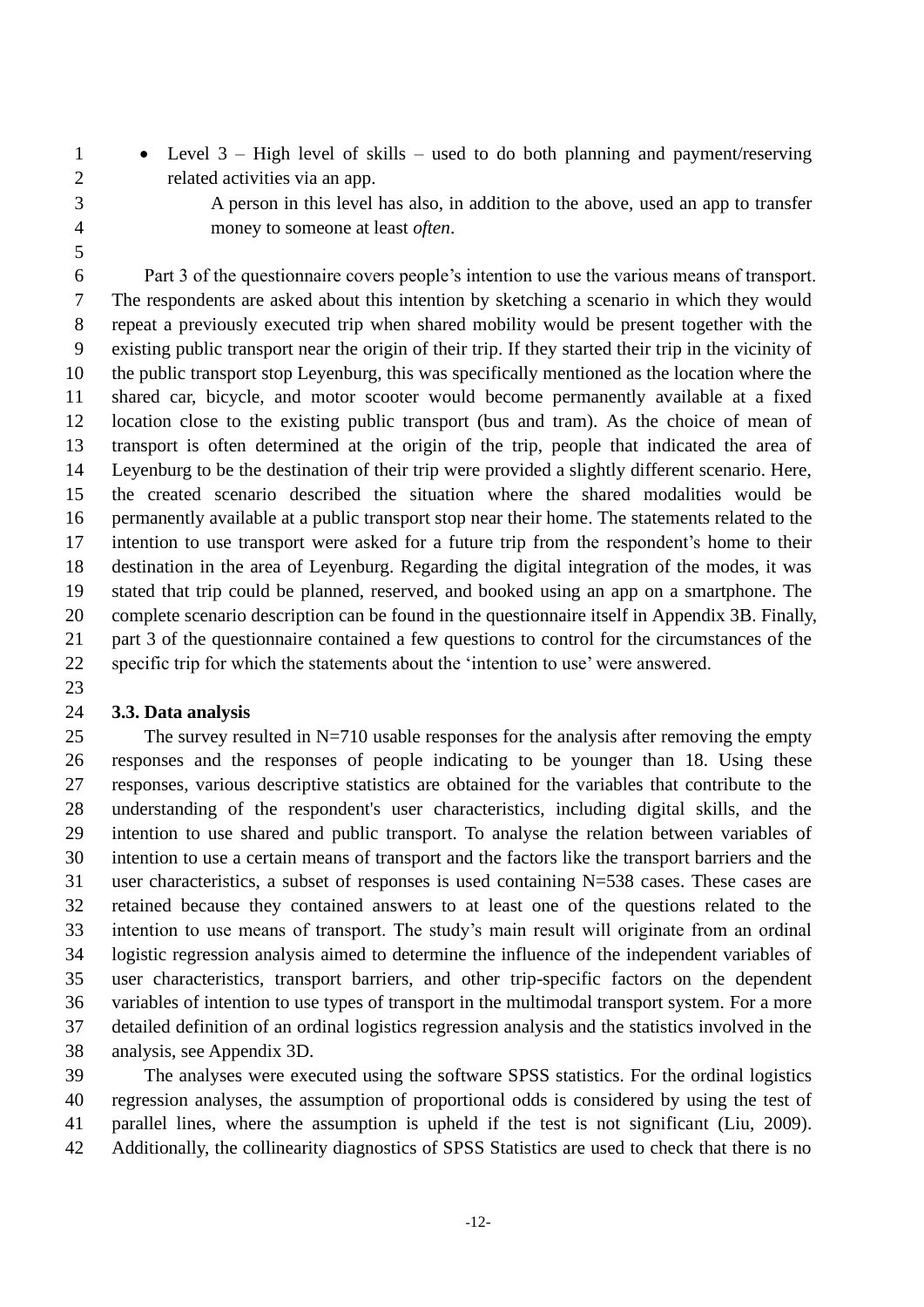1 multicollinearity among the independent variables. Here, tolerance values less than 0.1 2 (Menard, 1995) and VIF values greater than 10 (Myers, 1990) are considered to indicate an 3 issue of collinearity among the independent variables.

 An ordinal logistic regression analysis was executed three times, once for every ordinal dependent variable listed in Table 1 that refer to people's intention of using a certain mean of transport or combining the use of shared transport with the bus or tram. For each of the analyses, the same set of independent variables are used, as presented in Table 1. The 8 Kendall's Thau correlation values among the ordinal independent variables do not exceed  $\tau$  $9 +/-.35$  (see Appendix 3E for the complete results). Hence, none of the independent variables are omitted because of strong correlations between them.

11

12 Table 1 – List of variables included in the model for the ordinal logistic regression analysis.

|                            | Independent variables         | Dependent variables                |
|----------------------------|-------------------------------|------------------------------------|
| <b>Frequent Car User</b>   | Country of birth              | Intention to use shared transport  |
| <b>Frequent PT User</b>    | Limited physical ability      | Intention to use bus or tram       |
| Shared transport           | Household composition         | Intention to combine use of shared |
| experience                 |                               | transport with the bus or tram     |
| Digital skills             | Transport barrier $(TB)$ –    |                                    |
|                            | Performance Expectancy        |                                    |
| Frequency of trip          | $TB - Ease$ of use            |                                    |
| Location of trip           | $TB$ – Multiple payment       |                                    |
|                            | methods                       |                                    |
| Origin/destination of trip | $TB - Facilities$ at PT stops |                                    |
| Nr. of transport means     | $TB - Feeling safe$           |                                    |
| used during trip           |                               |                                    |
| Gender                     | $TB - Travel costs$           |                                    |
| Age                        | $TB - Opinion of others$      |                                    |
| Education                  |                               |                                    |

13

 To satisfy the requirements of the ordinal regression analysis, three dummy variables are created for the nominal variable of household composition as it contained more than two categories. The dummy variables are created for the categories of *single parent*, *two persons without child(ren),* and *two-parent*, with the category *single person* being the reference category. For people's current travel behaviour, three variables are extracted from the questions; one indicating if someone used a car at least weekly, one indicating if someone used public transport (train, bus, tram or metro) at least weekly, and finally a variable indicating if someone had any experience in the past year with either the shared car, shared bicycle, or shared motor scooter. Additionally, multiple independent variables are obtained by combining the results of several questions in the questionnaire. First, using a Principal Component Analysis (PCA) and Cronbach's alpha (α) it is checked if the questions for the transport barriers related to Performance Expectancy (PE) and Effort Expectancy (EE) can be combined into their respective higher-level constructs. Only for PE this was found to be the 27 case and with  $\alpha = 0.63$  there is no reason to neglect the ability of the PE variable to describe the results of the two questions. See Appendix 3F for more details. For EE, the question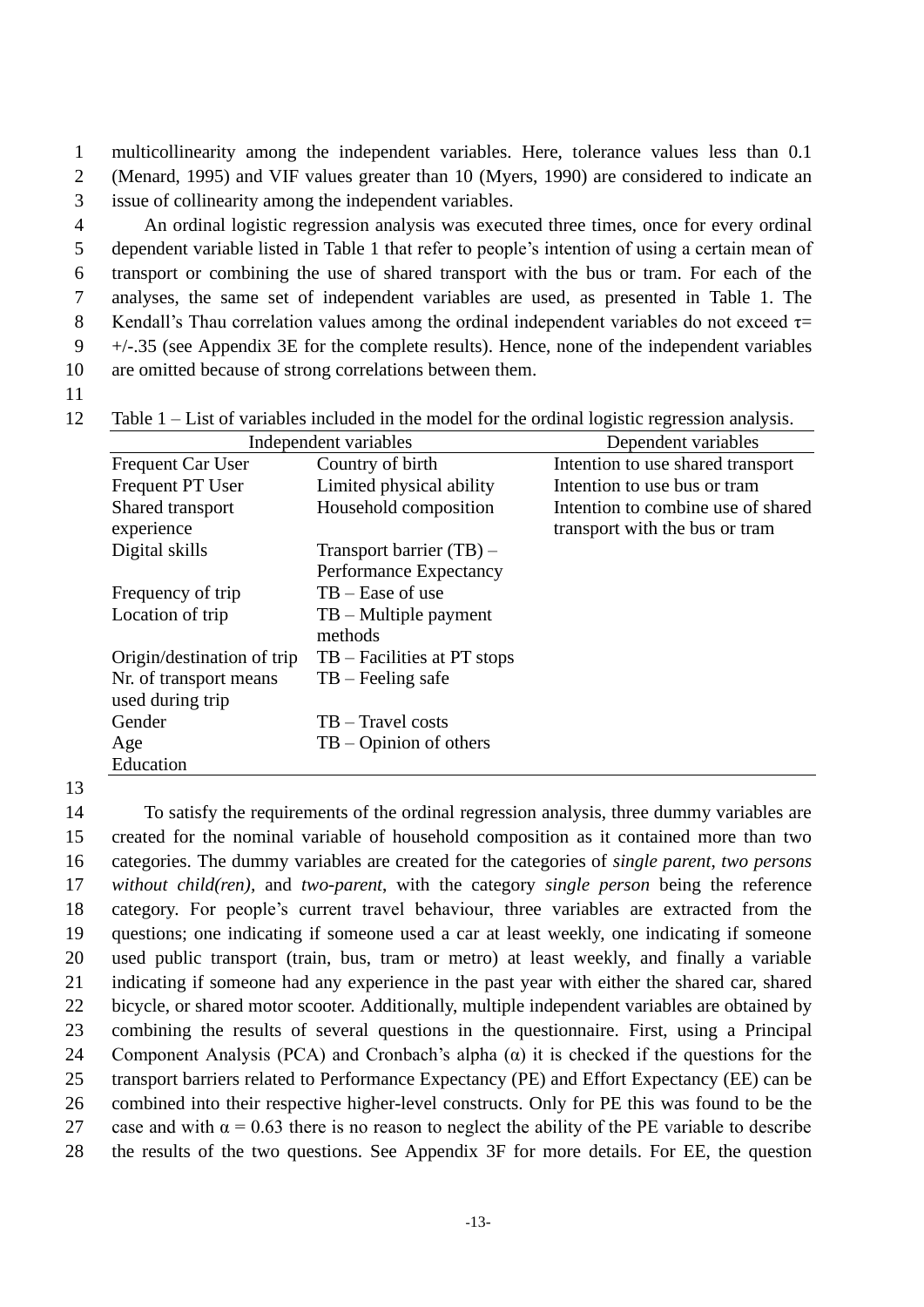related to ease of use and the question related to having multiple payment methods for 2 transport were not found to measure the construct of EE, with  $\alpha = 0.43$  supporting this. Hence, both questions are kept as individual variables in the model for the ordinal logistic regression analysis. Secondly, the dependent variables describing people's intention to use means of transport include the results for both mobility hub scenarios used in the questionnaire. The two scenarios were used to make the situation clearer for the respondents, but to determine the general intention to use the means of transport, a distinction between the scenarios is not needed. The variable indicating which scenario the respondents answered the statements about (origin/destination of the trip) will however be considered during the analyses to control for unforeseen dependencies. In addition, the questions related to the intention to use a shared car, shared bicycle or shared motor scooter in the mobility hub scenarios are used to construct a new variable indicating the intention to use any of these shared means of transport. The highest response on any of these three questions is transferred to the new variable which then contains the same ordinal scale of disagree, neutral, agree.

 A final important note regarding the methodology is that household income is not included as independent variable in the model because of the low number of useful responses on the related question. Only 354 out of the 538 responses for the regression analysis were useful for the income variable. A Kendall's thau correlation analysis shows a moderate and 19 positive correlation of a person's income with the education variable ( $\tau = .29$ ,  $p < .001$ ) for the 354 useful responses. Hence, the level of education will be used as an indicator of the level of household income to be able to consider this variable in further analyses and conclusions in line with the study's theoretical framework.

## **4. Results**

 To answer research questions, this chapter will detail the results of the survey and the related data analysis. The first two sections will describe characteristics of the respondents, among which their representativeness compared to larger populations. Hereafter, the focus will be on the mobility hub scenario and the analysis of people's behavioural intention towards the use of means of transport in a multimodal transport system. This includes, in the final section of this chapter, the results of ordinal logistic regression analysis concerning the model as detailed in the section above.

### **4.1. Socio-demographic characteristics and representativeness of sample**

 The socio-demographic characteristics of the respondents are explored and compared with larger populations to check the representativeness of the collected data. Table 2 provides an overview of these characteristics and the distribution of all the respondents among the different categories.

 The main comparison is made between the survey's respondents and the population of the municipality of The Hague, as most of the respondents live in The Hague. The data of the population is obtained from the Municipality of The Hague (2021) and CBS (2020b), the Dutch national statistical office. As can be seen in Table 2, the data from the survey has a higher response from females (59%) compared to the almost equal distribution of male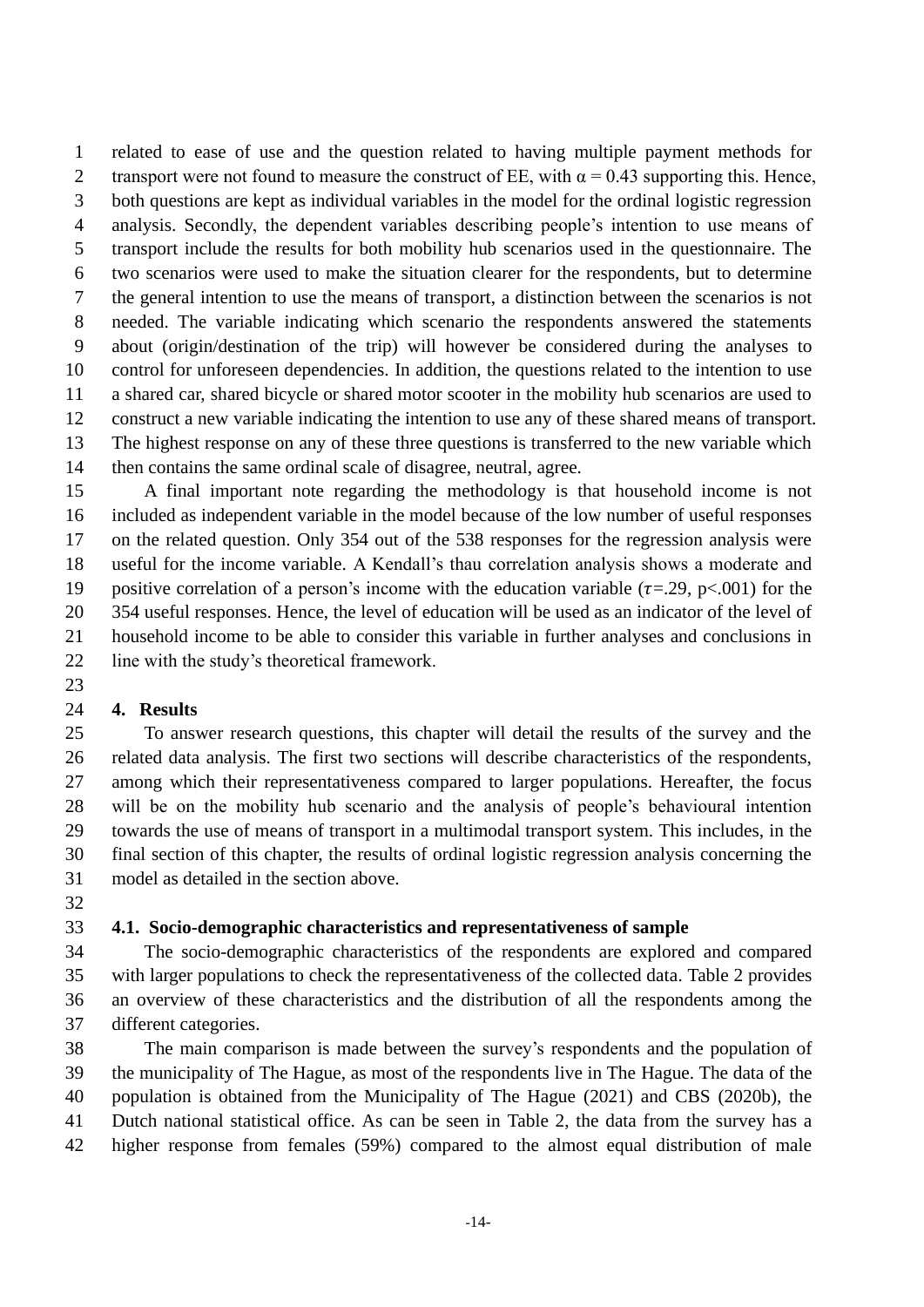1 compared to female as is present in the population of The Hague. For the different age classes, 2 a bias can be noted towards more people of age 55-74 years and less people of age 18-54 3 years compared to the population of the Hague. In addition, the respondents of the survey

4 contain more highly educated (48.3%) and less low educated people (16.0%) compared to the

5 general population (32.1% and 31.5%, respectively). Finally, for the household composition,

6 the significant difference can be found in having less one-person households and more

7 multiple-person households without children compared to the municipality statistics. Overall,

8 these biases towards more female and higher educated respondents are not unexpected for a 9 survey. In addition, the strong representation from older age categories is explained by the

10 distribution strategy and might be caused by the hospital visitors among the respondents.

11

 Table 2 – Summary of socio-demographic characteristics of the survey's respondents and corresponding percentages for the population of The Hague. The data for the population of The Hague for the variables of gender, age, and household composition originates from the Municipality of The Hague (2021) and the distribution of education levels from a study of

|                        | Sample    | Population |                              | Sample    | Population |
|------------------------|-----------|------------|------------------------------|-----------|------------|
|                        | Survey    | The Hague  |                              | Survey    | The Hague  |
| Gender                 | $N = 575$ |            | <b>Household composition</b> | $N = 556$ |            |
| Male                   | 40.3%     | 49.8%      | One person                   | 33.9%     | 47.1%      |
| Female                 | 59.0%     | 50.2%      | Single parent                | 7.3%      | 9.3%       |
|                        |           |            | Two person without           |           |            |
| Other                  | 0.7%      |            | children                     | 33.7%     | 22.6%      |
| Age                    | $N = 557$ |            | Two-parent                   | 24.7%     | 21.0%      |
| $18-24$ years          | 9.9%      | 11.5%      | <b>Income household</b>      | $N = 385$ |            |
| $25-34$ years          | 17.2%     | 19.4%      | $<$ 25,000 euros             | 19.2%     |            |
| $35-44$ years          | 12.7%     | 18.2%      | 25,000-45,000 euros          | 45.7%     |            |
| 45-54 years            | 16.0%     | 17.7%      | $> 45,000$ euros             | 35.1%     |            |
| $55-64$ years          | 19.4%     | 14.7%      | <b>Country of birth</b>      | $N = 563$ |            |
| $65-74$ years          | 17.4%     | 10.9%      | The Netherlands              | 88.3%     |            |
|                        |           |            | Outside of the               |           |            |
| $\geq$ 75 years        | 7.4%      | 7.6%       | Netherlands                  | 11.7%     |            |
| <b>Education level</b> | $N = 574$ |            |                              |           |            |
| Low                    | 16.0%     | 31.5%      |                              |           |            |
| Middle                 | 35.7%     | 36.4%      |                              |           |            |
| High                   | 48.3%     | 32.1%      |                              |           |            |

16 CBS (2020b) which used data from the year 2018.

17

 Due to the distribution strategy, a large portion of the respondents are from a specific area surrounding the public transport stop Leyenburg. Hence, a sample of respondents from five PC4 areas (N=329) is compared with data from CBS (2020c). The five PC4 areas correspond with the area in which the flyers were distributed to collect responses for the survey. The comparison for this sample with the corresponding population showed very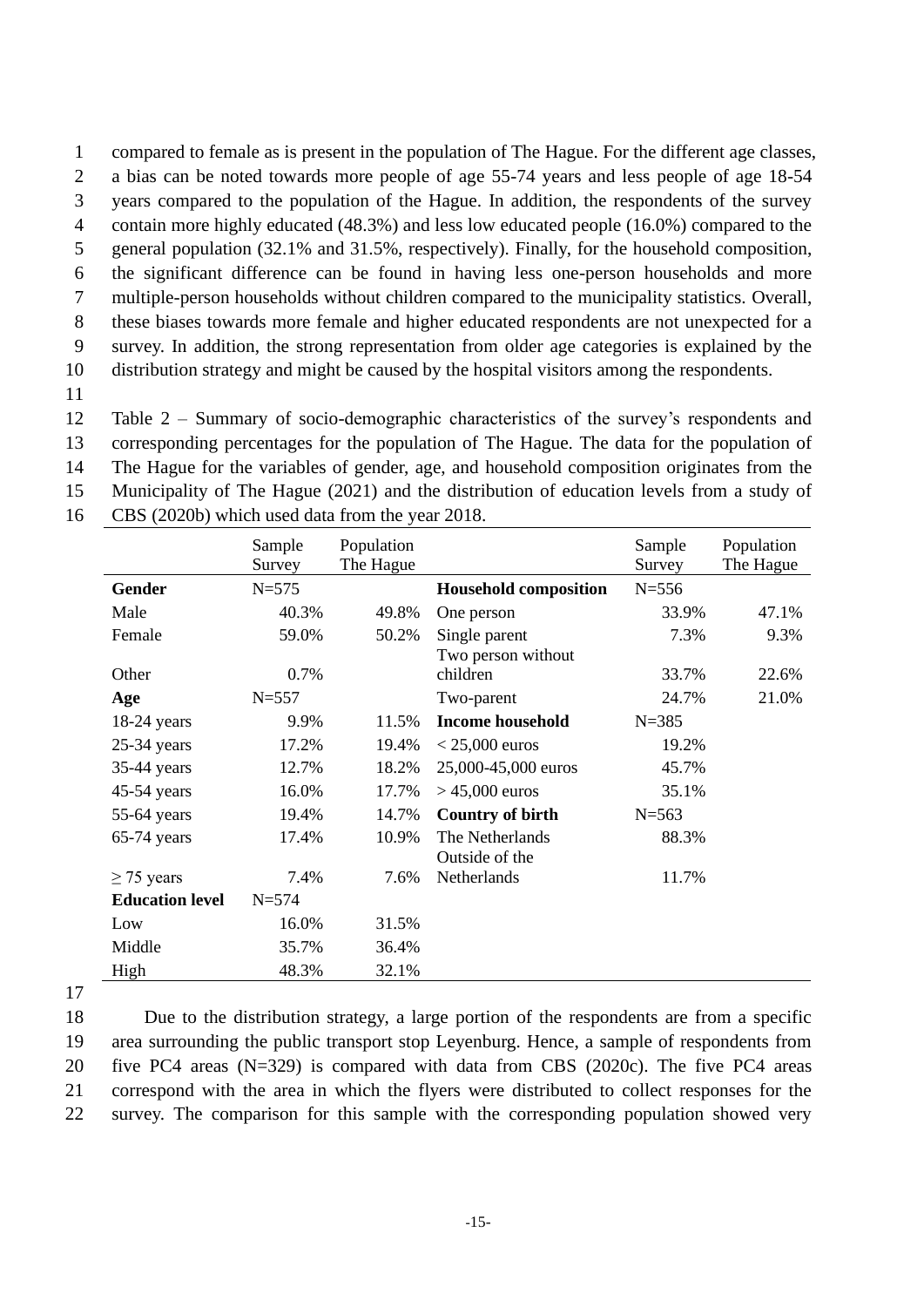1 similar results as the previous comparison of all respondents with the population of The

2 Hague.

3

4 Table 3 – Comparison of socio-demographic characteristics of: shared bicycle users among

5 survey respondents and HTM-fiets users (data from van Marsbergen (2020)); and public

6 transport (bus, tram metro) users among the survey respondents and those from the 2017

7 OViN dataset for the municipality of the Hague (CBS & RWS, 2017). \*The latter comparison

8 only includes people that use public transport at least once a month.

|                 | Shared bicycle<br>user |            | Bus, tram metro<br>$user*$ |           |                                   | Shared bicycle<br>user |       | Bus, tram metro<br>$user*$ |           |
|-----------------|------------------------|------------|----------------------------|-----------|-----------------------------------|------------------------|-------|----------------------------|-----------|
|                 | Sample                 | <b>HTM</b> |                            | The Hague |                                   | Sample HTM             |       |                            | The Hague |
|                 | $N=56$                 | $N = 156$  | Sample                     | $N = 452$ |                                   |                        |       | $N=56$ N=156 Sample        | $N = 452$ |
| Gender          |                        |            | $N = 355$                  |           | <b>Education level</b>            |                        |       | $N = 355$                  |           |
| Male            | 46.4%                  | 66.7%      | 38.6%                      | 38.7% Low |                                   | 10.7%                  | 3.2%  | 16.3%                      | 18.4%     |
| Female          | 51.8%                  | 31.4%      | 60.8%                      |           | 61.3% Middle                      | 21.4%                  | 17.3% | 36.9%                      | 31.0%     |
| Other           | 1.8%                   | 1.9%       | 0.6%                       |           | - High                            | 67.9%                  | 77.6% | 46.8%                      | 48.2%     |
| Age             |                        |            | $N = 348$                  |           | Other                             |                        | 1.9%  |                            | 2.4%      |
|                 |                        |            |                            |           | Household                         |                        |       |                            |           |
| $18-24$ years   | 14.3%                  | 18.6%      | 13.2%                      |           | 12.4% composition                 |                        |       | $N = 339$                  |           |
| $25-34$ years   | 32.1%                  | 52.6%      | 21.3%                      |           | 20.1% One person                  | 47.3%                  |       | 35.7%                      | 27.0%     |
| 35-44 years     | 17.9%                  |            | 14.7%                      |           | 16.6% Single parent<br>Two person | 5.5%                   |       | 9.7%                       | 8.4%      |
| $45-54$ years   | 8.9%                   |            | 12.9%                      |           | 15.9% without children            | 29.1%                  |       | 31.6%                      | 28.5%     |
| 55-64 years     | 17.9%                  | 25.6%      | 19.0%                      |           | 13.3% Two-parent                  | 18.2%                  |       | 23.0%                      | 31.4%     |
| $65-74$ years   | 7.1%                   | 3.2%       | 12.9%                      |           | 13.5% Other                       |                        |       |                            | 4.6%      |
| $\geq$ 75 years | 1.8%                   |            | 6.0%                       | 8.2%      |                                   |                        |       |                            |           |

9

 The representativeness of the data is further evaluated by considering the two subsets of people with shared bicycle experience and people that use public transport at least once a month, see Table 3. Comparing the shared bicycle users with van Marsbergen's (2020) study regarding the users of HTM's shared bicycle (HTM-fiets), the main difference is noted for the gender of the users. Two-thirds of the HTM-fiets users are male, while only around half of this study's shared bicycle users are male. The comparison of this study's bus, tram, and metro users with that public transport users in the municipality of The Hague from the OViN dataset shows quite similar characteristics. Only the household composition of the users differs among the two datasets for the categories of one person and two parent households. However, the age of the respondents that have used public transport at least once is also compared to the age of HTM's bus and tram users that answered a survey in Q2 of 2019. Appendix 4A provides a table for the comparison and even though the percentages are not one on one comparable, it shows that share of young public transport users is smaller for this study than it is for HTM's bus and tram users in total (Goudappel Coffeng, 2020a) (Goudappel Coffeng, 2020b).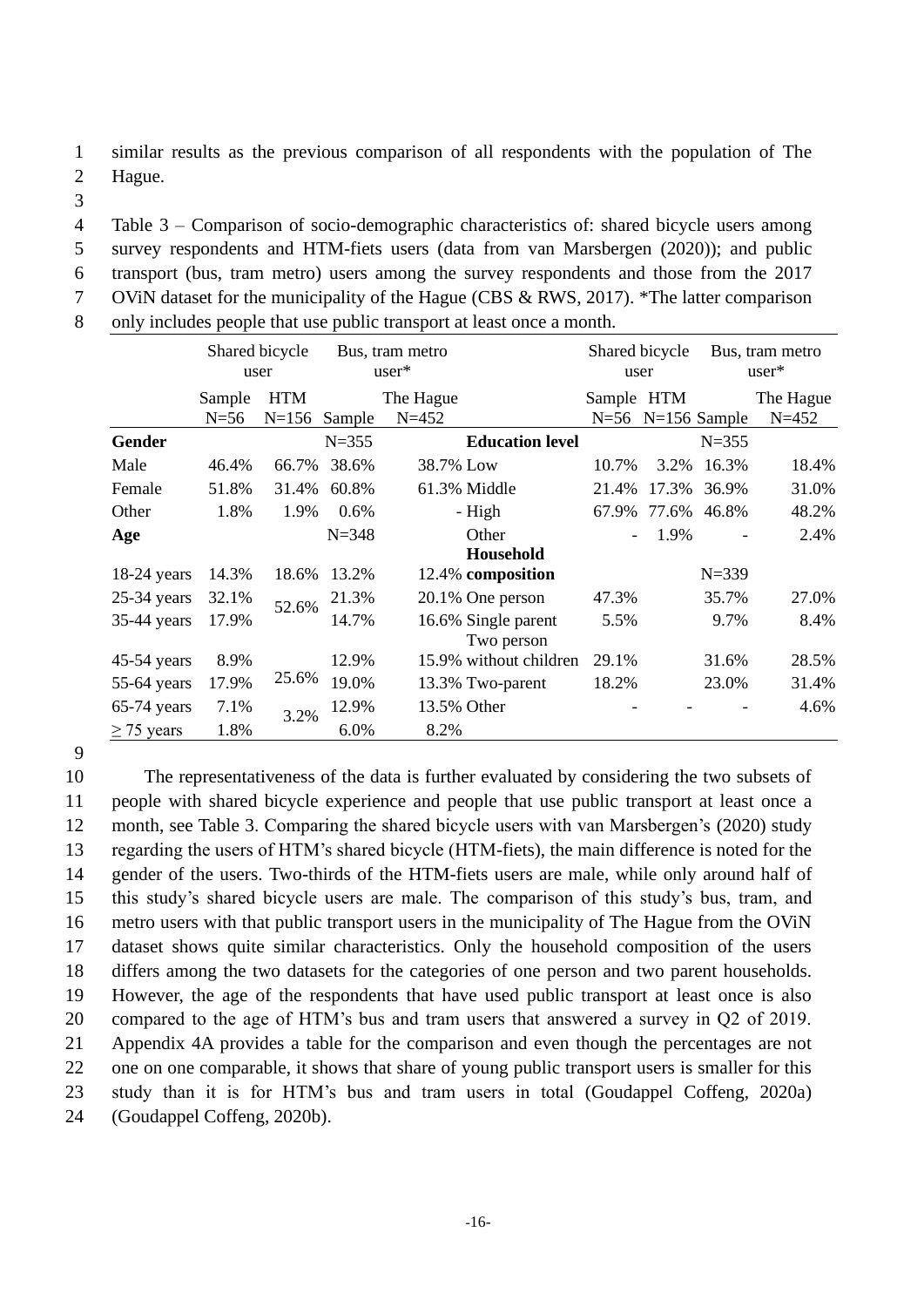Finally, comparing the respondents from the paper questionnaire with the digital respondents based on their age and digital skills shows that there is a significant difference in 3 characteristics. 75% percent of the paper respondents  $(N=44)$  are older than 65 years, where this is 20.3% for the digital respondents (N=497). For digital skills, 88.1% of the paper respondents qualified for level 0 or level 1 digital skills, whereas only 30.7% of the digital respondents have these low levels of digital skill. Based on these characteristics, a significantly different audience is reached with the two types of questionnaires. The complete comparison can be found in Appendix 4B.

## **4.2. Descriptive statistics**

 In addition to the socio-demographic characteristics of the respondents, other moderating variables such as the travel behaviour and digital skills are considered to possibly influence people's intention to use means of transport. The results are summarized below to gain a better understanding of the measured variables before they are discussed in the context of the regression analysis.

## **4.2.1. Frequencies of transport mode use**

 Figure 2 shows the frequencies of respondent's transport mode usage for the past year This spans the 12-month period prior to June or July 2021, when the survey was conducted. Comparing the use of public transport and the car among the respondents, 87.5% of the respondents has used the bus, tram, or metro at least once in the past year compared to 77.7% for the car. In addition, besides walking, the bus/tram/metro is the means of transport with the lowest percentage of people that have never used it in the past year. A main distinction in the figure is seen for the shared means of transport and the moped/motor scooter, where at least 87.5% has not used them. The percentage of people that have used the shared motor scooter or shared bicycle 1 to 5 days a year is higher compared to the shared car. Overall, 94.8% of the people have not used a shared car in the past year.



Figure 2 – Frequencies (in percentage) of the respondent's use of different means of transport

in the past year.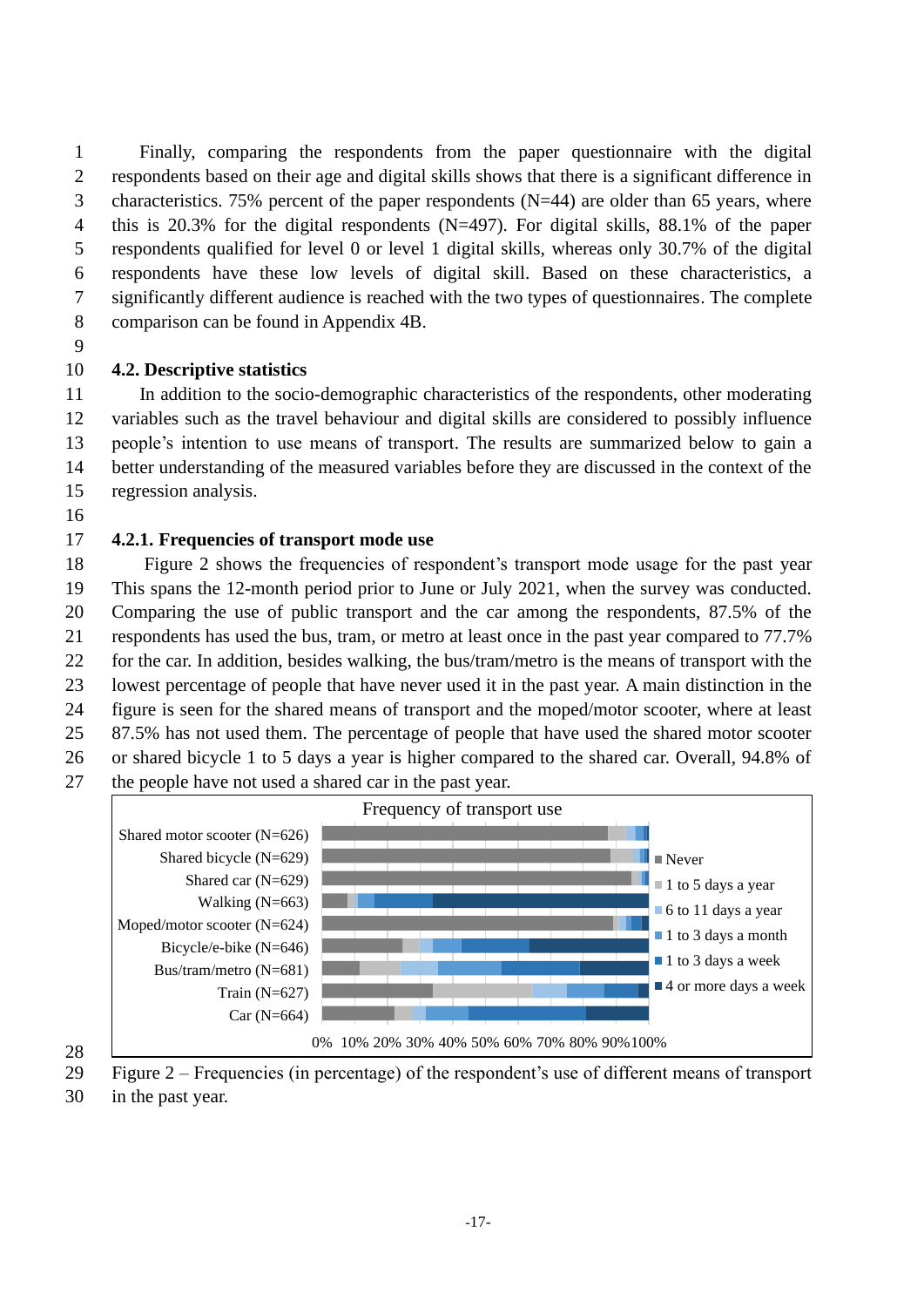For the regression analysis, the variables of frequent car user and frequent public transport user are applied, referring to people that use these means of transport at least once a month. From all respondents with relevant answers (N=649) 18.2% qualifies as both a frequent car and public transport user. 26.2% is not a frequent car user but does use public transport frequently, whereas 37.1% is a frequent car user but not a frequent user of public transport. Finally, the remaining 18.5% does not qualify for either frequently using the car or public transport. To better understand the distribution, only around a third of the frequent car users, use public transport frequently.

### 

## **4.2.2. Digital skill scale**

 To understand the variation of digital skills among the respondents, Figure 3 shows the distribution of the respondents (N=698) among the four levels of digital skill as defined in section 3.2. First, 7.7% has never used a smartphone in the past year (level 0) and thus possesses no relevant digital skills for the app usage in the transport domain. Level 1 is a significantly larger group (30.4%) which represents the people that had access to a smartphone but not frequently used it for transport related planning activities. 22.2% of the respondents has used a smartphone and used it frequently to plan a trip (level 2). The highest level of skills (level 3) is possessed by 39.7% of the respondents and they have also frequently performed payment related activities on their smartphone in addition to the planning activities.



## 

 Figure 3 – The distribution of the four digital skill levels (explained in section 3.2) among the respondents of the survey (N=698).

 In the theory of digital skills, relations were noted between age, education, and a person's digital skills, among others. In this study's analysis, a significant and a moderate to relatively 27 strong correlation is noted between the digital skill measure and people's age  $(\tau = 0.333, \tau)$ 28 p<.001) and slightly more moderate correlation with people's education ( $\tau$ =.193, p<.001). An ordinal logistic regression analysis was performed to try to confirm these relations. However, the assumption of proportional odds was not met, so the use of an ordinal regression analysis is not justified in this case. The results of this attempt are, nevertheless, detailed in Appendix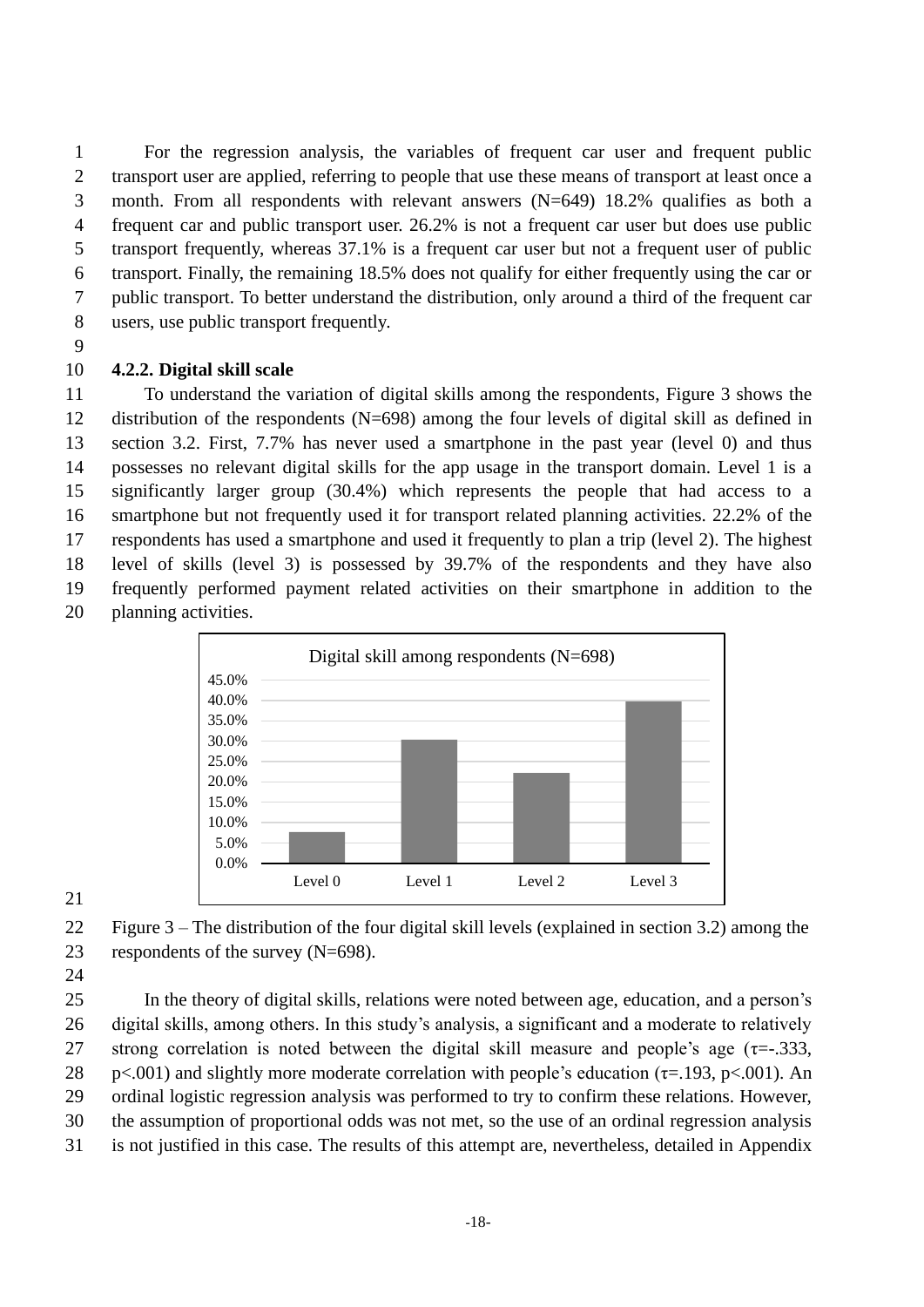4C. Among the other variables, a weak but statistically significant correlation is noted 2 between digital skills and frequent car users (no/yes) ( $\tau = .089$ , p=.031) and frequent public 3 transport users ( $\tau$ =.098, p=.016). Because of these weak correlations, digital skills are not expected to differ among people that use the car or public transport more than once a week compared to those who use them less than once a week. The full results of the correlation analysis with digital skills can be found in Appendix 3E. Other significant positive relations 7 are found with digital skills for people with shared transport experience  $(\tau = .179, \text{ p} < .001)$ , 8 number of means of transport they used during their trip  $(\tau = .114, p = .003)$ , the transport 9 barrier of performance expectancy ( $\tau$ =.169, p<.001), and the transport barrier of ease of use 10 ( $\tau$ =.148, p<.001). Lastly, a negative relationship is noted between people's physical ability 11 and their digital skill ( $\tau$ =-.135, p=.001), which might also be caused by, among others, the 12 relationship between age and limited physical ability ( $\tau$ =.159, p<.001).

#### **4.2.3. People's intention to use means of transport and their current use**

 To get an understanding of the overall intention to use the various means of transport included in this study, the results for these variables will be discussed below. First, Figure 4 shows that, for all three means of shared transport, less than 20% of the survey's respondents agreed or strongly agreed with the statement that they would intent to use the shared means of transport during their most frequent made trip in the past year, if these would be made available at a mobility hub nearby. Only 10.8% of the respondents intent to use the shared car compared to 15.0% for the shared bicycle and 15.7% for the shared motor scooter. The intention to combine the use of any of the shared means of transport with public transport is similar to that of the shared bicycle and shared motor scooter. This shows that it is not per definition an additional barrier to combine the use of shared transportation with public transport (bus or tram). Finally, the majority (64.8%) of the respondents intent to use (agree and strongly agree) the available public transport at the mobility hub during their trip. This compares to 57.2% of the same respondents (N=537) that indicated to currently use the bus, tram or metro during their trip.

 To gain more insight in the potential usage of the modalities at a mobility hub, the current usage of the means of transport is compared with the people's intention. For the shared modalities, the variable of having any experience with shared transport is used, which is based on the usage in the past year as described in Figure 2. It does not reflect the use during the specific trip for which the intended use behaviour was asked. The general shared transport experience is used because, for the specific trip of the survey, each of the shared modalities was used by less than 10 respondents. The variable of having any experience with shared transport shows a significant correlation with the intention to use shared transport, 37 with  $\tau = 335$ , p<.001, from appendix 4D. Nevertheless, of the 343 people indicating they do not have the intention to use shared transport (answered (strongly) disagree or neutral), 42 have used shared transport in the past year. Of the 131 people that intent to use shared transport, 72 have not used any mean of shared transport in the past year.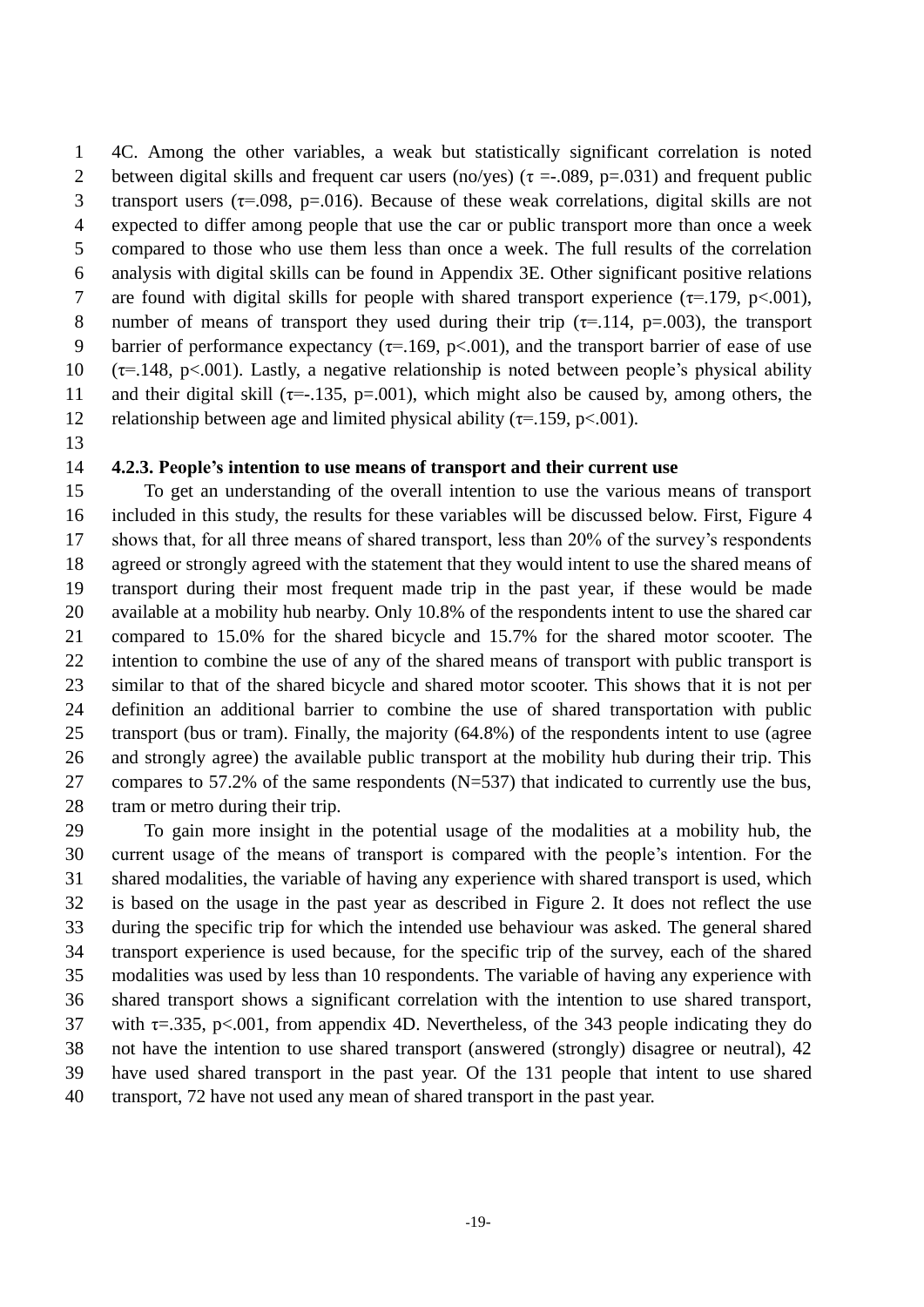

 Figure 4 – Response to the statement 'I want to use a … as (one of) the means of transport during this trip'. The statement is answered in the context of either one of the future mobility hub scenarios as described in Chapter 3.

 Table 4 below, shows that people's age and level of education relate significantly to whether someone belongs to one of the two groups of people. When comparing Table 4, to the characteristics of all respondents (summarized in Table 6), it can be noted that the two groups are generally younger. Interestingly, people with no prior experience but with the intention to use shared transport have a higher distribution in the age category of 18-24 years compared to the group that has prior experience but not intention to use shared transport. The latter group consists of more people in the group 35-44 years. Based on Table 4 and Pearson Chi-square results, it can be noted that the people that do not intent to use shared transport, even though they have experience, are more likely to not use the car on a weekly basis (not frequent). The people that intent to use shared modalities, but have not used them before, show a significant relation with the number of means of transport they currently use during their trip and their digital skills. Comparing the percentages with those of all respondents (Figure 3 for digital skills and Table 6 for number of means of transport during the trip), the people that intent to use shared transport without prior experience have more often level 3 digital skills and less level 0 or level 1 and they use more often three means of transport and less often two means of transport during their trip.

 The overall experience with using the bus and tram is quite high, with 88.5% of the respondents (see Figure 2) having used it in the past year at least once. However, the modal shift for the specific trip questioned in the survey can be studied by comparing if they used the bus/tram/metro during their trip with their intention to use the bus/tram. This shows that of the 189 people that do not intent to use the bus or tram, 46 did use the bus/tram/metro during their trip. Of the 348 people that indicated they intent to use the bus or tram, 87 people do currently not use the bus/tram/metro during the trip.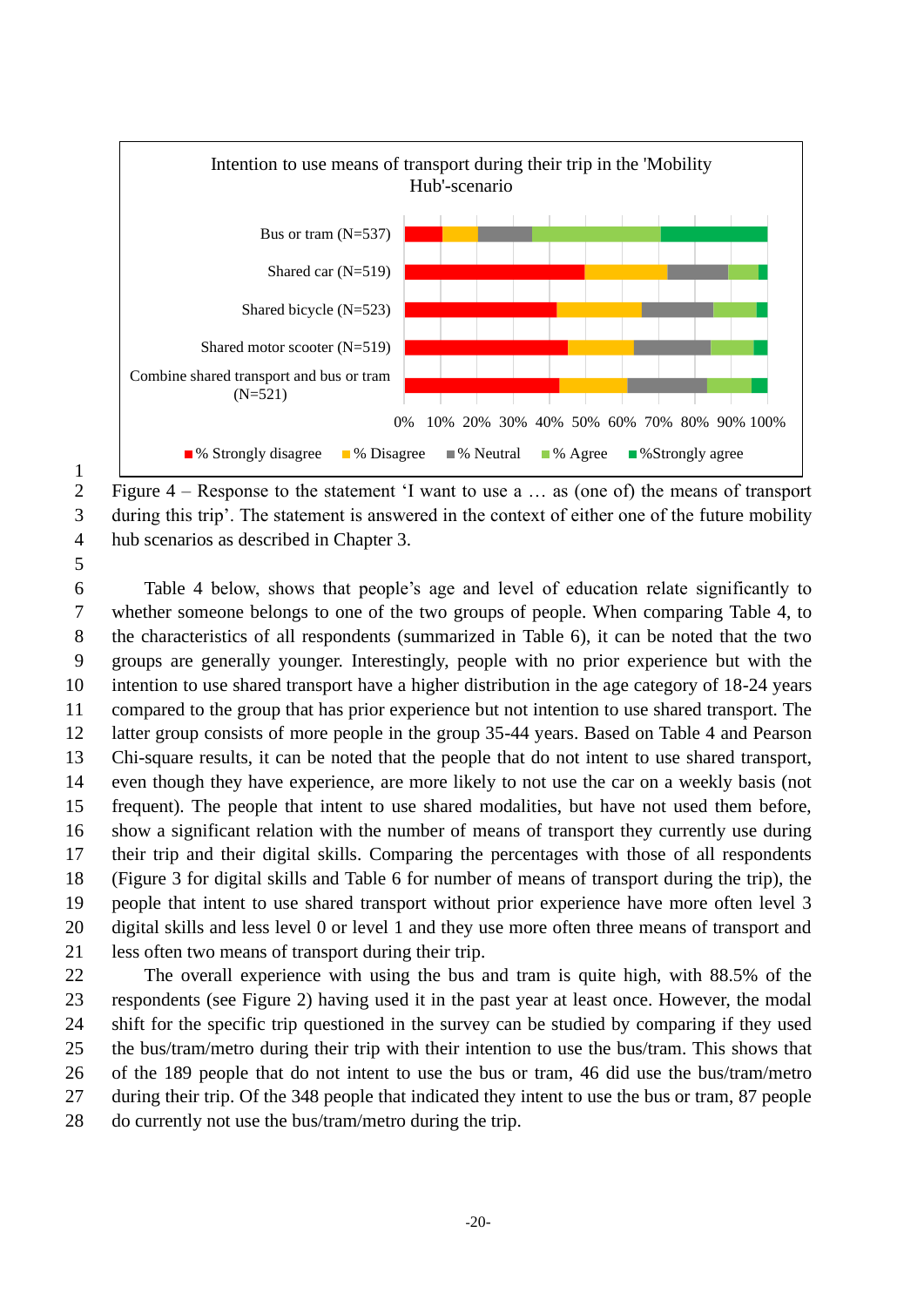Table 4 – Characteristics that significantly relate to either people that have no shared transport experience but who intent to use it, or people with shared transport experience that do not intent to use it for their trip. For each of these variables the distribution (%) is provided among the group of people, and the results of the Pearson Chi-square test with relation to whether someone belongs to the specific group of users.

|                          |        | No experience, with<br>intention to use<br>shared transport | With experience, but<br>no intention to use<br>shared transport |                   |  |
|--------------------------|--------|-------------------------------------------------------------|-----------------------------------------------------------------|-------------------|--|
|                          | $\%$   |                                                             | $\%$                                                            |                   |  |
| Age                      | $N=71$ |                                                             | $N=41$                                                          |                   |  |
| 18 -24 years             | 25.35% | $\chi^2 = 29.841$                                           | 14.63%                                                          | $\chi^2 = 18.126$ |  |
| $25-34$ years            | 19.72% | p<.001                                                      | 24.39%                                                          | $p=.003$          |  |
| 35-44 years              | 19.72% |                                                             | 29.27%                                                          |                   |  |
| 45-54 years              | 15.49% |                                                             | 12.20%                                                          |                   |  |
| 55-64 years              | 11.27% |                                                             | 17.07%                                                          |                   |  |
| $\geq 65$ years          | 8.45%  |                                                             | 2.44%                                                           |                   |  |
| <b>Education level</b>   | $N=72$ |                                                             | $N=42$                                                          |                   |  |
| Low                      | 4.17%  | $\chi^2 = 9.651$                                            | 9.52%                                                           | $\chi^2 = 8.722$  |  |
| Middle                   | 33.33% | $p=.008$                                                    | 19.05%                                                          | $p=.013$          |  |
| High                     | 62.50% |                                                             | 71.43%                                                          |                   |  |
| <b>Frequent car user</b> | $N=72$ |                                                             | $N=42$                                                          |                   |  |
| N <sub>0</sub>           | 41.67% | $\chi^2 = 0.494$                                            | 61.90%                                                          | $\chi^2 = 4.973$  |  |
| Yes                      | 58.33% | $p = 0.482$                                                 | 38.10%                                                          | $p=.026$          |  |
| Nr. of transport         |        |                                                             |                                                                 |                   |  |
| means during TRIP        | $N=72$ |                                                             | $N=42$                                                          |                   |  |
| One                      | 56.94% | $\chi^2 = 6.759$                                            | 54.76%                                                          | $\chi^2 = 0.388$  |  |
| Two                      | 12.50% | $p = 0.034$                                                 | 26.19%                                                          | $p=.824$          |  |
| Three or more            | 30.56% |                                                             | 19.05%                                                          |                   |  |
| Digital skill            | $N=72$ |                                                             | $N=42$                                                          |                   |  |
| Level 0                  | 1.39%  | $\chi^2 = 18.894$                                           | 2.38%                                                           | $\chi^2 = 3.861$  |  |
| Level 1                  | 13.89% | p<.001                                                      | 23.81%                                                          | $p=.277$          |  |
| Level <sub>2</sub>       | 20.83% |                                                             | 19.05%                                                          |                   |  |
| Level 3                  | 63.89% |                                                             | 54.76%                                                          |                   |  |

6

 For the bus or tram, the characteristics of the two groups are summarized in Table 5 below, for the variables that have a significant relation with at least one of the groups. It can be noted that people who currently do not use the bus or tram during their trip, but intent to do this in the future are currently more likely to use a car frequently (at least once a week) and to use public transport not often compared to all respondents (in Table 6). Related to this, a high portion of this group (68.24%) currently uses only one means of transport during their trip, which is higher than all respondents combined. This is notably different to the group that currently uses the bus or tram during their trip but has no intention to do this in the future. This is likely to be inherent to their group, as they currently use the bus or tram, which is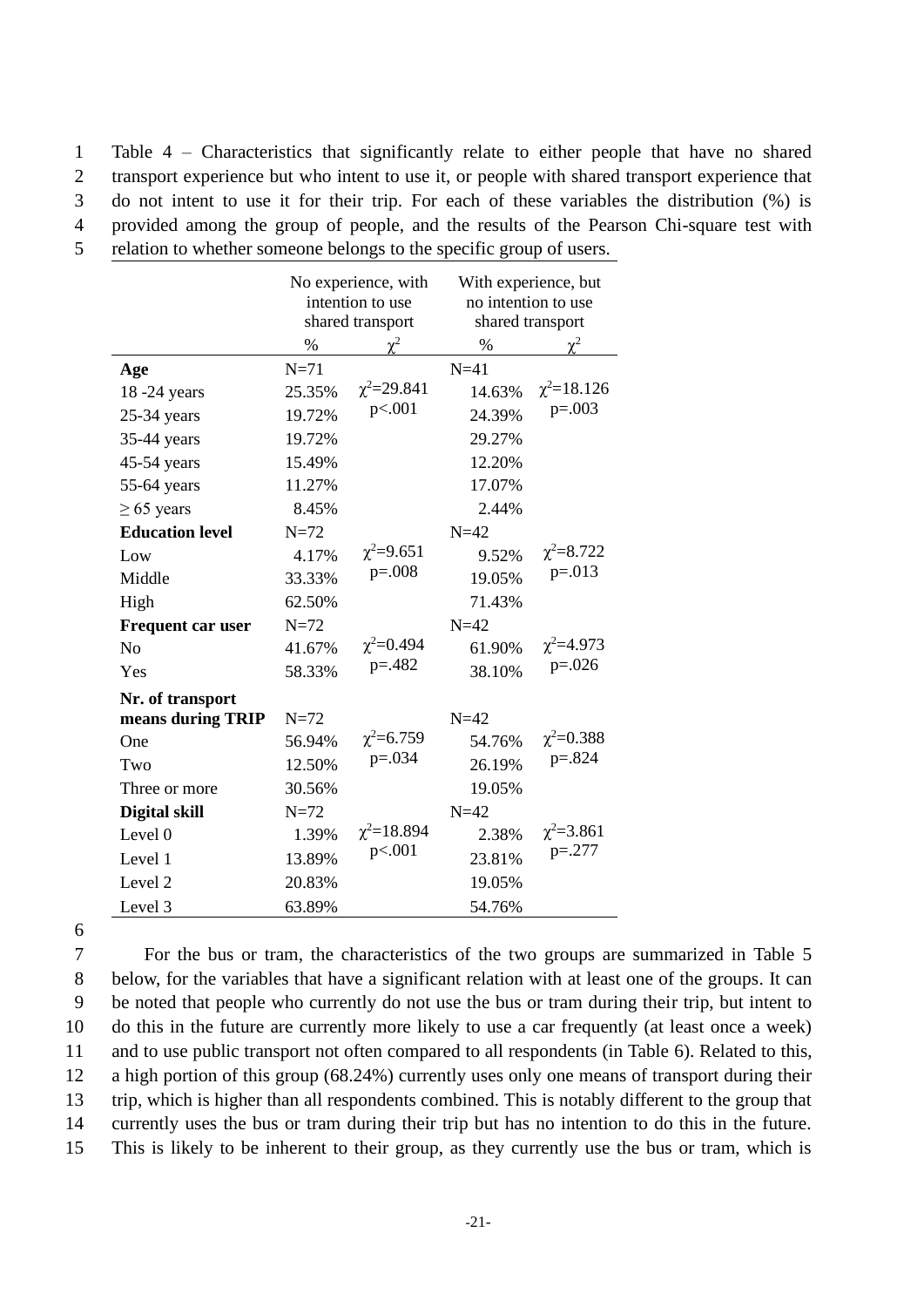1 more often used in conjunction with another means of transport, such as walking or cycling.

2 Whether or not someone belongs to this group of current use but without intention to use also

3 relates to people's age, where especially the group of 55-64 is large compared to all

4 respondents (Table 6). Finally, the group that currently does not use the bus or tram during

5 their trip but does intent to do this shows a significant relation to digital skills, with especially

6 a large group having level 3 digital skills while level 2 is quite underrepresent compared to

7 the distribution of all respondents shown in Figure 3 before.

8

9 Table 5 – Characteristics that significantly relate to either the people that do not currently use 10 the bus or tram but who intent to use it, or the people who are currently using bus/tram/metro

11 but do not intent to use the bus or tram for their trip in the future. For each of these variables

12 the distribution (%) is provided among the group of people, and the results of the Pearson

13 Chi-square test with relation to whether someone belongs to the specific group of users.

|                         |          | No current use, with<br>intention to use bus<br>or tram | Currently using, but<br>no intention to use<br>bus or tram |                   |  |
|-------------------------|----------|---------------------------------------------------------|------------------------------------------------------------|-------------------|--|
|                         | %        | $\gamma^2$                                              | %                                                          | $\chi^2$          |  |
| Age                     | $N = 81$ |                                                         | $N=44$                                                     |                   |  |
| 18 -24 years            | 6.17%    | $\chi^2 = 3.151$                                        | 11.36%                                                     | $\chi^2$ =13.157  |  |
| $25-34$ years           | 22.22%   | $p=.677$                                                | 18.18%                                                     | $p=.022$          |  |
| 35-44 years             | 13.58%   |                                                         | 4.55%                                                      |                   |  |
| $45-54$ years           | 18.52%   |                                                         | 13.64%                                                     |                   |  |
| 55-64 years             | 17.28%   |                                                         | 38.64%                                                     |                   |  |
| $\geq 65$ years         | 22.22%   |                                                         | 13.64%                                                     |                   |  |
| Frequent car user       | $N=83$   |                                                         | $N=45$                                                     |                   |  |
| N <sub>0</sub>          | 31.33%   | $\chi^2 = 8.021$                                        | 55.56%                                                     | $\chi^2 = 2.016$  |  |
| Yes                     | 68.67%   | $p=.005$                                                | 44.44%                                                     | $p = 156$         |  |
| <b>Frequent PT user</b> | $N=85$   |                                                         | $N=46$                                                     |                   |  |
| N <sub>o</sub>          | 78.82%   | $\chi^2 = 25.920$                                       | 54.35%                                                     | $\chi^2 = 0.011$  |  |
| Yes                     | 21.18%   | p<.001                                                  | 45.65%                                                     | $p=0.915$         |  |
| Nr. of transport        |          |                                                         |                                                            |                   |  |
| means during TRIP       | $N=85$   |                                                         | $N=46$                                                     |                   |  |
| One                     | 68.24%   | $\chi^2 = 7.692$                                        | 28.26%                                                     | $\chi^2 = 15.865$ |  |
| Two                     | 17.65%   | $p=0.021$                                               | 32.61%                                                     | $p=0.001$         |  |
| Three or more           | 14.12%   |                                                         | 39.13%                                                     |                   |  |
| Digital skill           | $N=87$   |                                                         | $N=46$                                                     |                   |  |
| Level 0                 | 11.49%   | $\chi^2 = 11.770$                                       | 4.35%                                                      | $\chi^2 = 1.360$  |  |
| Level 1                 | 24.14%   | $p=.008$                                                | 23.91%                                                     | $p = 0.715$       |  |
| Level 2                 | 12.64%   |                                                         | 30.43%                                                     |                   |  |
| Level 3                 | 51.72%   |                                                         | 41.30%                                                     |                   |  |

14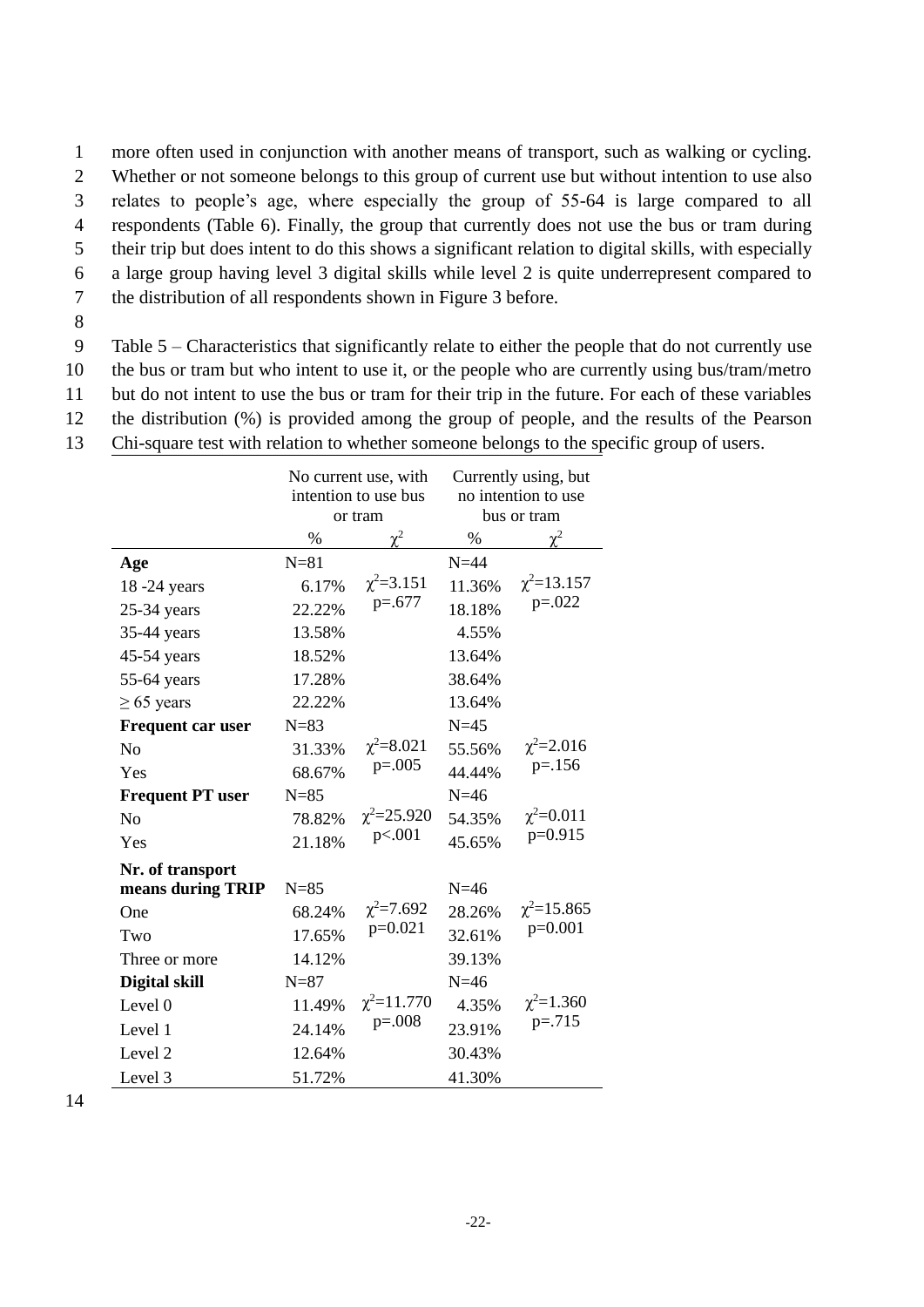#### **4.3. Comparison of respondents intending to use the three means of shared transport**

 The result shows that 56 respondents agree or strongly agree with the statement of intending to use the shared car, 78 respondents with the statement for the shared bicycle, and 81 respondents with the statement for the shared motor scooter. Table 6 outlines some of the key characteristics of these subgroups which will be used to analyse the groups and the differences between them. In addition, a comparison is provided to see if there is a significant overlap between the characteristics of the people intending to use the different shared means of transport.

 In comparing the people that intend to use any of the shared means of transport with the characteristics of the complete sample some main differences can be noted. There is a significant relation between the intent to use any of the shared means of transport and 12 people's age ( $\tau$ =-.308, p<.001), education ( $\tau$ =.121, p=.002), the number of means of transport 13 they use during a trip ( $\tau = .094$ ,  $p = .020$ ), and the prior experience with shared transport (τ=.353, p<.001). Appendix 4D presents a full output of the correlation analysis between the variables included in Table 6 and the intention to use any of the shared means of transport. Table 6 shows that the people who intent to use a shared means of transport are generally younger, higher educated, have likely used shared transport before and tend to use a higher number of means of transport during a trip.

#### **4.3.1. Comparison of potential users of shared cars, bicycles, and motor scooters**

 Among the shared means of transport, the people that intend to use the shared motor scooter tend to be younger and slightly lower educated than the potential users of the shared bicycle and shared car. The correlations between age and the intention to use each of these 24 shared modes are significant  $(p<0.001)$ . However, for education there is no significant correlation (Kendall's thau) between the intentions to use shared car, shared bicycle, or shared motor scooter. Appendix 4D shows the full output of these correlations. The distributions of people that use a car and/or public transport frequently or not differ among 28 the three means of shared transport, see Table 6. However, only for the shared scooter  $(\tau = .091, )$ 29 p=.034) and the shared car  $(\tau=105, p=0.016)$  is the correlation with current car use significant. The current public transport usage only correlates with the intention to use shared 31 motor scooter ( $\tau$ =.134, p=.002) and not with the intention to use the shared car or the shared bike, see Appendix 4D. From the people that intent to use a shared motor scooter a slightly higher percentage are frequent car and frequent public transport user. Finally, even when people that intent to use a shared mean of transport are generally using more means of transport during a single trip, this relation seems the strongest for people intending to use the shared bicycle. The correlations from Appendix 4D, show that the correlation between the number of means of transport used during the trip and the intention to use a shared bicycle is

38 the only one that is significant with  $\tau = .088$ ,  $p = .028$ .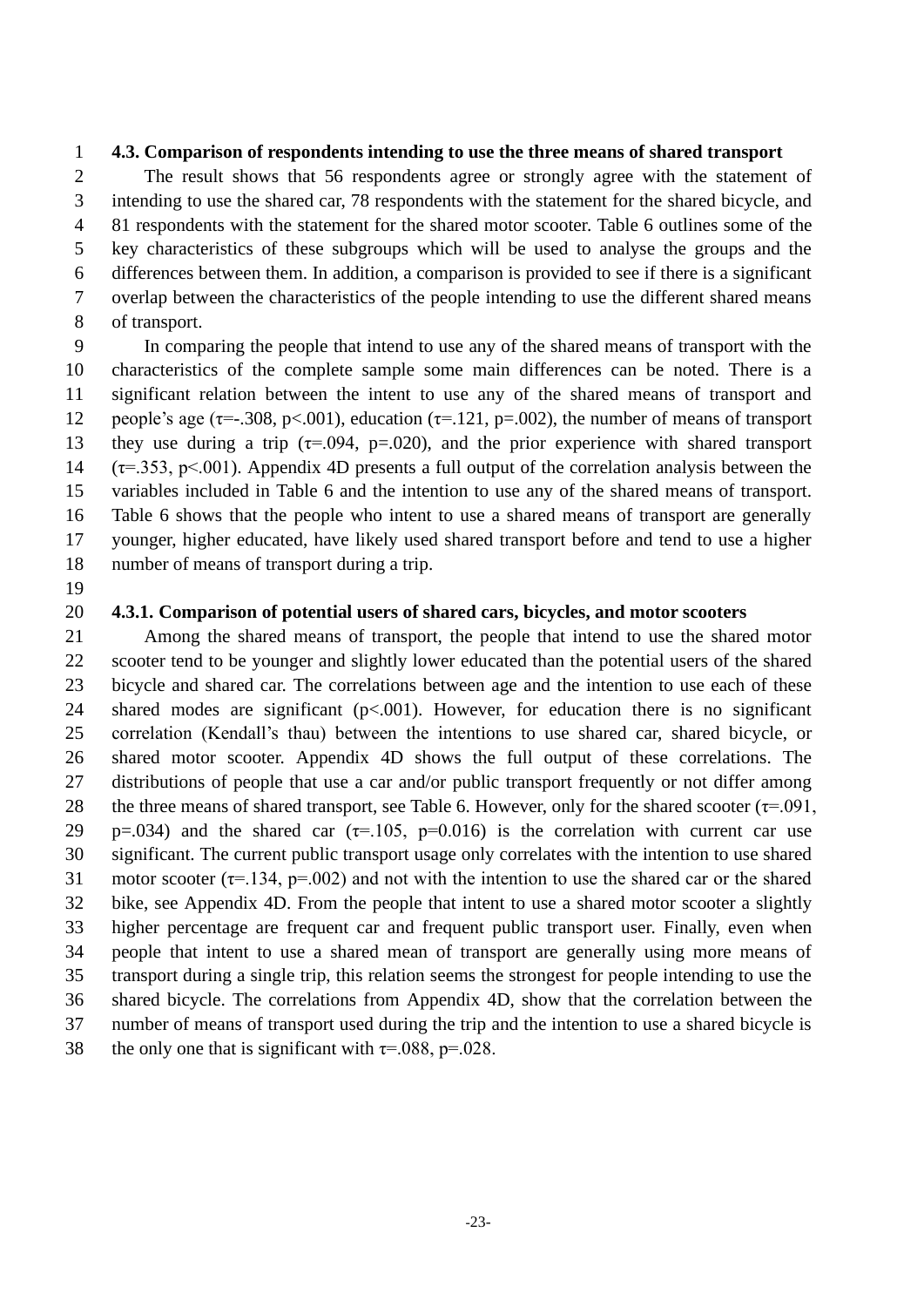1 Table 6 – Percentage distribution of answers among potential user characteristics for all

2 respondents and the three groups that intent to use three means of shared transport.

|                               |             |          | Intent to use: |              |
|-------------------------------|-------------|----------|----------------|--------------|
|                               | All         | Shared   |                | Shared motor |
|                               | respondents | bicycle  | Shared car     | scooter      |
| Gender                        | $N = 575$   | $N = 75$ | $N=56$         | $N=81$       |
| Male                          | 40.3%       | 36.0%    | 42.9%          | 35.8%        |
| Female                        | 59.0%       | 64.0%    | 57.1%          | 64.2%        |
| Other                         | 0.7%        | 0.0%     | 0.0%           | 0.0%         |
| Age                           | $N = 557$   | $N=75$   | $N=55$         | $N=81$       |
| 18-24 years                   | 9.9%        | 17.3%    | 23.6%          | 25.9%        |
| 25-34 years                   | 17.2%       | 33.3%    | 29.1%          | 34.6%        |
| 35-44 years                   | 12.7%       | 12.0%    | 9.1%           | 16.0%        |
| 45-54 years                   | 16.0%       | 12.0%    | 14.5%          | 9.9%         |
| 55-64 years                   | 19.4%       | 17.3%    | 14.5%          | 11.1%        |
| $\geq 65$ years               | 24.8%       | 8.0%     | 9.1%           | 2.5%         |
| <b>Education level</b>        | $N = 574$   | $N=75$   | $N=56$         | $N=81$       |
| Low                           | 16.0%       | 9.3%     | 7.1%           | 7.4%         |
| Middle                        | 35.7%       | 29.3%    | 33.9%          | 40.7%        |
| High                          | 48.3%       | 61.3%    | 58.9%          | 51.9%        |
| <b>Household composition</b>  | $N = 558$   | $N=75$   | $N=54$         | $N=79$       |
| One person                    | 33.9%       | 34.7%    | 29.6%          | 25.3%        |
| Single parent                 | 7.3%        | 8.0%     | 9.3%           | 10.1%        |
| Together without children     | 33.7%       | 26.7%    | 37.0%          | 26.6%        |
| Together with children        | 24.7%       | 30.7%    | 24.1%          | 36.7%        |
| Other                         | 0.4%        | 0.0%     | 0.0%           | 1.3%         |
| <b>Country of birth</b>       | $N = 563$   | $N=75$   | $N=55$         | $N=81$       |
| The Netherlands               | 88.3%       | 90.7%    | 87.3%          | 92.5%        |
| Other                         | 11.7%       | 9.3%     | 12.7%          | 7.5%         |
| <b>Frequent car user</b>      | $N = 664$   | $N=75$   | $N=55$         | $N=79$       |
| N <sub>o</sub>                | 44.9%       | 45.3%    | 40.0%          | 40.5%        |
| Yes                           | 55.1%       | 54.7%    | 60.0%          | 59.5%        |
| <b>Frequent PT user</b>       | $N = 687$   | $N=75$   | $N=55$         | $N=80$       |
| N <sub>o</sub>                | 53.9%       | 45.3%    | 56.4%          | 45.0%        |
| Yes                           | 46.1%       | 54.7%    | 43.6%          | 55.0%        |
| <b>Experience with shared</b> |             |          |                |              |
| transport                     | $N = 622$   | $N=69$   | $N=50$         | $N = 75$     |
| No                            | 78.3%       | 55.1%    | 62.0%          | 49.3%        |
| Yes                           | 21.7%       | 44.9%    | 38.0%          | 50.7%        |
| Nr. of transport means        |             |          |                |              |
| during trip                   | $N = 573$   | $N = 78$ | $N=56$         | $N=81$       |
| One                           | 55.1%       | 42.3%    | 51.8%          | 46.9%        |
| Two                           | 22.9%       | 17.9%    | 16.1%          | 19.8%        |
| Three or more                 | 22.0%       | 39.7%    | 32.1%          | 33.3%        |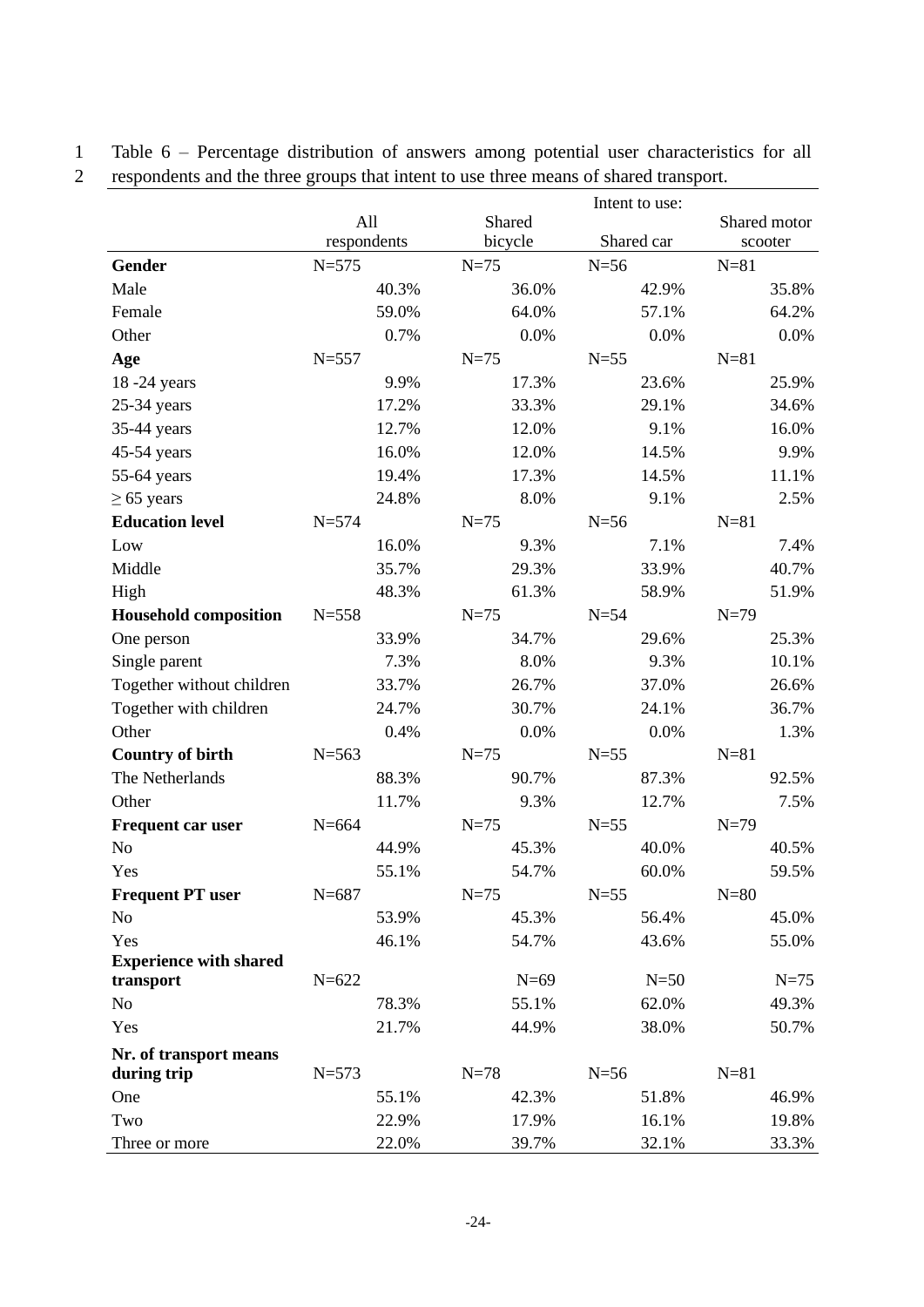#### **4.4. Results of ordinal regression analysis – intended use behaviour**

 This section will present the results of the ordinal logistics regression analysis for three dependent variables: intention to use shared transport, intention to use the bus or tram, and intention to combine the use of shared transport with the bus or tram. First, following the methodology discussed in Chapter 3, the inherent assumption of having no multicollinearity among the selected independent variables is checked. The collinearity statistics results can be found in Appendix 4E. From these statistics can be concluded that no multicollinearity exists among the selection of variables. Further assumptions and quality of the models will be discussed for each of the analyses individually in the sections below.

#### **4.4.1. Intention to use any means of shared transport**

 The results for the analysis of the model with the dependent variable 'the intention to use shared means of transport' and 21 independent variables are described below (N=423). The model fit is checked based on the Chi-Square, Pearson, and deviance statistics (see Appendix 4F). Unfortunately, the Pearson and deviance statistics have contrasting results with p=0.007 16 for the Pearson statistic, and p=0.980 for the deviance statistic. This might indicate that this model could be improved to create a better fit with the observations. Based on the relatively 18 decent sized  $\mathbb{R}^2$  measures, the model's prediction ability is confirmed. The complete output and analysis of these statistics can be found in Appendix 4F. This appendix also includes the output of the test of parallel lines of SPSS statistics, that indicates that the assumption of 21 proportional odds is met for this analysis with  $p > 0.05$ .

 For each of the ordinal logistic regression analysis, the complete results can be found in the appendices. Table 7 shows an extract of this analysis for the dependent variable of the intention to use shared transport. Here, only the independent variables with a significant, or almost, significant relation (p<.05) are shown. As the Wald statistic and related significance can contain inaccuracies (according to Field (2018), as elaborated upon in Appendix 3D) the likelihood ratio Chi-Square statistics are also obtained for each predictor variable as a whole, which are listed in Appendix 4F. When necessary, the significance values from these results will also be highlighted. Based on these results, digital skill is a significant predictor of the intention to use shared transport, as well as the experience with shared transport. The other two variables related to travel behaviour, the frequency of car and public transport use, cannot be marked as having an influence on someone's intention to use shared transport. Hence, whether someone uses a car frequently, or means of public transport does not affect their intention to use shared transport, based on these results.

 For digital skill, the odds ratio of 0.203 for level 0, indicates that the odds of someone in level 0 to intent to use shared transport (answered agree) rather than not is 1/0.203 = 4.926 times smaller than that of someone with digital skill level 3. In the same way, with the odds ratio of 0.415 for level 1, the odds of someone with digital skill level 1 to intent to use shared transport rather than not is 2.410 (1/0.415) times smaller than that of someone with level 3 digital skills. For level 2 digital skills, the prediction value with respect to level 3, is not significant.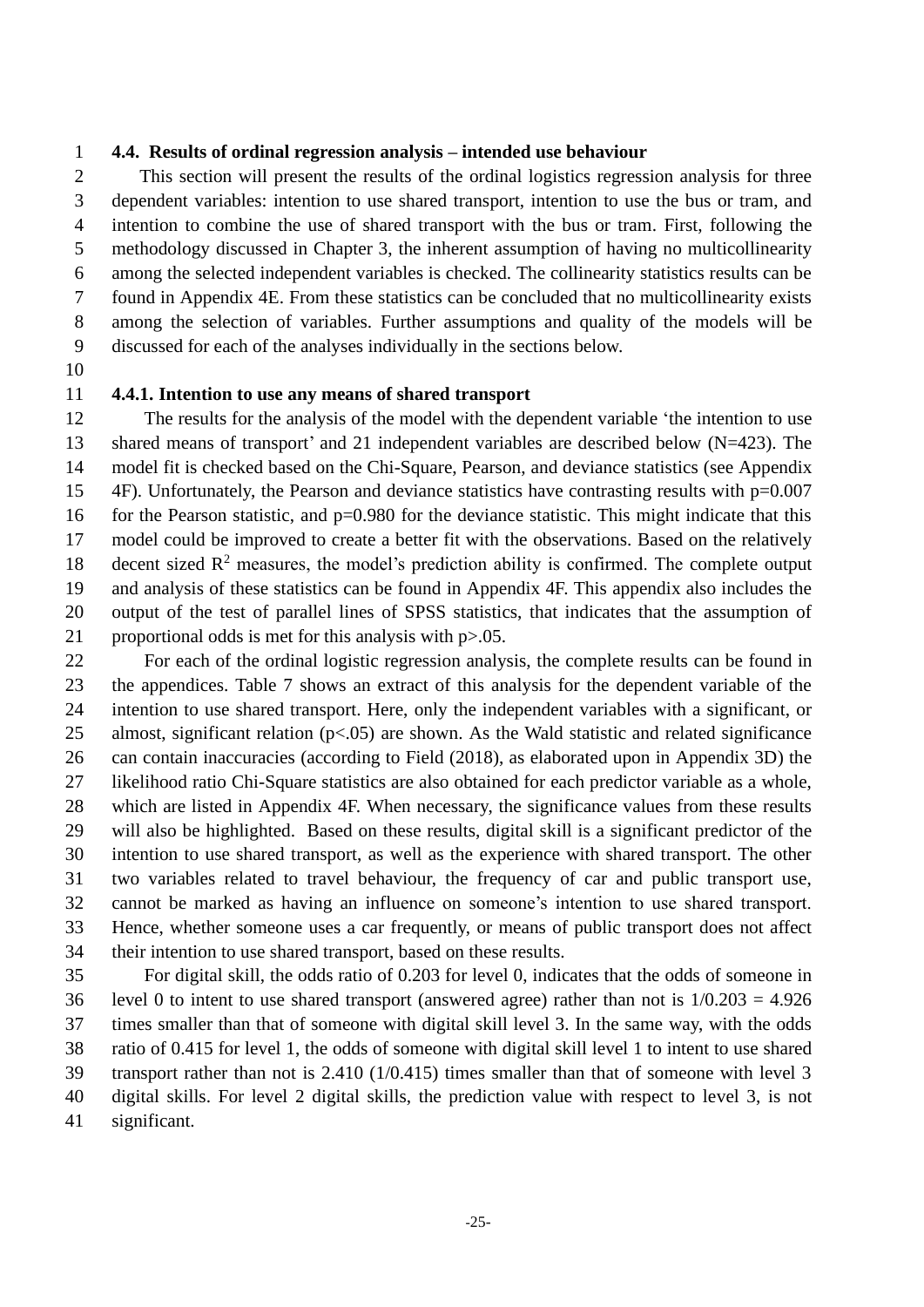Moreover, having prior experience with shared means of transport significantly increases 2 the odds of intending to use shared transport in the proposed mobility hub scenario ( $p<.001$ ). The odds of someone with shared transport experience intending to use shared transport again in the future (answered agree) rather than not is 4.032 (1/0.248) times larger than someone without any experience with shared transport.

 Based on Table 7 it can be said that two of the four tested categories of the transport barrier about the necessity of having multiple ways to pay for public or shared transport, show a significant relation based on the Wald statistic. However, the predictor as a whole, 9 based on the Chi-Square likelihood ratio, has a significance of  $p=115$  from the tests of model effects in Appendix 4F. The same applies to the variable of frequency of trip, even though one category shows p<.05, the overall variable seems not to have a significant prediction value to the dependent variable.

 The number of means of transport used during a trip is a significant predictor to the intention to use shared transport. However, the first category shows a significance just above p=.05. From the odds ratio, the odds of someone using two means of transport during their trip being intended to use shared transport rather than not is 2.320 times smaller than that of someone using three or more means of transport during their current trip.

 Finally, the age and education of a person are also determined to be significant predictors based on Table 7. For the complete variables, this is confirmed by the significance of the 20 likelihood Chi-square ratio, see Appendix 4F, with for age:  $\chi^2(5)=23.488$ , p<0.001 and for 21 education:  $\chi^2(2)=9.234$ , p=0.010. For age, the odds ratios are relatively equal for ages 35-44, and 55-64. For the younger groups the odds ratio is large and shows the decrease in odds of intending to use shared transport rather than not as age increases. For example, based on the results, the odds ratio of someone aged between 18 and 25 years old being intended to use shared transport rather than not, is 9.649 times larger than that of someone aged 65 years or older.

 Several independent variables from the model are not included in Table 7, as they do not have a significant role as predictor to the dependent variable of intention to use shared transport. This includes the location of the trip (whether the trip only takes place within The Hague or not), country of birth and physical ability. The latter is interesting because of the active modes of transport included in the shared transportation. However, this might have been affected by the combination of these modes into one variable, included shared car. The prediction value of the trip's origin or destination being HagaZiekenhuis or not is, as seen from Table 7, not significant with p=.069. This is relatively close to p=.05, but with additional conformation from the significance value of the likelihood ratio (p=.070), summarized in Appendix 4F, this variable is not considered as a predictor to the intention to use shared transport.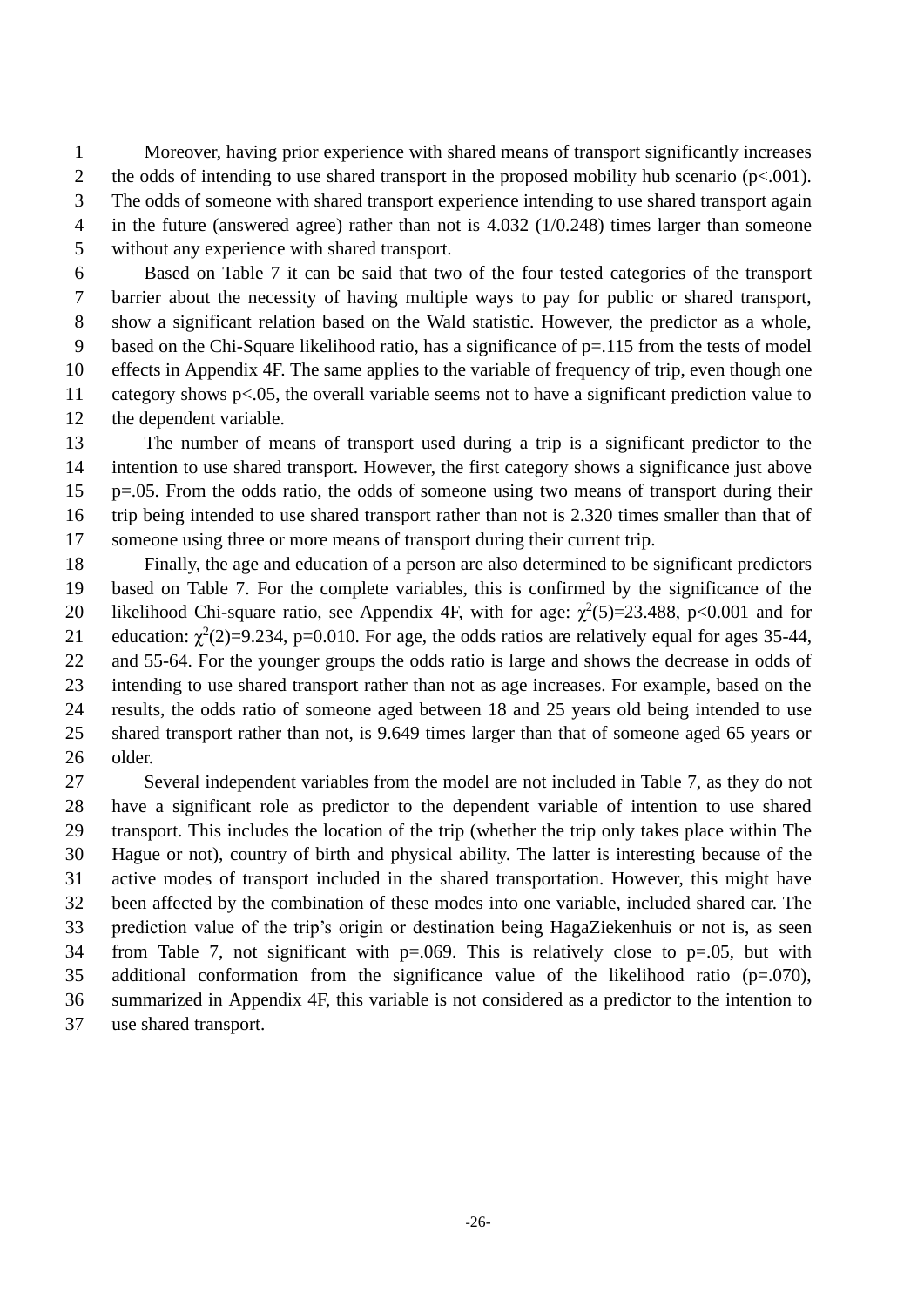1 Table 7 – Parameter estimates of ordinal regression analysis with dependent variable:

2 Intention to use shared transport (N=423). Only the independent variables that have at least

3 one (almost) significant relation are shown. The full output is found in Appendix 4F.

|                                                        |          |       |        |       |        | 95% CI for odds |        |
|--------------------------------------------------------|----------|-------|--------|-------|--------|-----------------|--------|
|                                                        |          | Std.  |        |       |        | ratio           |        |
|                                                        | b        | Error | Wald   | Sig.  | Exp(B) | Lower           | Upper  |
| <b>Threshold</b>                                       |          |       |        |       |        |                 |        |
| [Intention to use shared transport $=$<br>disagree]    | $-3.718$ | 1.363 | 7.440  | 0.006 | 0.024  | 0.002           | 0.347  |
| [Intention to use shared transport = neutral]          | $-2.349$ | 1.356 | 3.003  | 0.083 | 0.095  | 0.007           | 1.341  |
| Location                                               |          |       |        |       |        |                 |        |
| Digital skill = level $0$                              | $-1.593$ | 0.621 | 6.571  | 0.010 | 0.203  | 0.062           | 0.664  |
| Digital skill = level $1$                              | $-0.879$ | 0.301 | 8.516  | 0.004 | 0.415  | 0.228           | 0.755  |
| Digital skill = level $2$                              | $-0.409$ | 0.270 | 2.292  | 0.130 | 0.664  | 0.390           | 1.131  |
| Digital skill = level $3$                              | 0a       |       |        |       | 1      |                 |        |
| Experience with shared transport $= No$                | $-1.393$ | 0.277 | 25.201 | 0.000 | 0.248  | 0.143           | 0.432  |
| Experience with shared transport $=$ Yes               | 0a       |       |        |       | 1      |                 |        |
| $TB$ - Ways of paying $=$ not important                | $-1.028$ | 0.404 | 6.487  | 0.011 | 0.358  | 0.162           | 0.791  |
| TB - Ways of paying $=$ a bit important                | $-0.748$ | 0.412 | 3.294  | 0.070 | 0.473  | 0.209           | 1.071  |
| $TB$ - Ways of paying $=$ fairly important             | $-0.477$ | 0.386 | 1.528  | 0.216 | 0.621  | 0.292           | 1.317  |
| $TB$ - Ways of paying $=$ important                    | $-0.382$ | 0.348 | 1.202  | 0.273 | 0.683  | 0.345           | 1.351  |
| $TB$ - Ways of paying $=$ very important               | 0a       |       |        |       | 1      |                 |        |
| Frequency of trip = 1 to 5 days a year                 | 0.537    | 0.422 | 1.624  | 0.202 | 1.712  | 0.744           | 3.935  |
| Frequency of trip = 6 to 11 days a year                | $-0.386$ | 0.491 | 0.618  | 0.432 | 0.680  | 0.265           | 1.745  |
| Frequency of trip = 1 to 3 days a month                | $-0.775$ | 0.381 | 4.133  | 0.042 | 0.460  | 0.215           | 0.988  |
| Frequency of trip = 1 to 3 days a week                 | $-0.064$ | 0.259 | 0.061  | 0.805 | 0.938  | 0.566           | 1.556  |
| Frequency of trip $=$ 4 or more days a week            | 0a       |       |        |       | 1      |                 |        |
| Nr. of means of transport during trip $= 1$            | $-0.498$ | 0.269 | 3.427  | 0.064 | 0.608  | 0.355           | 1.040  |
| Nr. of means of transport during trip $= 2$            | $-0.842$ | 0.324 | 6.768  | 0.009 | 0.431  | 0.228           | 0.813  |
| Nr. of means of transport during trip = $3$ or<br>more | 0a       |       |        |       | 1      |                 |        |
| Trip origin/destination = $HagaZiekenhuis$             | 0.406    | 0.223 | 3.313  | 0.069 | 1.501  | 0.966           | 2.333  |
| Trip origin/destination = other                        | 0a       |       |        |       | 1      |                 |        |
| Age class = $18-25$                                    | 2.267    | 0.514 | 19.459 | 0.000 | 9.649  | 3.441           | 27.056 |
| Age class = $25-34$                                    | 1.433    | 0.431 | 11.071 | 0.001 | 4.192  | 1.786           | 9.838  |
| Age class = $35-44$                                    | 0.898    | 0.450 | 3.986  | 0.046 | 2.454  | 0.995           | 6.052  |
| Age class = $45-54$                                    | 0.781    | 0.439 | 3.156  | 0.076 | 2.183  | 0.908           | 5.245  |
| Age class = $55-64$                                    | 1.019    | 0.404 | 6.371  | 0.012 | 2.770  | 1.238           | 6.198  |
| Age class = $65$ and older                             | 0a       |       |        |       | 1      |                 |        |
| $Education = low$                                      | $-1.246$ | 0.428 | 8.473  | 0.004 | 0.288  | 0.125           | 0.664  |
| $Education = middle$                                   | $-0.261$ | 0.244 | 1.150  | 0.284 | 0.770  | 0.480           | 1.236  |
| $Education = high$                                     | 0a       |       |        |       | 1      |                 |        |

Link function: Logit.

a. This parameter is set to zero because it is redundant.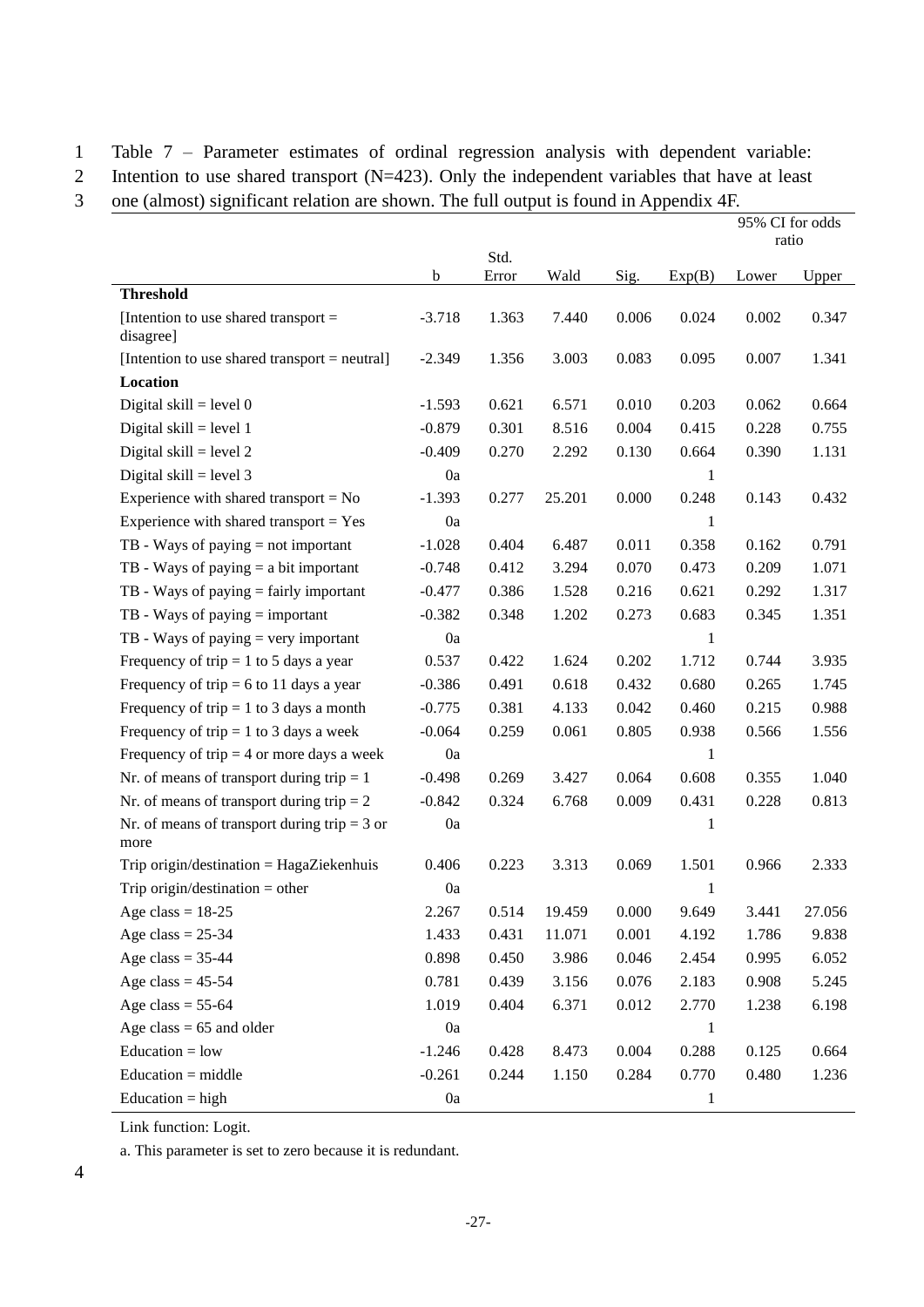#### **4.4.2. Intention to use the bus or tram**

 Next, the results of the second ordinal logistic regression analysis with the dependent 3 variable being the intention to use the bus or tram will be discussed. For this analysis  $N = 424$ . For more details about the steps taken in the analysis, see the first analysis above. The model fit for this analysis is confirmed in Appendix 4G. The model's prediction ability is at a similar level as that of the previous model for the intention to use shared transport. The test of parallel lines of SPSS statistics results in p=.784, indicating that the assumption of proportional odds is met for this analysis.

 The complete results of the ordinal logistic regression analysis for the intention to use the bus or tram in the mobility hub scenario can be found in Appendix 4G. An extract of it is 11 listed in Table 8, which contains all independent variables that show a significance of  $p<0.05$  for at least one of their categories. Based on this table, four variables are significant predictors, for each of their categories, of the intention to use the bus or tram. These are the variables of *Car user*, indicating if someone uses a car at least weekly, *PT user*, indicating if someone uses a train, tram, bus, or metro at least weekly, frequency of the trip, and whether the HagaZiekenhuis is an origin or destination of the trip. These same four variables also 17 have a significant prediction value ( $p<0.05$ ) according to the Chi-Square likelihood ratio from the tests of model effects as reported in Appendix 4G. Digital skill and the transport barrier of facilities at the transport stop are only a significant predictor with one or two of their categories and their prediction value is not confirmed by the Chi-Square likelihood ratio.

 Non-frequent car users have a higher intention to use the bus or the tram compared to frequent car users. More specifically, the odds of a non-frequent car user to intent to use the bus or tram (answered agree) rather than not intent to use them (answered neutral or disagree) are 1.750 times larger than the same odds for a frequent car user. The relation between being a frequent public transport user or not and the intention to use the bus or tram in the future is even stronger. Here, the odds of frequent public transport users to intent to use the bus or tram rather than not are 6.024 times larger than the odds for a non-frequent public transport user.

 An interesting relation is found regarding the characteristics of the trip for which the intention to use the bus or tram is answered. As the frequency of the trip increases, the intention to use the bus or tram during this trip decreases. This might be related to current mode usages, as from the correlation table in Appendix 3E, there is a relatively weak but 33 significant correlation ( $\tau$ =.127, p=.002) between the trip frequency and whether or not someone uses public transport at least weekly.

 In addition, whether or not the HagaZiekenhuis was an origin/destination in the trip affects the intention to use the bus of tram. This also directly related to the scenario description the respondents read, so this is an important note, which will be elaborated upon in the discussion. The relation is as follows: the odds of people travelling to or from the HagaZiekenhuis intending to use the bus or tram is 1.912 times smaller than those same odds for someone that does not travel to or from the HagaZiekenhuis during their trip. This can, for example, be explained by the reasons of travelling to the hospital such as, for example, giving a lift to someone who has reduced physical abilities.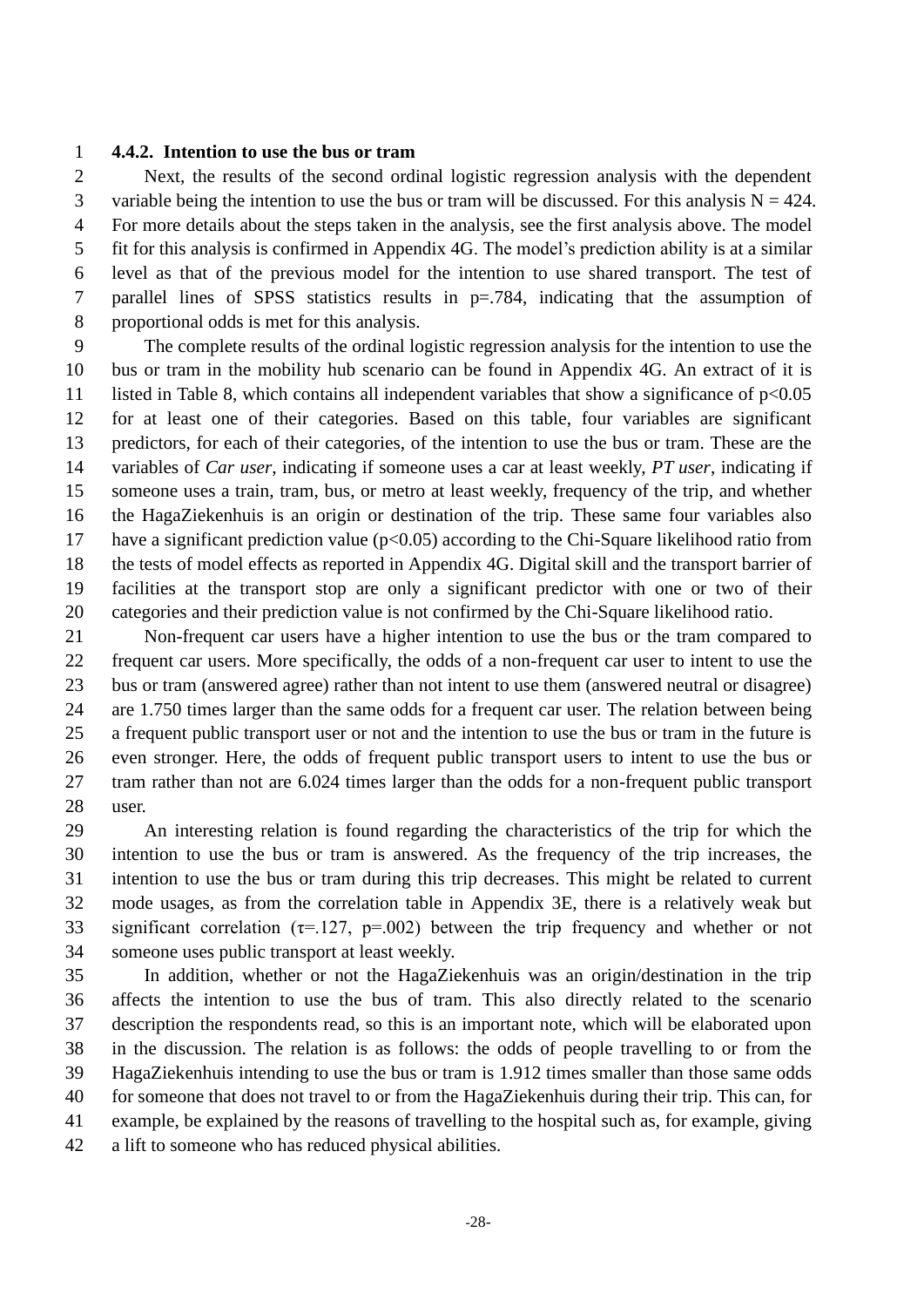Not every category of digital skill can be used as a predictor for the intention to use the bus or tram. This is especially notable when comparing it to the high and significant prediction value it had for the intention to use shared transport and, therefore, it will be explored further in the discussion in Chapter 5. Comparing the list of 21 independent variables with the significant predictor variables for the intention to use the bus or tram, shows that none of the socio-demographic variables, such as age, education, or type of household, are significant predictors. In addition, contrary to the analysis for the intention to use shared transport, the number of means of transport that are currently used during the trip do not predict the intention of using the bus or the tram.

10

11 Table 8 – Parameter estimates of ordinal regression analysis with dependent variable:

- 12 Intention to use the bus or tam (N=424). Only the independent variables that have at least one
- 13 significant relation are shown. The full output is found in Appendix 4G.

|                                                |          |       |        |       |        | 95% CI for odds<br>ratio |        |
|------------------------------------------------|----------|-------|--------|-------|--------|--------------------------|--------|
|                                                |          | Std.  |        |       |        |                          |        |
| <b>Threshold</b>                               | b        | Error | Wald   | Sig.  | Exp(B) | Lower                    | Upper  |
|                                                |          |       |        |       |        |                          |        |
| [Intention to use bus or tram $=$<br>disagree] | $-2.650$ | 1.645 | 2.595  | 0.107 | 0.071  | 0.003                    | 1.808  |
| [Intention to use bus or tram $=$ neutral]     | $-1.598$ | 1.641 | 0.948  | 0.330 | 0.202  | 0.008                    | 5.138  |
| Location                                       |          |       |        |       |        |                          |        |
| Digital skill = level $0$                      | $-0.353$ | 0.595 | 0.353  | 0.552 | 0.702  | 0.225                    | 2.193  |
| Digital skill = level $1$                      | $-0.837$ | 0.320 | 6.826  | 0.009 | 0.433  | 0.230                    | 0.815  |
| Digital skill = level $2$                      | $-0.410$ | 0.312 | 1.721  | 0.190 | 0.664  | 0.359                    | 1.229  |
| Digital skill = level $3$                      | 0a       |       |        |       | 1      |                          |        |
| $Car$ user = non-frequent                      | 0.560    | 0.266 | 4.427  | 0.035 | 1.750  | 1.031                    | 2.971  |
| $Car$ user = frequent                          | 0a       |       |        |       | 1      |                          |        |
| $PT$ user = non-frequent                       | $-1.799$ | 0.293 | 37.574 | 0.000 | 0.166  | 0.092                    | 0.296  |
| $PT$ user = frequent                           | 0a       |       |        |       | 1      |                          |        |
| $TB$ - Facilities $PT = not - fairly$          | $-0.127$ | 0.363 | 0.123  | 0.726 | 0.880  | 0.430                    | 1.801  |
| important                                      |          |       |        |       |        |                          |        |
| $TB$ - Facilities $PT = important$             | $-0.622$ | 0.283 | 4.829  | 0.028 | 0.537  | 0.306                    | 0.941  |
| $TB$ - Facilities $PT = very important$        | 0a       |       |        |       | 1      |                          |        |
| Frequency of trip = 1 to 5 days a year         | 1.588    | 0.494 | 10.334 | 0.001 | 4.893  | 1.909                    | 12.546 |
| Frequency of trip = 6 to 11 days a year        | 1.675    | 0.551 | 9.255  | 0.002 | 5.339  | 1.851                    | 15.400 |
| Frequency of trip = 1 to 3 days a<br>month     | 1.082    | 0.410 | 6.976  | 0.008 | 2.951  | 1.301                    | 6.695  |
| Frequency of trip = 1 to 3 days a week         | 0.632    | 0.291 | 4.728  | 0.030 | 1.881  | 1.059                    | 3.344  |
| Frequency of trip = 4 or more days a<br>week   | 0a       |       |        |       | 1      |                          |        |
| Trip origin/destination $=$<br>HagaZiekenhuis  | $-0.648$ | 0.252 | 6.613  | 0.010 | 0.523  | 0.319                    | 0.858  |
| Trip origin/destination = other                | 0a       |       |        |       | 1      |                          |        |

Link function: Logit.

a. This parameter is set to zero because it is redundant.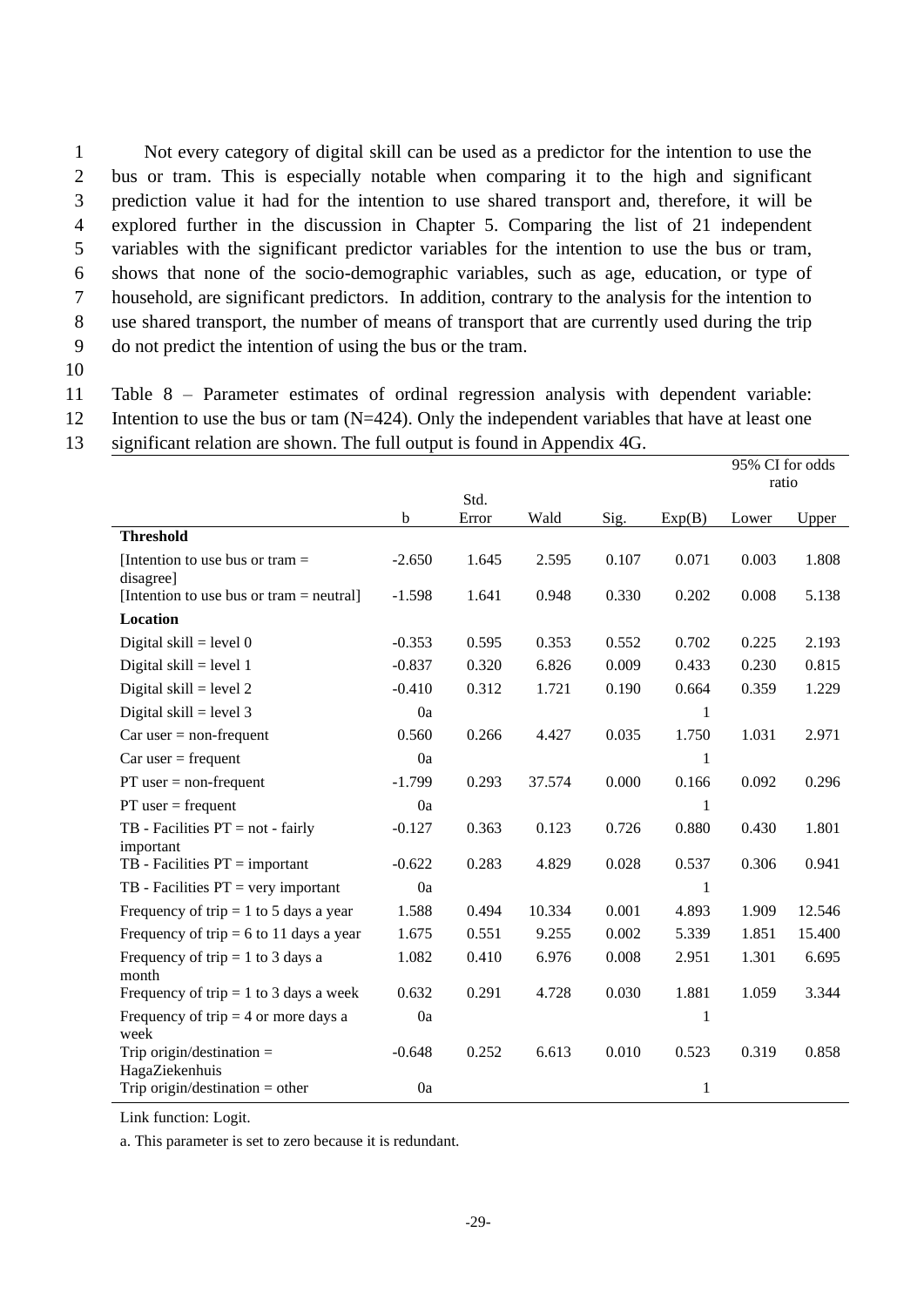#### **4.4.3. Intention to combine the use of shared transport with the bus or tram**

 For the last analysis, the ordinal logistic analysis was executed with the dependent variable of the intention to combine the use of shared transport with the bus or tram (N=421). The model fit is proven by the Chi-Square, Pearson, and deviance statistics, and results of the  $R<sup>2</sup>$  measures confirm the prediction ability for the model. The detailed results of these statistics can be found in Appendix 4H. The final consideration is the assumption of proportional odds. The test of parallel lines indicates that this assumption is met as p=.236.

 The complete results of the ordinal logistic regression analysis for the intention to combine the use of shared transport with the bus or tram in the mobility hub scenario can be found in Appendix 4H. Table 9 shows an extract of this, containing all six independent 11 variables that show a significance of  $p<0.05$  for at least one of their categories.

 The additional check of significance, across the complete variables, based on the Chi- Square likelihood ratio confirms the significance of five of these variables (see Appendix 4H). These are experience with shared transport, digital skill, age, number of means of transport used during the trip, and the transport barrier of having more than one way to pay for shared or public transport. First, people with lower digital skill are less likely to intent to combine shared transport with the bus or tram during their trip. Only the prediction relation for people with level 0 digital skills is uncertain as the significance is just above p=.05. However, from the odds ratios, the odds of the people with level 1 and level 2 digital skills intending to combine both types of transportation (answered agree) rather than not are both around 2 times smaller than the same odds for people with level 3 digital skill. Interestingly, the difference between the b-value of level 1 and level 2 digital skills is not large, indicating only a small effect of frequently planning a trip via a smartphone app on the intention to combine the two types of transport. For the intention to use shared transport, levels 0 and 1 of digital skills were significant predictors, showing a slightly different prediction relation of digital skills between the two dependent variables.

 Same as seen with the intention to use shared transport, the experience of travel with shared transport is a significant predictor for the intention to combine the use of shared transport with the bus of the tram. People without shared transport experience have a lower intention that those with this experience. More specifically, the odds of someone with shared transport experience to intent to combine the two types of transport rather than not is 2.890 (1/0.346) times larger than the odds for people without this experience. Interestingly, both the variables describing the travel behaviour with the car and public transport are not significant predictors here, which is similar to the first analysis with the intention to use shared transport. The transport barrier of having multiple ways to pay for a trip with public or shared

 transport shows a significant negative relation with this intention to combine the two types of transport for the people that find this not important. In other words, people who find it very unimportant to have multiple ways to pay for transport are less likely to intent to combine the use of shared transport with the bus or tram than people who find it very important to have multiple payment options for a trip.

 The variable of age is also a significant predictor for this independent variable. However, the b-values are smaller compared to the first analysis for the intention to use shared transport.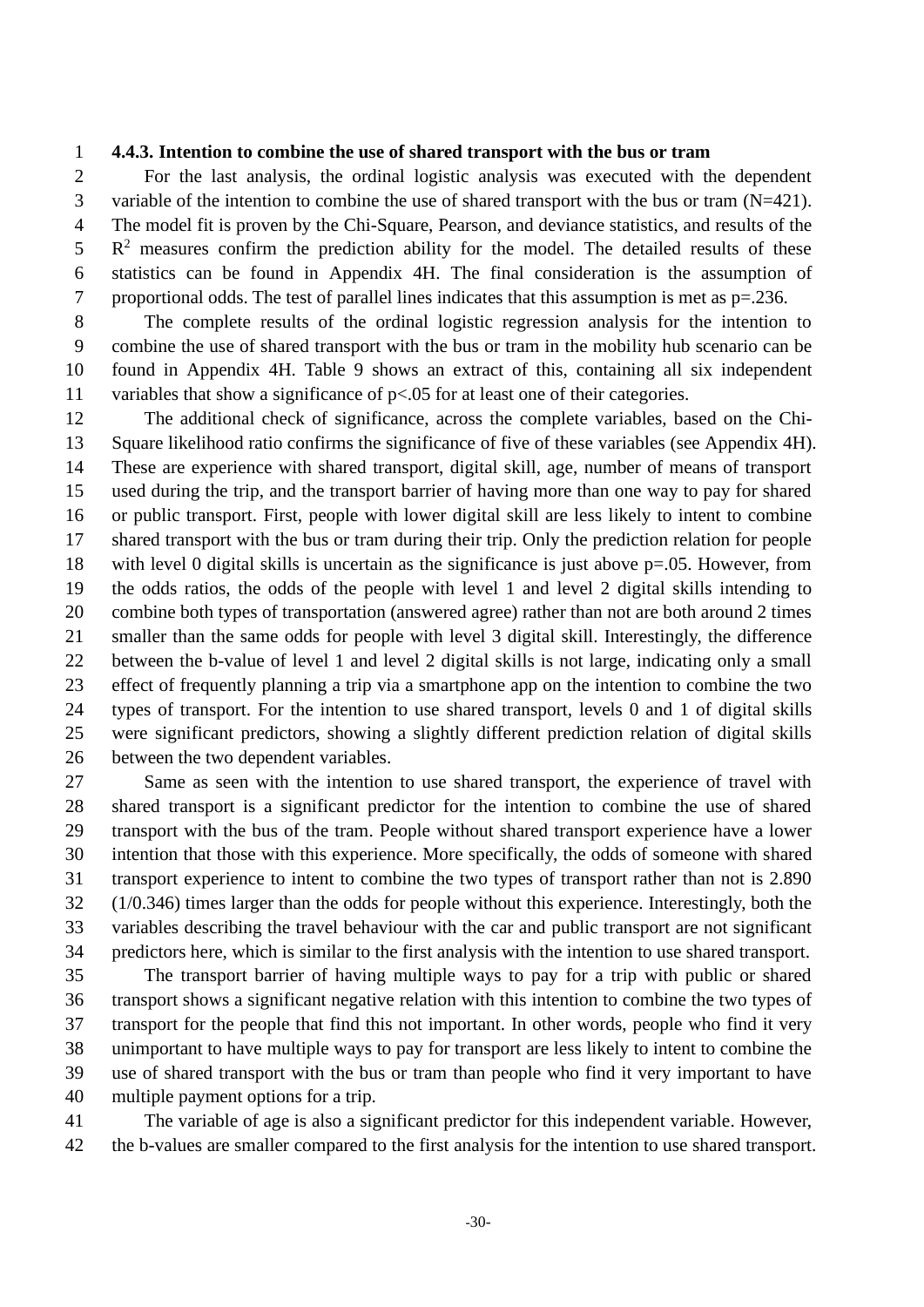1 Table 9 – Parameter estimates of ordinal regression analysis with dependent variable:

2 Intention to combine the use of shared transport with the bus or tram (N=421). Only the

3 independent variables that have at least one (almost) significant relation are shown. The full

4 output is found in Appendix 4H.

|                                                                  |          |               |        |       |              | 95% CI for odds<br>ratio |        |
|------------------------------------------------------------------|----------|---------------|--------|-------|--------------|--------------------------|--------|
|                                                                  | b        | Std.<br>Error | Wald   | Sig.  | Exp(B)       | Lower                    | Upper  |
| <b>Threshold</b>                                                 |          |               |        |       |              |                          |        |
| [Intention to combine shared transport<br>& bus/tram = disagree] | $-2.685$ | 1.399         | 3.685  | 0.055 | 0.068        | 0.005                    | 1.018  |
| [Intention to combine shared transport]<br>& bus/tram = neutral] | $-1.290$ | 1.393         | 0.858  | 0.354 | 0.275        | 0.019                    | 4.059  |
| Location                                                         |          | 0.691         |        |       | 0.262        |                          | 1.015  |
| Digital skill = level $0$                                        | $-1.339$ |               | 3.757  | 0.053 |              | 0.068                    |        |
| Digital skill = level $1$                                        | $-0.711$ | 0.324         | 4.820  | 0.028 | 0.491        | 0.258                    | 0.935  |
| Digital skill = level $2$                                        | $-0.622$ | 0.286         | 4.712  | 0.030 | 0.537        | 0.308                    | 0.937  |
| Digital skill = level $3$                                        | 0a       |               |        |       | 1            |                          |        |
| Experience with shared transport $= No$                          | $-1.062$ | 0.270         | 15.527 | 0.000 | 0.346        | 0.203                    | 0.589  |
| Experience with shared transport = $Yes$                         | 0a       |               |        |       | 1            |                          |        |
| $TB$ - Ways of paying $=$ not important                          | $-1.310$ | 0.430         | 9.267  | 0.002 | 0.270        | 0.114                    | 0.642  |
| TB - Ways of paying $=$ a bit important                          | $-0.508$ | 0.417         | 1.484  | 0.223 | 0.602        | 0.261                    | 1.385  |
| $TB$ - Ways of paying $=$ fairly important                       | $-0.417$ | 0.389         | 1.149  | 0.284 | 0.659        | 0.308                    | 1.410  |
| $TB$ - Ways of paying $=$ important                              | $-0.293$ | 0.343         | 0.730  | 0.393 | 0.746        | 0.376                    | 1.482  |
| $TB$ - Ways of paying $=$ very important                         | 0a       |               |        |       | $\mathbf{1}$ |                          |        |
| $TB$ - Opinion of others = not important                         | $-1.242$ | 0.595         | 4.349  | 0.037 | 0.289        | 0.091                    | 0.921  |
| $TB$ - Opinion of others $=$ a bit important                     | $-0.973$ | 0.636         | 2.341  | 0.126 | 0.378        | 0.110                    | 1.305  |
| $TB$ - Opinion of others = fairly<br>important                   | $-1.185$ | 0.648         | 3.345  | 0.067 | 0.306        | 0.087                    | 1.075  |
| $TB$ - Opinion of others = important                             | $-0.782$ | 0.701         | 1.245  | 0.265 | 0.457        | 0.116                    | 1.808  |
| $TB$ - Opinion of others = very important                        | 0a       |               |        |       | 1            |                          |        |
| Nr. of means of transport during trip $= 1$                      | $-0.676$ | 0.274         | 6.088  | 0.014 | 0.509        | 0.296                    | 0.875  |
| Nr. of means of transport during trip $= 2$                      | $-0.998$ | 0.339         | 8.652  | 0.003 | 0.369        | 0.189                    | 0.718  |
| Nr. of means of transport during trip $=$ 3<br>or more           | 0a       |               |        |       | 1            |                          |        |
| Age class = $18-25$                                              | 1.615    | 0.528         | 9.375  | 0.002 | 5.030        | 1.774                    | 14.264 |
| Age class = $25-34$                                              | 0.843    | 0.467         | 3.254  | 0.071 | 2.323        | 0.945                    | 5.709  |
| Age class = $35-44$                                              | 0.607    | 0.489         | 1.537  | 0.215 | 1.834        | 0.705                    | 4.775  |
| Age class = $45-54$                                              | 0.432    | 0.476         | 0.824  | 0.364 | 1.540        | 0.614                    | 3.865  |
| Age class = $55-64$                                              | 0.759    | 0.445         | 2.907  | 0.088 | 2.136        | 0.907                    | 5.028  |
| Age class = $65$ and older                                       | 0a       |               |        |       | 1            |                          |        |

Link function: Logit.

a. This parameter is set to zero because it is redundant.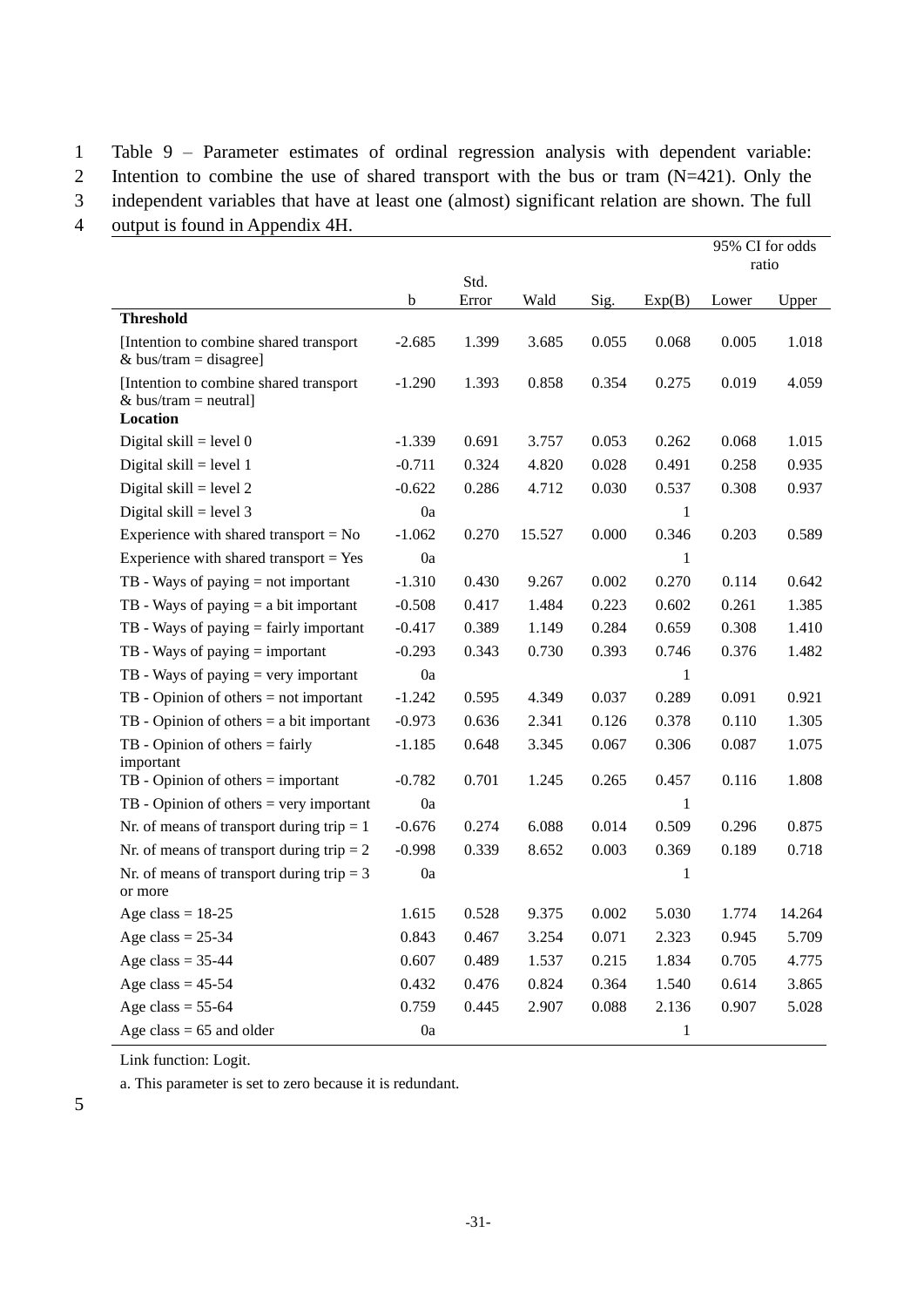In addition, only the first category, age between 18 and 25 years, has a significance below 2 p=.05. Finally, people who currently use one or two means of transport during their trip are less intended to combine the use of shared transport with the bus or tram than people who are currently already using three or more means of transport. Hence, someone's existing experience and behaviour regarding the use of multiple means of transport during a trip is a significant predictor of their intentions to combine shared transport and the bus or tram during a trip. This effect is stronger than for the intention to use shared transport, where the b- value was smaller and the category of using a single mean of transport during a trip was not significant.

 From the independent variables not included in Table 9, and thus not being a significant predictor to the dependent variable, education is considered to be interesting. From the first analysis, someone's level of education influences someone's intention to use shared transport during a trip. However, from this analysis it results that education does not influence if someone then intents to use this shared transport together with the bus or tram during the same trip.

### **5. Discussion**

 In this chapter, the results will be put into perspective by discussing the implications of certain decisions made regarding the survey and the data analysis as well as the implications of the sample characteristics. Finally, possible implementations of the results for transport providers will be discussed as part of the study's contribution to transport practise.

#### **5.1. Implications of sample characteristics**

 The variables of age and education were both shown to affect people's intention to use shared transport. These are the variables that have shown a slightly different distribution among their categories when compared to the socio-demographic statistics of the municipality of The Hague and the neighbourhood surrounding Leyenburg. As both age and education were found to influence people's intention to use certain means of transport, the sample characteristics have implications on the study's result. An underrepresentation of younger age group has likely caused the intention to use shared transport to be lower on average in this study than it would be for the population of The Hague. On the contrary, the overrepresentation of highly educated people in this study's sample will have caused the intention to use shared transport to be higher for this sample than it will be in reality. Similar effects might be the case for people's level of digital skills based on the correlations found between digital skill and people's age and education.

 The comparison of the public transport users of the sample with bus and tram users of HTM showed that the sample was underrepresented in younger public transport users. Hence, when interpreting results regarding frequent public transport users, similar cautions should be taken. This underrepresentation could have caused the percentage of public transport users who intent to use shared transport to be lower than it would in reality be for users of HTM's busses and trams. For the shared bicycle users of the study's sample, no implications are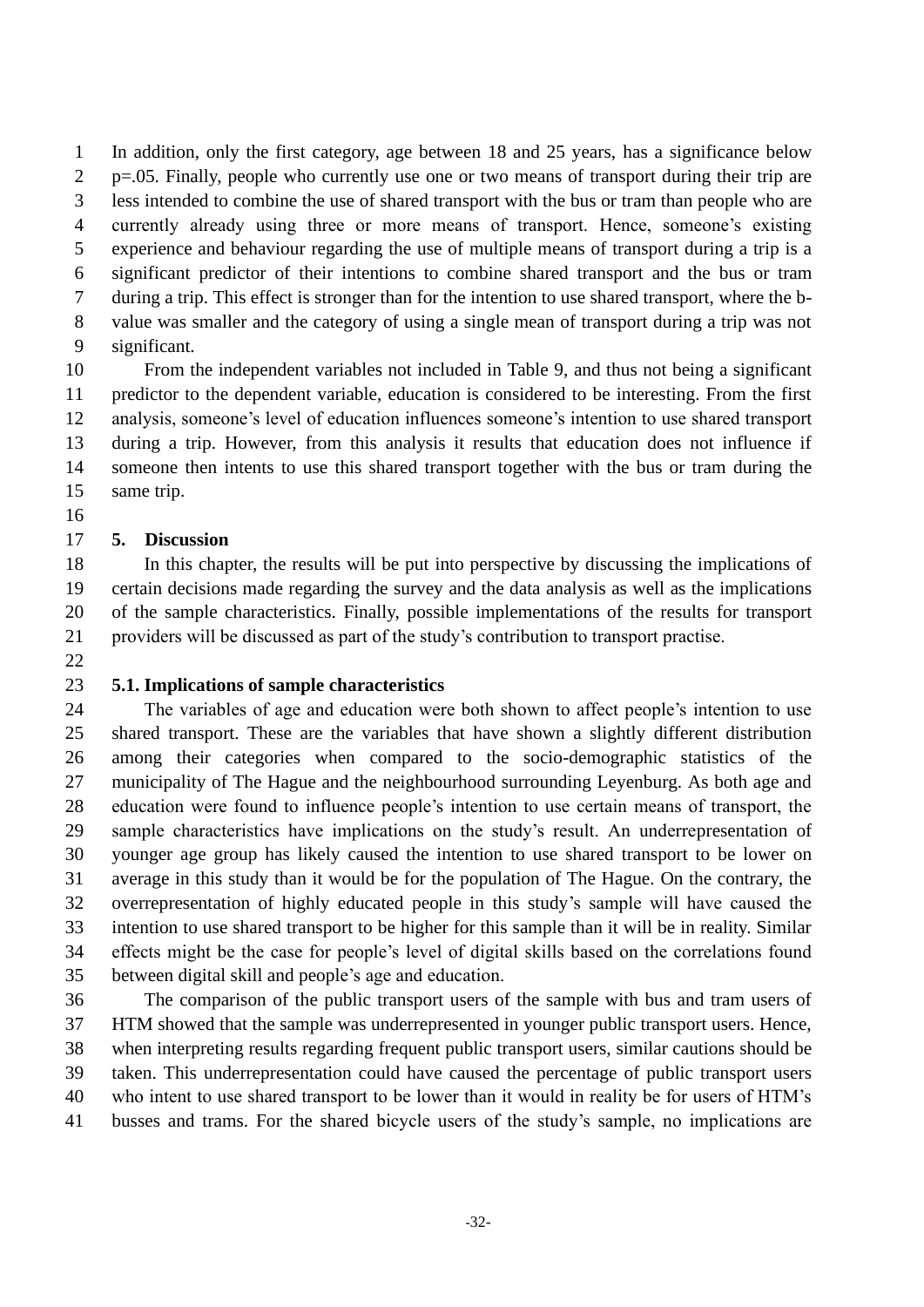expected as only their gender differed significantly from the HTM's shared bicycle users and this variable is not found to influence people's intention to use any mean of transport.

 A limitation of this study is its inability to sufficiently compare the sample with The Hague's population based on the percentage of people with a migrant background. This is caused by the fact that the variable of people's country of birth does not accurately reflect whether people have a migrant background. Hence, the study was not able to determine if people's migrant background affects people's level of digital skills and their intention to use the multimodal transport system. As Durand, Zijlstra, van Oort, Hoogendoorn-Lanser and Hoogendoorn (2021) noted a relation between ethnicity and digital skills, future research should try to better include respondent's migrant background by determining their parents' country of birth.

### **5.2. Consideration of case study and survey characteristics**

 This study provides an insight into the potential of a collective offer of existing public transport options with the included shared modalities and the characteristics of the potential users via the data collected with the survey. However, the sketched integration scenario used in the survey certainly affects the relationships with the intended use behaviour found in this study. Hence, some of the results will be put into perspective. First, the integration scenario proposed in the survey emphasises the digital integration for the shared means of transport and does not specifically mention the need to plan and pay trips with the bus or the tram via an app. Therefore, the relation between digital skills and the intention to use the bus or tram, which showed a weak to almost no prediction value, is not a sufficient reflection of constraints on accessibility for people with low levels of digital skill when digitalisation increases for bus and tram transport. Further research is needed to understand if low digital skills would limit someone to take a trip with public transport if planning and paying should be done via an app.

 In addition, a slightly different scenario was proposed to the people with the HagaZiekenhuis as origin/destination of their trip, see Chapter 3 for the details. The results of both scenarios are combined as it still describes the overall intention to use the included transport modes for people travelling to, from or via Leyenburg. However, it is important to note that thus not all respondents have considered the same public transport situation. Hence, the conclusions of intention to use the bus or tram cannot directly be linked to the characteristics of the bus and tram offering at the stop Leyenburg. It is interesting that the variable of trip origin or destination (whether the HagaZiekenhuis or not) affects the intention to use the bus or tram. People travelling to the HagaZiekenhuis have a lower intention to use the bus or tram. From previous research, trip motive is seen to affect mode choice, however, this has not been evaluated in this study. Nevertheless, the significance of the HagaZiekenhuis as origin or destination would imply that it is useful to further investigate the relation of trip motive with the intention to use a multimodal transport system. Going to the hospital is quite a unique trip motive in itself and, as employees of the hospital were also invited to participate in the survey, the trip motive of work could also be an underlying contribution to this significant relationship.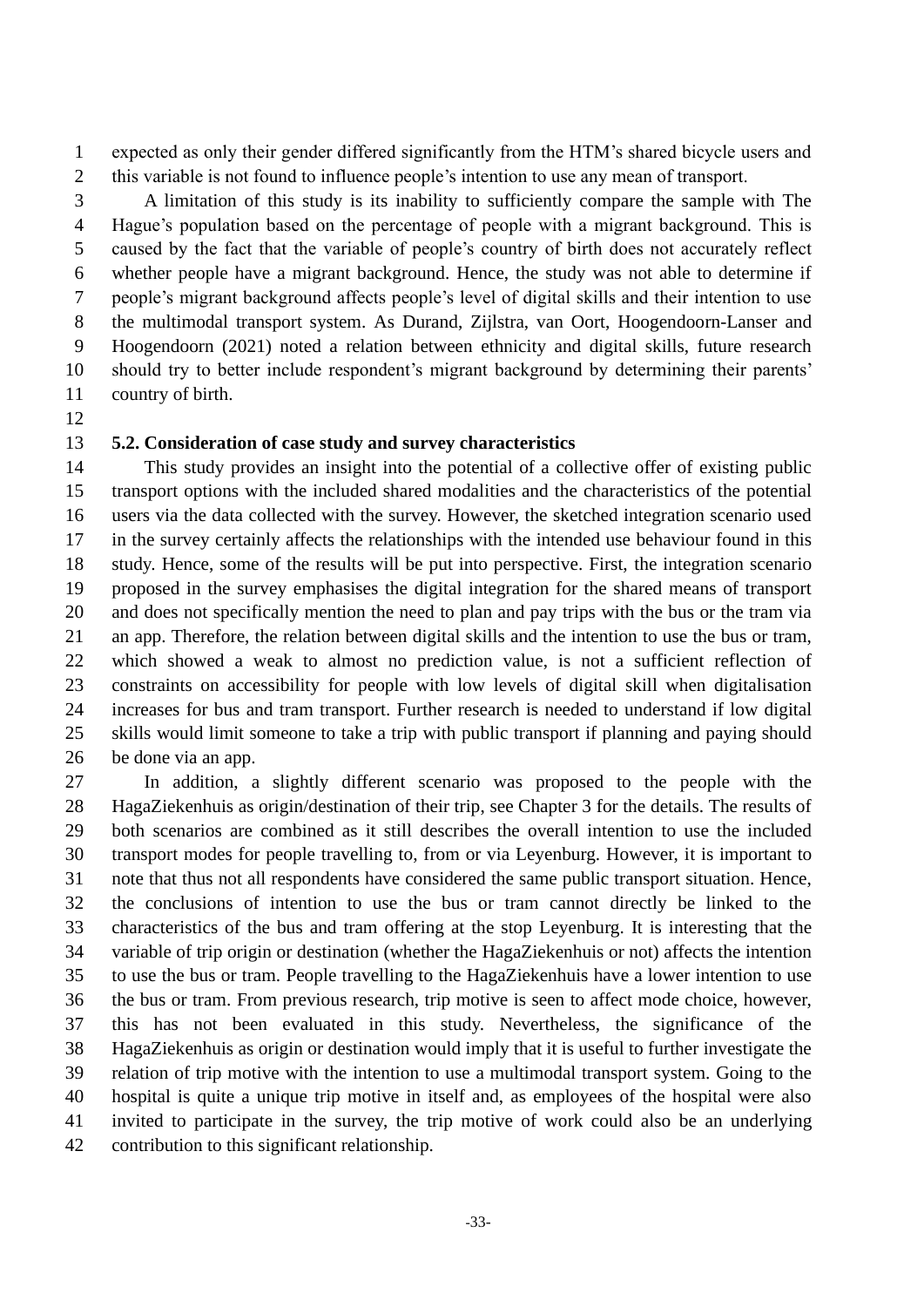Another possible limitation is the effect of the COVID-19 pandemic, the related restrictions, and people's change in travel behaviour on people's perception of future transport use and their current use of transportation. The year for which respondents indicated their travel behaviour was completely affected by COVID-19. Hence, the noted differences between current use and intended use behaviour of the multimodal transport system could theoretically be smaller for, for example, public transport as people are using public transport less during the pandemic. For the intended use behaviour, it is uncertain to what extent people have considered the pre-COVID-19 circumstances or one of the various situations seen during the COVID-19 pandemic. Depending on the circumstances at the time, COVID-19 might also affect the conversion of intended use behaviour to actual use behaviour when a multimodal transport system is implemented.

 Regarding the factors affecting people's intention to use means of transport, the importance people assigned to most of the transport barriers was not found to have a significant prediction value. The original UTAUT models from which these transport barriers were constructed are commonly used on new but existing systems or services, whereas this study evaluates a possible future scenario that is not implemented. Hence, the lack of a relation between these transport barriers' importance and the intended use of the multimodal transport system should not lead to neglecting these constructs or UTAUT models in future research. Especially not as research on this topic evolves towards more practise and pilot-based performance assessments.

### **5.3. Managerial implications**

 For transport providers, the case study of Leyenburg has shown that the intention to use the shared bicycle and shared motor scooter are higher than the intention to use the shared car. Similar user segments as those who intend to use shared transport are intended to combine shared and public transport. Hence, offering shared bicycles and shared motor scooters at a hub thus has a higher potential as this is a larger group with similar characteristics of those who want to combine these shared modalities with public transport. In addition, the intention to use public transport at the mobility hub is higher (64.8%) compared to the current use (57.2%) during trips to, from, or via Leyenburg. Following the analysis of the intended use behaviour, it is seen that there are significant differences in the factors affecting the intention to use shared transport or the bus or the tram. To target new users that intent to use shared transport, transport providers should consider an audience that is young and highly educated. The intention to combine the use of shared and public transport is affected by similar factors as the intention to use shared transport. This shows that as more of the potential shared transport users are captured, the group of people that wants to combine shared transport with public transport also grows. Hence, having these types of mobility hubs as recognizable places where shared transport modalities are placed such that an easy transition to public transport is possible, will facilitate the uptake of public transport. For further growth of shared modalities, the people who are older and less educated are an interesting group as they currently express a significantly lower intent to use shared mobility. Besides the consideration of digital skills, other barriers of using shared transport for these groups of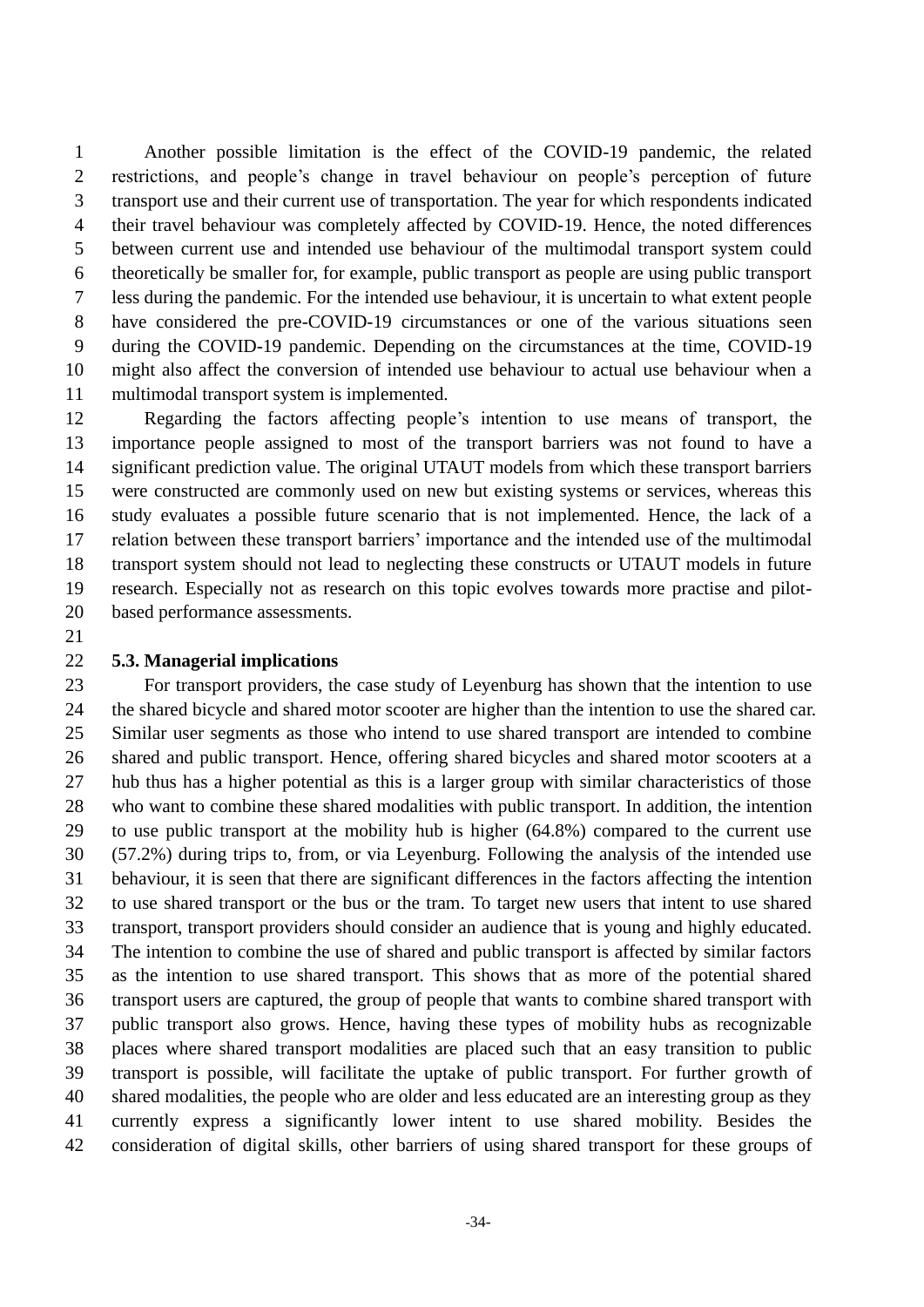people should be discovered. The actual usage of multimodal transport systems will also be affected by additional factors regarding the system's implementation. Hence, it is recommended to conduct pilot studies and tests to evaluate the conversion of intended use behaviour of both public and shared transport to the actual use behaviour.

## **5.3.1. Digitalisation in transport**

 The various levels of digital skill characterised in this paper can predict the intention of using shared transport. Helping to improve people's digital skills, especially, in the context of the transport domain, would therefore contribute to the improvement of the potential uptake of the shared modalities. In addition, it emphasises the impact of the digitalisation in transport that has helped grow the interest in shared and multimodal transport on the intended use of potential user groups. For transport providers working on ways to integrate their own modalities, or potentially integrate modalities of different operators, it is recommended to consider the potential digital exclusion that can occur among existing users or potential new users. Offering different digital and non-digital options to plan and pay for trips would reduce the danger of digital exclusion. Involving the potential user in the development process of digital applications and mobility hubs could lead to a better understanding of how to deal with the various levels of digital skill. It could be useful to understand to what extent alternatives to application usage, such as dedicated machines/pillars at hubs for planning or paying, improve the intended use of transport for people with lower levels of digital skill.

#### **5.3.2. Costs of operations and implementation**

 Another constraint for the implementation of a multimodal transport network is the cost of implementation and required operations. It is difficult to predict the costs, but the following aspects are important to consider. The redistribution of shared vehicles constitutes to a large part of the operational costs of transport sharing services (Arndt, Drews, Hertel, Langer, & Wiedenhöft, 2019). The required frequency of redistribution will depend on the implemented system, free-floating or station-based, and the density of the network. Especially the free-floating systems are labelled as expensive products due to the higher need for redistributions for the shared bicycle and shared car in the Netherlands (Jorritsma, Witte, Alonso González, & Hamersma, 2021). Hence, it is important to consider what type of service will be offered for the shared mobility stationed at mobility hubs. To clarify, this study's survey defined that the shared modalities could be parked anywhere after their use, referring to a free-floating system with the use of stations. However, as the number of mobility hubs increases, they might provide a network of shared mobility stations that would suffice for a station-based approach where it is obligatory to leave a shared modality at any one of the stations in the network. As such, the redistribution might be easier to manage as there are dedicated spots for every vehicle. However, the potential promise of shared mobility as the first- and last-mile transportation for the existing public transport cannot be fulfilled as long as people cannot travel to their house with the shared vehicle. Potential small neighbourhood hubs that only station shared means of transport could be a solution for this in a network of larger hubs that provide the integration with public transport as is central in this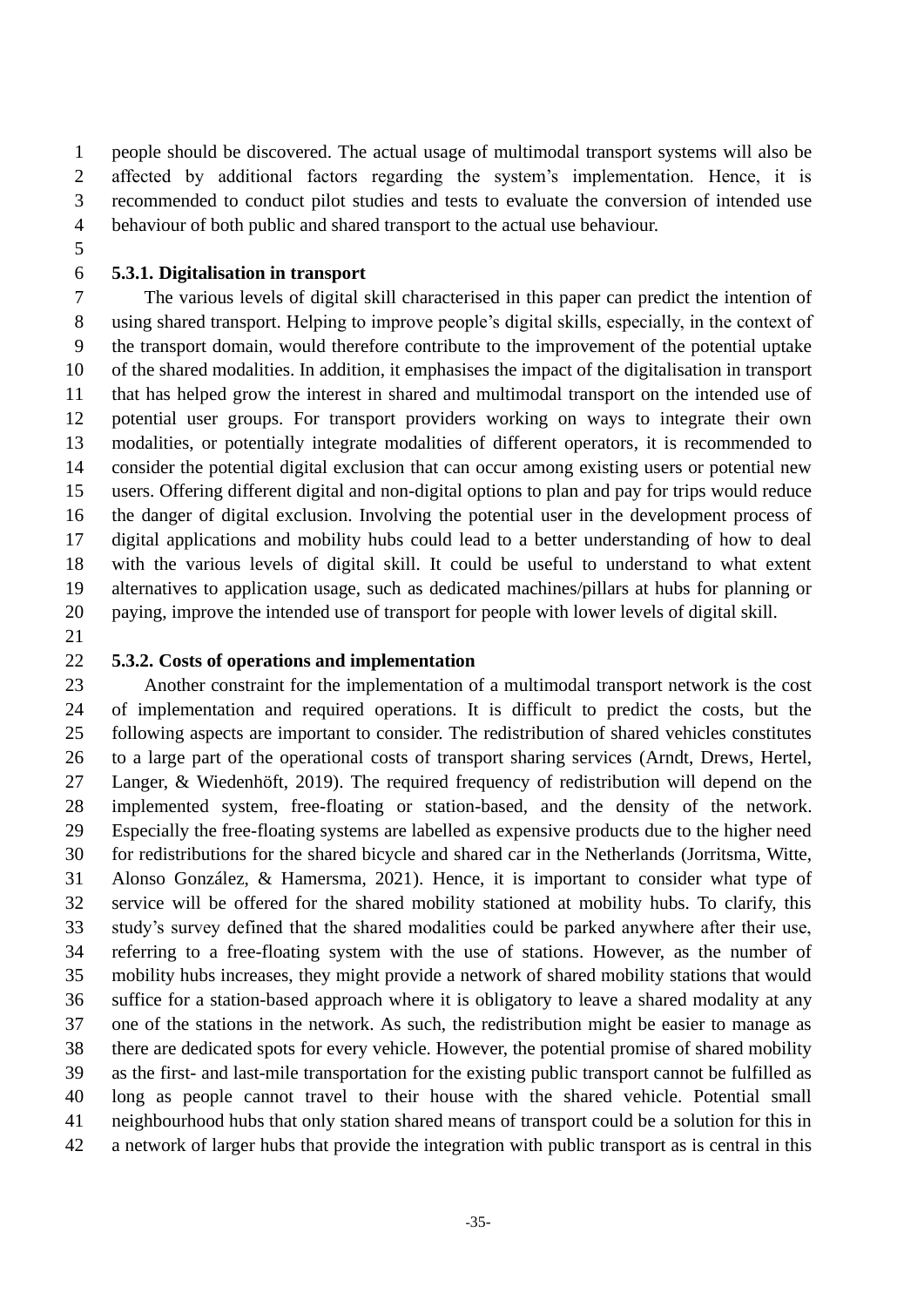paper. The various options available will likely all represent a different trade-off between quality of service and their cost. Further research should contribute to this understanding of the required quality of service and how this can be offered by the integration of shared modalities with existing public transport using a network of mobility hubs.

### **6. Conclusion**

 In this paper, the intention to use shared and public means of transportation in a multimodal transport network is studied by means of a survey within the case study of Leyenburg, The Hague (N=710). User characteristics, among which digital skills, and transport related characteristics are evaluated for their potential influence on people's intention to use shared transport and the bus and tram when they are physically integrated at the existing public transport stop.

13 When shared transport is offered at the existing public transport stop Leyenburg, 15.0% of the respondents intent to use the shared bicycle, 15.7% intent to use the shared motor scooter, and only 10.8% intent to use the shared car. Of the 131 people who intent to use any of the shared means of transport, 72 people have not used any of them in the past year. Capturing the latter group would result in an increase of shared transport usage. Of the 343 people who have no intention to use shared transport only 42 have used a mean of shared transport in the past year. From the survey, 64.8% of the respondents intent to use the bus or tram during their trip when shared transport is offered at the stop Leyenburg. This is higher than the 57.2% of people who expressed a current use of the bus, tram, or metro during their trip, indicating a potential increase in the number of bus or tram users. The results show that around a quarter of the people who do not intent to use the bus and tram when integrated with shared transport are currently using the bus, tram, or metro during their trip. However, from the larger group of people who intent to use the bus or tram (64.8%), around a quarter are 26 currently not using it during their trip.

 The study has determined several factors which influence the intended use behaviour of shared and public transport when they are integrated at a mobility hub. The intention to use shared transport is found to be higher for people with higher levels of digital skill, prior shared transport experience, who are younger, highly educated and those who used multiple means of transport during their trip. Largely the same characteristics are related to the intention to combine the use of shared and public transport, with only the influence of people's education not being significant for this intention. Nevertheless, in accordance with literature, people's age and education are found to correlate to people's level of digital skills and hence education cannot be neglected as a relevant user characteristic to determine this intention. Finally, one category of the transport barrier of having multiple ways to pay for transport was significantly related to the intention to combine shared and public transport. This might imply that having multiple ways to pay for travelling with multiple of these modalities supports its potential uptake. The other transport barriers are not found to be related to people's intention to use any of the types of transport. The intention to use the bus or tram is found to be mainly related to current transport usage and trip-specific factors. The intention is higher for both people who used public transport more than once a week and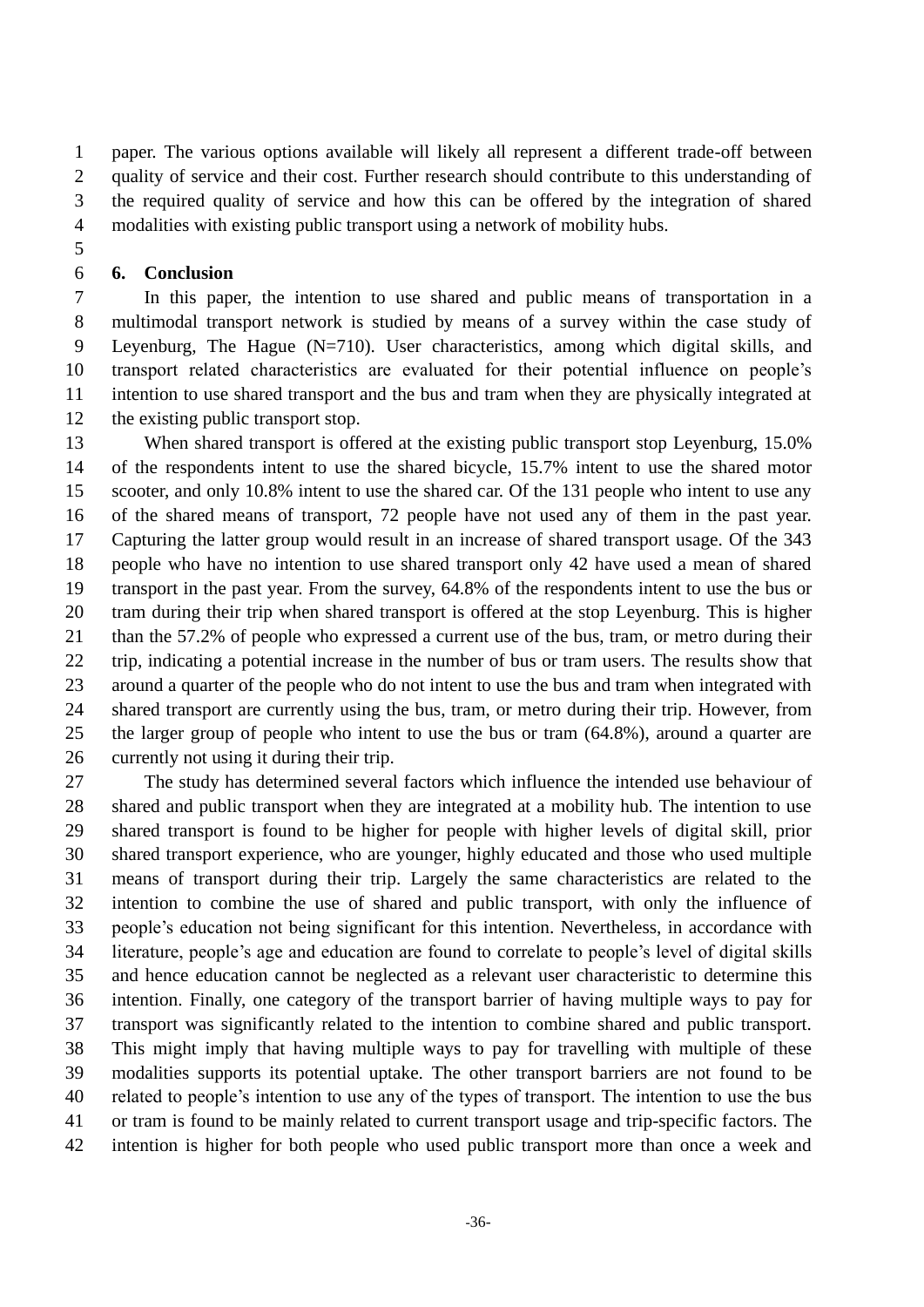people who used cars less than once a week in the past year. In addition, people who performed the trips to, from or via Leyenburg less frequent and those who did not travel to the HagaZiekenhuis had a higher intention to use the bus or tram.

 With these results, this paper has contributed to the understanding of the intended use behaviour of multimodal transport system for different user segments. Besides these user needs, the potential of integrated transport systems at hubs could also be considered in future research by studying the impact of adding or removing means of transport at a hub on the actual usage of the different transport types. This would also further contribute to transport provider's considerations regarding the benefits and costs of mobility hubs. Finally, with the use of pilot studies, future research should attempt to evaluate the actual use behaviour of both public and shared transport when these are integrated. Comparing the actual use of the means of transport with the results of this study might help understand what factors are key in the maximization of the potential uptake of transport at a mobility hub.

## **Acknowledgements**

 A special thank you to all the people who contributed to this research. In particular to the employees at HTM who have supported my project and the survey at Leyenburg as well as to the supervisors from the University of Twente for their support during the research process.

In addition, thank you to the HagaZiekenhuis' department of communication for sharing the

questionnaire among the hospital's employees.

### 

## **References**

- Arndt, W.-H., Drews, F., Hertel, M., Langer, V., & Wiedenhöft, E. (2019). *Integration of shared mobility approaches in Sustainable Urban Mobility Planning.* Berlin: German Institute of Urban Affairs (Difu). Retrieved from 26 https://www.eltis.org/sites/default/files/integration of shared mobility approaches i
- n\_sumps.pdf
- CBS & RWS. (2017). *Onderzoek Verplaatsingen in Nederland 2017 - OViN 2017.* DANS. doi:https://doi.org/10.17026/dans-xxt-9d28
- CBS. (2017, January 1). *Kerncijfers per postcode - PC6, 2017.* Retrieved May 26, 2021, from cbs.nl: https://www.cbs.nl/nl-nl/dossier/nederland-regionaal/geografische-data/gegevens-per-postcode
- CBS. (2020a, February 14). *The Netherlands ranks among the EU top in digital skills.* Retrieved April 21, 2021, from CBS: https://www.cbs.nl/en-gb/news/2020/07/the-netherlands-ranks-among-the-eu-top-in-digital-skills
- CBS. (2020b, April 20). *Opleidingsniveau naar gemeenten, wijken en buurten*. Retrieved from CBS.nl: https://www.cbs.nl/nl-nl/maatwerk/2020/17/opleidingsniveau-naar-gemeenten-wijken-en-buurten
- CBS. (2020c, January 1). *Kerncijfers per postcode - PC4 2020 V1.* Retrieved September 20, 2020, from cbs.nl: https://www.cbs.nl/nl-nl/dossier/nederland-regionaal/geografische-data/gegevens-per-postcode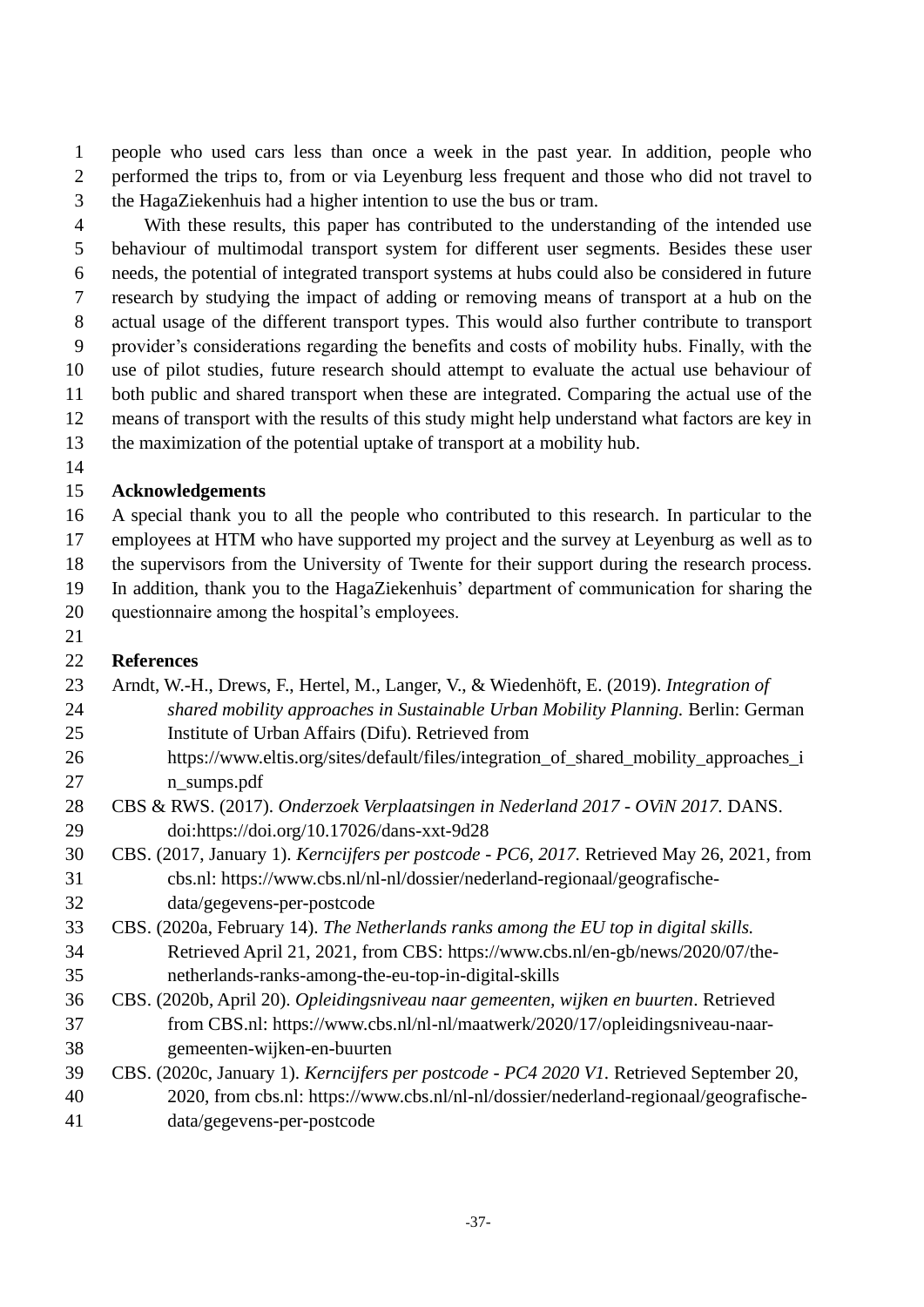| $\mathbf{1}$   | CBS. (2021). Migratieachtergrond. Retrieved December 8, 2021, from cbs.nl:                    |
|----------------|-----------------------------------------------------------------------------------------------|
| $\mathbf{2}$   | https://www.cbs.nl/nl-nl/onze-diensten/methoden/begrippen/migratieachtergrond                 |
| 3              | CoMoUK. (2019). Mobility Hubs Guidance. Leeds: CoMoUK. Retrieved from                         |
| $\overline{4}$ | https://como.org.uk/wp-content/uploads/2019/10/Mobility-Hub-Guide-241019-                     |
| 5              | final.pdf                                                                                     |
| 6              | CROW. (2021). Wat is het effect van deelauto's op autobezit? Onderzoek naar de invloed van    |
| 7              | de woonomgeving en het type deelautosysteem op de bereidheid om de privéauto weg              |
| 8              | te doen. Ede: CROW. Retrieved from https://www.crow.nl/getmedia/89daa542-5f87-                |
| 9              | 48e2-848d-99dcdd2b3cee/K-D108-Wat-is-het-effect-van-deelauto%E2%80%99s-op-                    |
| 10             | autobezit.pdf.aspx?ext=.pdf                                                                   |
| 11             | Den Haag. (2020). Bevolking. Retrieved April 9, 2021, from Den Haag in Cijfers:               |
| 12             | https://denhaag.incijfers.nl/dashboard/wijkprofielen/bevolking/                               |
| 13             | Durand, A., & Zijlstra, T. (2020). The impact of digitalisation on the access to transport    |
| 14             | services: a literature review. The Netherlands Institute for Transport Policy Analysis        |
| 15             | (KiM). The Hague: Ministry of Infrastructure and Water Management. Retrieved from             |
| 16             | https://english.kimnet.nl/publications/publications/2020/06/29/the-impact-of-                 |
| 17             | digitalisation-on-the-access-to-transport-services-a-literature-review                        |
| 18             | Durand, A., Zijlstra, T., van Oort, N., Hoogendoorn-Lanser, S., & Hoogendoorn, S. (2021).     |
| 19             | Access denied? Digital inequality in transport services. Transport Reviews, 1-26.             |
| 20             | Retrieved from https://doi.org/10.1080/01441647.2021.1923584                                  |
| 21             | European Commission. (2017). Sustainable Urban Mobility: European Policy, Practice and        |
| 22             | Solutions. Brussels: European Commission. Retrieved from                                      |
| 23             | https://ec.europa.eu/transport/sites/transport/files/2017-sustainable-urban-mobility-         |
| 24             | european-policy-practice-and-solutions.pdf                                                    |
| 25             | European Commission. (2019). The European Green Deal. Communication from the                  |
| 26             | commission to the European parliament, the European council, the council, the                 |
| 27             | European economic and social committee and the committee of the regions. Brussels:            |
| 28             | European Commission. Retrieved from https://eur-                                              |
| 29             | lex.europa.eu/resource.html?uri=cellar:b828d165-1c22-11ea-8c1f-                               |
| 30             | 01aa75ed71a1.0002.02/DOC_1&format=PDF                                                         |
| 31             | Eurostat. (2021, February 8). Individuals' level of digital skills. Retrieved April 21, 2021, |
| 32             | from Eurostat: https://appsso.eurostat.ec.europa.eu/nui/submitViewTableAction.do              |
| 33             | Field, A. (2018). Discovering Statistics Using IBM SPSS Statistics (5th ed.). Los Angeles     |
| 34             | London   New Delhi   Singapore   Washington DC   Melbourne: SAGE.                             |
| 35             | Goudappel Coffeng. (2020a). Rapportage OV-Klantenbarometer Metropool Regio Rotterdam          |
| 36             | Den Haag. Resultaten vierde kwartaal 2019. Deventer: Goudappel Coffeng.                       |
| 37             | Goudappel Coffeng. (2020b). Rapportage OV-Klantenbarometer HTM (bus). Resultaten              |
| 38             | vierde kwartaal 2019. Deventer: Goudappel Coffeng.                                            |
| 39             | Hannon, E., McKerracher, C., Orlandi, I., & Ramkumar, S. (2016). An integrated perspective    |
| 40             | on the future of mobility. McKinsey & Company. Retrieved from                                 |
| 41             | https://www.mckinsey.com/~/media/McKinsey/Business%20Functions/Sustainability/                |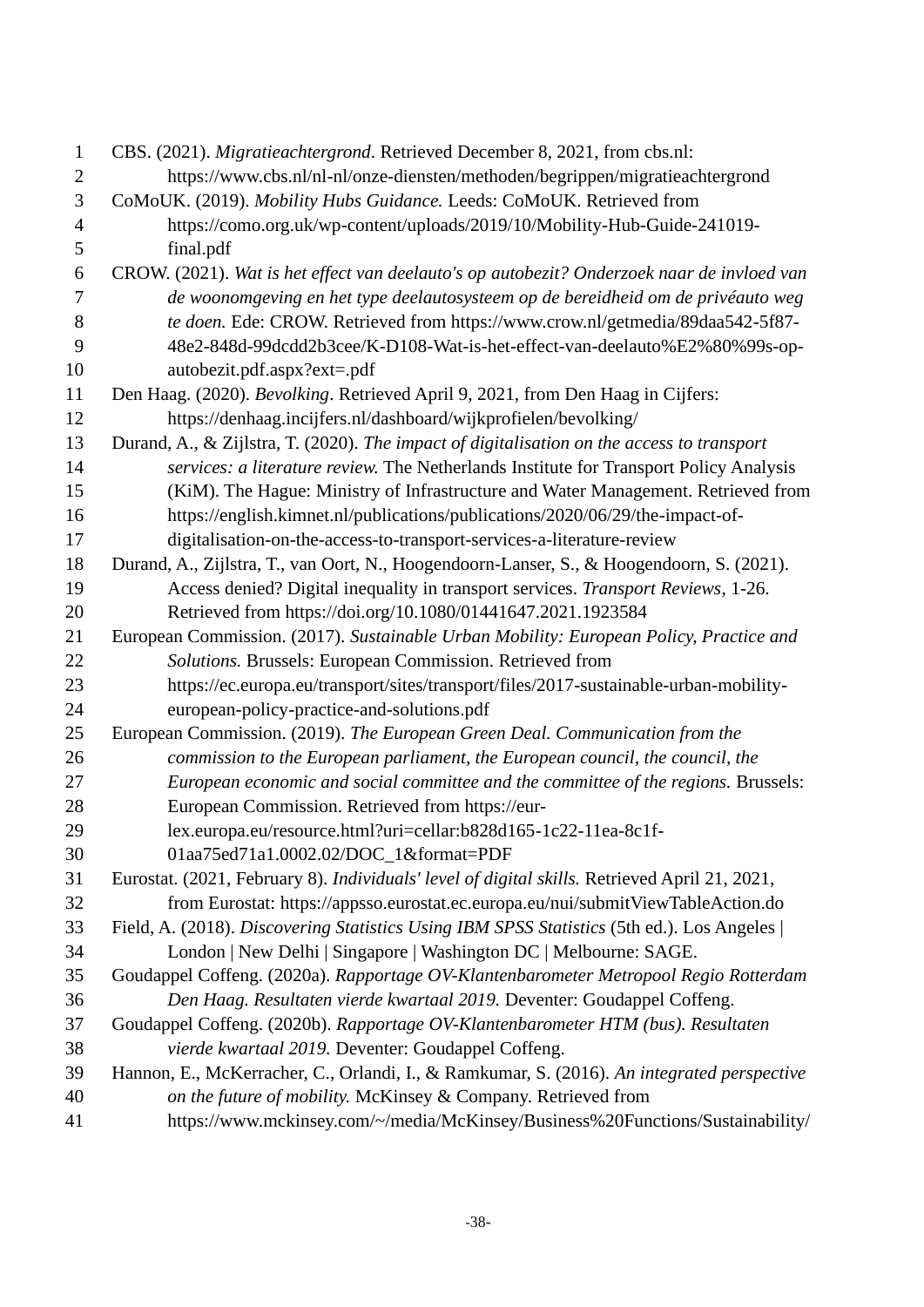| $\mathbf{1}$     | Our%20Insights/An%20integrated%20perspective%20on%20the%20future%20of%2                      |
|------------------|----------------------------------------------------------------------------------------------|
| $\mathbf{2}$     | 0mobility/An-integrated-perspective-on-the-future-of-mobility-article.pdf                    |
| 3                | HTM. (2021a). HTM haltetypologie. The Hague: HTM afdeling Reizigers.                         |
| $\overline{4}$   | HTM. (2021b). Haga Shuttle. Retrieved February 25, 2021, from HTM:                           |
| 5                | https://www.htm.nl/ons-vervoer/haga-shuttle                                                  |
| $\boldsymbol{6}$ | Hülsmann, F., Wiepking, J., Zimmer, W., Hacker, F., Kasten, P., Schmolck, B., Götz, K.       |
| $\overline{7}$   | (2018). Share - Wissenschaftliche Begleitforschung zu car2go mit batterieelektrischen        |
| $8\,$            | und Konventionellen Fahrzeugen. Berlin/Frankfurt am Main, Germany: Öko-                      |
| 9                | Institut/ISOE-Institut für Sozial-Ökologische Forschung.                                     |
| 10               | Jahanshahi, D., Tabibi, Z., & van Wee, B. (2020). Factors influencing the acceptance and use |
| 11               | of a bicycle sharing system: Applying an extended Unified Theory of Acceptance and           |
| 12               | Use of Technology (UTAUT). Case Studies on Transport Policy, 8, 1212-1223.                   |
| 13               | doi:10.1016/j.cstp.2020.08.002                                                               |
| 14               | Jorritsma, P., Witte, J.-J., Alonso González, M. J., & Hamersma, M. (2021). Deelauto- en     |
| 15               | deelfietsmobiliteit in Nederland. Ontwikkelingen, effecten en potentie. Den Haag:            |
| 16               | Kennisinstituut voor Mobiliteitsbeleid (KiM). Retrieved from                                 |
| 17               | https://www.kimnet.nl/publicaties/rapporten/2021/10/05/deelauto--en-                         |
| 18               | deelfietsmobiliteit-in-nederland-ontwikkelingen-effecten-en-potentie                         |
| 19               | Kamargianni, M., Li, W., Matyas, M., & Schäfer, A. (2016). A critical review of new mobility |
| 20               | services for urban transport. Transportation Research Procedia, 14, 3294-3303.               |
| 21               | doi:10.1016/j.trpro.2016.05.277                                                              |
| 22               | Kett, M., Cole, E., & Turner, J. (2020). Disability, Mobility and Transport in Low- and      |
| 23               | Middle-Income Countries: A Thematic Review. Sustainability, 12, 589.                         |
| 24               | doi:10.3390/su12020589                                                                       |
| 25               | KiM. (2019). Mobiliteitsbeeld 2019. The Hague: Kennisinstituut voor Mobiliteitsbeleid        |
| 26               | (KiM). Retrieved from                                                                        |
| 27               | https://www.rijksoverheid.nl/binaries/rijksoverheid/documenten/rapporten/2019/11/11          |
| 28               | /bijlage-1-mobiliteitsbeeld-2019/mobiliteitsbeeld+2019.pdf                                   |
| 29               | Lamont, D., Kenyon, S., & Lyons, G. (2013). Dyslexia and mobility-related social exclusion:  |
| 30               | The role of travel information provision. Journal of Transport Geography, 47, 1-15.          |
| 31               | doi:10.1016/j.techsoc.2016.07.001                                                            |
| 32               | Liu, X. (2009). Ordinal Regression Analysis: Fitting the Proportional Odds Model Using       |
| 33               | Stata, SAS and SPSS. Journal of Modern Applied Statistical Methods, 8(2), Article 30.        |
| 34               | doi:10.22237/jmasm/1257035340                                                                |
| 35               | Ma, X., Yuan, Y., Van Oort, N., & Hoogendoorn, S. (2020). Bike-sharing systems' impact on    |
| 36               | modal shift: A case study in Delft, the Netherlands. Journal of Cleaner Production,          |
| 37               | 259, 120846. doi:10.1016/j.jclepro.2020.120846                                               |
| 38               | Machado, C., De Salles Hue, N., Berssaneti, F., & Quintanilha, J. (2018). An Overview of     |
| 39               | Shared Mobility. Sustainability, 10, 4342. doi:https://doi.org/10.3390/su10124342            |
| 40               | Menard, S. (1995). Applied logistic regression analysis. Sage University Paper Series on     |
| 41               | Quantitative Applications in the Social Sciences. Thousand Oaks, CA: Sage.                   |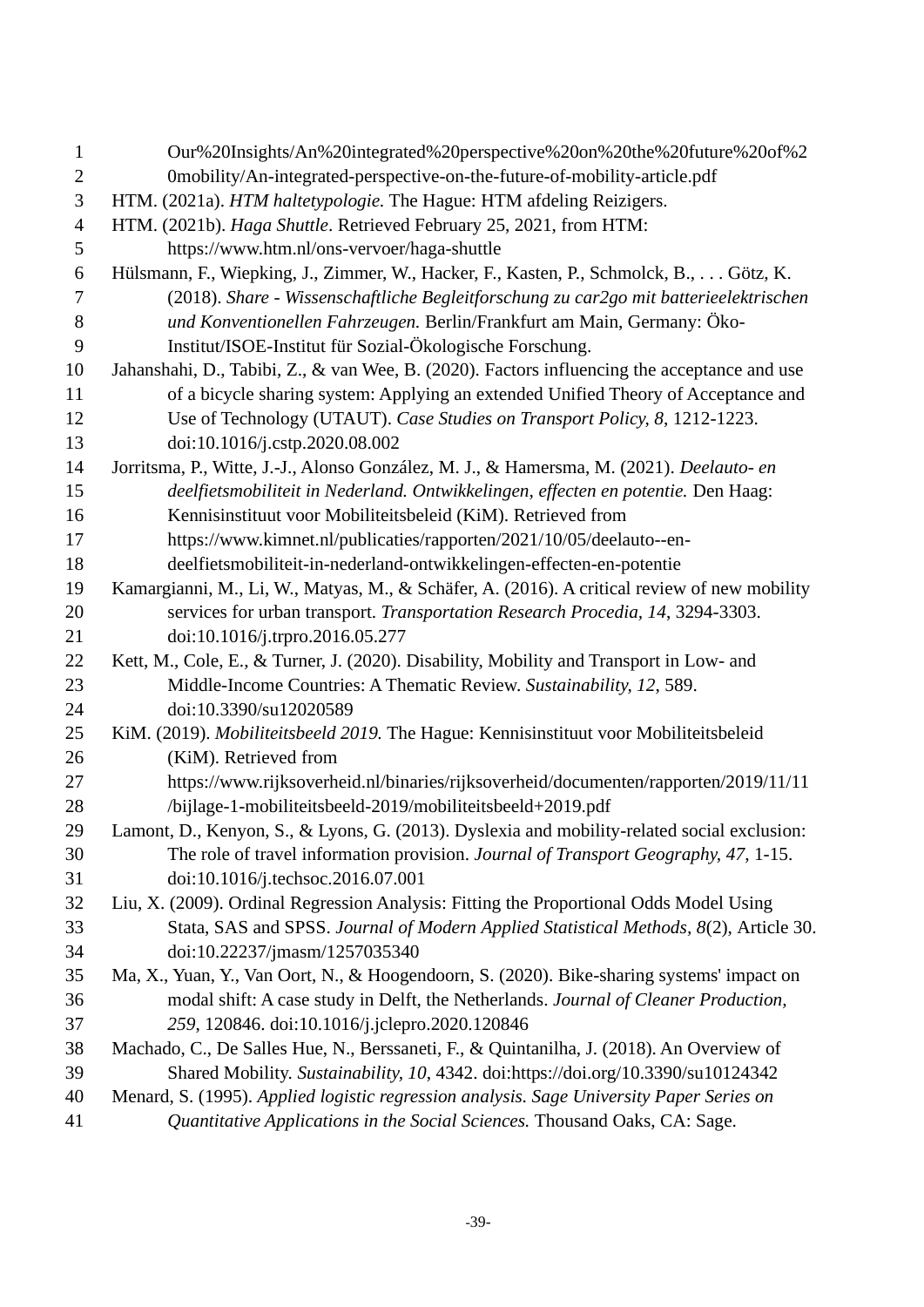| $\mathbf{1}$   | Miller, P., de Barros, A. G., Kattan, L., & Wirasinghe, S. C. (2016). Public Transportation and |
|----------------|-------------------------------------------------------------------------------------------------|
| $\mathbf{2}$   | Sustainability: A Review. KSCE Journal of Civil Engineering, 20(3), 1076-1083.                  |
| 3              | doi:10.1007/s12205-016-0705-0                                                                   |
| $\overline{4}$ | Municipality of The Hague. (2021). Retrieved September 23, 2021, from Den Haag in cijfers:      |
| 5              | https://denhaag.incijfers.nl/Jive/                                                              |
| 6              | Myers, R. (1990). Classical and modern regression with applications (2nd ed.). Boston:          |
| 7              | Duxbury.                                                                                        |
| $8\,$          | Non, M., Dinkova, M., & Dahmen, B. (2021). Skill up or get left behind? Digital skills and      |
| 9              | labor market outcomes in the Netherlands. CPB Netherlands Bureau for Economic                   |
| 10             | Policy Analysis. doi:https://doi.org/10.34932/eyz0-4g11                                         |
| 11             | OECD. (2013). OECD Skills Outlook 2013: First Results from the Survey of Adult Skills.          |
| 12             | OECD Publishing. Retrieved from https://doi.org/10.1787/9789264204256-en                        |
| 13             | OECD. (2016). Technical report of the Survey of Adult Skills (PIAAC). OECD. Retrieved           |
| 14             | from http://www.oecd.org/skills/piaac/PIAAC_Technical_Report_2nd_Edition_                       |
| 15             | Qualtrics. (2021). Qualtrics software, Version June 2021. Provo, Utah, USA. Retrieved from      |
| 16             | https://www.qualtrics.com                                                                       |
| 17             | Rabbitt, N., & Ghosh, B. (2016). Economic and environmental impacts of organised Car            |
| 18             | Sharing Services: A case study of Ireland. Research in Transportation Economics, 57,            |
| 19             | 3-12. doi:https://doi.org/10.1016/j.retrec.2016.10.001                                          |
| 20             | Ruhrort, L. (2020). Reassessing the Role of Shared Mobility Services in a Transport             |
| 21             | Transition: Can They Contribute the Rise of an Alternative Socio-Technical Regime               |
| 22             | of Mobility? Sustainability, 12. doi:10.3390/su12198253                                         |
| 23             | Schipper, F., Emanuel, M., & Oldenziel, R. (2020). Sustainable Urban Mobility in the Present,   |
| 24             | Past, and Future. Technology and Culture, 61(1), 307-317.                                       |
| 25             | doi:https://doi.org/10.1353/tech.2020.0004                                                      |
| 26             | Shaheen, S., & Cohen, A. (2018). Equity and Shared Mobility. ITS Berkeley Policy Briefs(6).     |
| 27             | Retrieved from https://doi.org/10.7922/G2MC8X6K                                                 |
| 28             | Shaheen, S., Chan, N., Bansal, A., & Cohen, A. (2015). Shared Mobility: A Sustainability and    |
| 29             | Technologies Workshop - Definitions, Industry Developments, and Early                           |
| 30             | Understanding. Richmond, CA, USA: Transportation Sustainability Research Center,                |
| 31             | University of California, Berkeley and California Department of Transportation.                 |
| 32             | Retrieved from http://innovativemobility.org/wp-                                                |
| 33             | content/uploads/2015/11/SharedMobility_WhitePaper_FINAL.pdf                                     |
| 34             | Shaheen, S., Cohen, A., & Zohdy, I. (2016). Shared Mobility: Current Practices and Guiding      |
| 35             | Principles. Washington, DC: Booz Allen Hamilton Inc. Retrieved from                             |
| 36             | https://ops.fhwa.dot.gov/publications/fhwahop16022/fhwahop16022.pdf                             |
| 37             | Shaheen, S., Martin, E., Chan, N., Cohen, A., & Pogodzinski, M. (2014). Public Bikesharing      |
| 38             | in North America During A Period of Rapid Expansion: Understanding Business                     |
| 39             | Models, Industry Trends and User Impacts. San Jose: Mineta Transportation Institute.            |
| 40             | Spickermann, A., Grienitz, V., & von der Gracht, H. A. (2014). Heading towards a                |
| 41             | multimodal city of the future? Multi-stakeholder scenarios for urban mobility.                  |